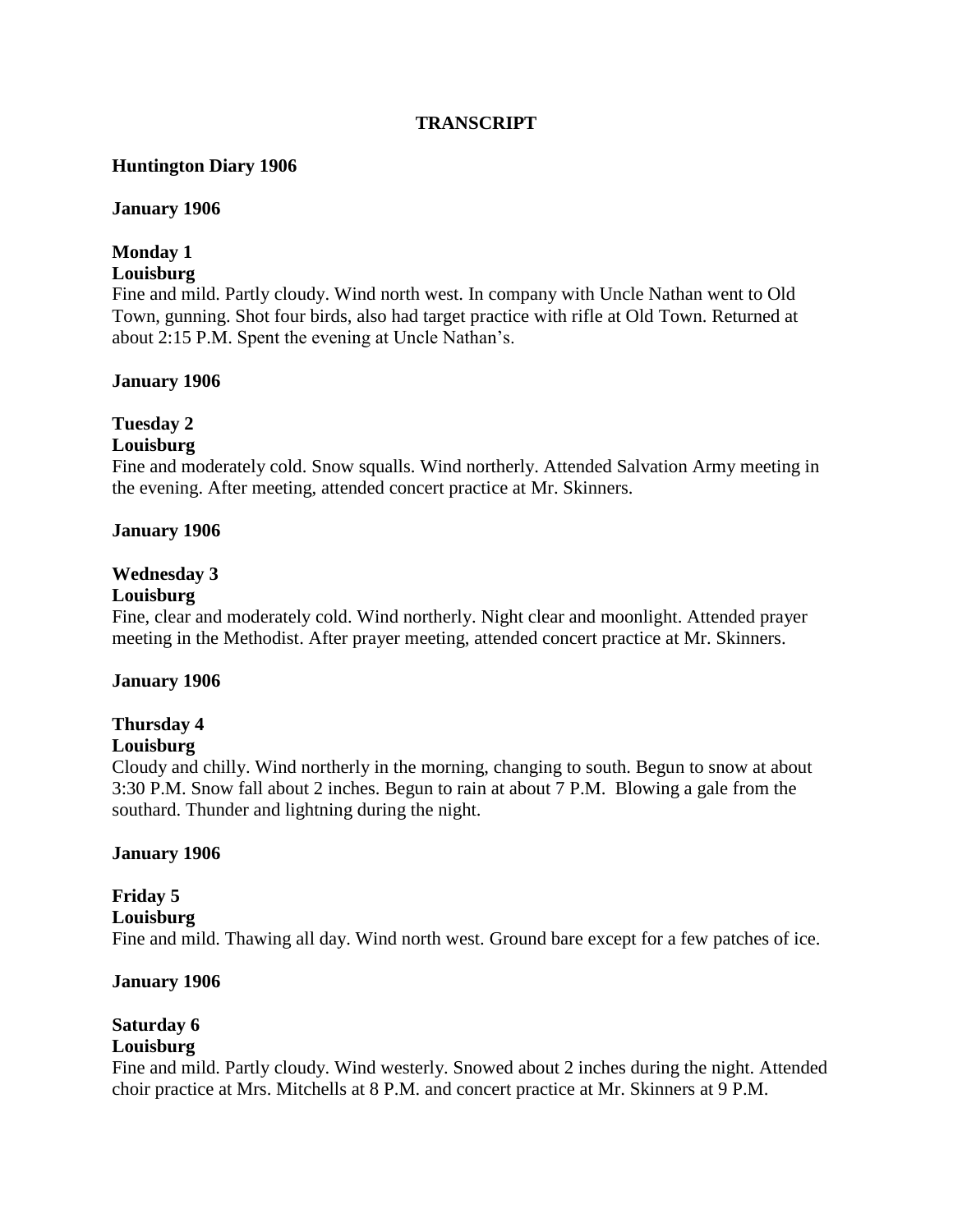#### **January 1906**

# **Sunday 7**

## **Louisburg**

Fine and mild. Wind north west. Ground covered with about 2 inches of light snow. Attended the following church services: Methodist morning and evening. (Preacher: Rev. Mr. Mader) Methodist Sunday School at 2:30 P.M. and Salvation Army meeting at 8 P.M.

#### **January 1906**

# **Monday 8**

### **Louisburg**

Fine, clear and moderately cold. Wind north west. Attended prayer meeting at the Methodist church (Week of Prayer) in the evening. Also attended concert practice at Dan McPhersons at 9 P.M.

#### **January 1906**

### **Tuesday 9**

#### **Louisburg**

Snowed from about 8 A.M. until 5:30 P.M. Wind north east. Blowing a strong breeze, drifting the snow into banks. Snow fall about 10 inches. First snow storm of any account this season. Cleared off at about 7 P.M. Fine and moonlight during the night. Spent the evening at Dan McPhersons.

#### **January 1906**

# **Wednesday 10**

#### **Louisburg**

Fine, partly cloudy. Light snow squalls. Coldest day of the season so far. Thermometer ranging from about 12 to 24 above zero. Enough snow for good sleighing. Snow banked in some places but not enough to interfere with teams or trains. Attended prayer meeting in the Methodist church at 7:30 P.M. and concert practice at Dan McPhersons at 9 P.M.

### **January 1906**

# **Thursday 11**

### **Louisburg, Milton, Louisburg**

Fine, clear and moderately cold. Thermometer ranging from about 10 to 25 above zero. In company with Angus McIntosh and Guy Hiltz went over to Milton on a coal train. (Leaving Louisburg at 8 P.M.) in order to get Mr. Sutherland station agent at Milton to assist us in learning and singing a quartette for the True Blue Concert. After quite a pleasant trip we arrived at Milton at 9 P.M. Remained there about 2 hours. Returning, arrived at Louisbourg at 12:25 A.M. after arriving through kindness of Mr. Lilley, Station agent, who accompanied us on our trip, we had lunch at his house, which was appreciated by all concerned.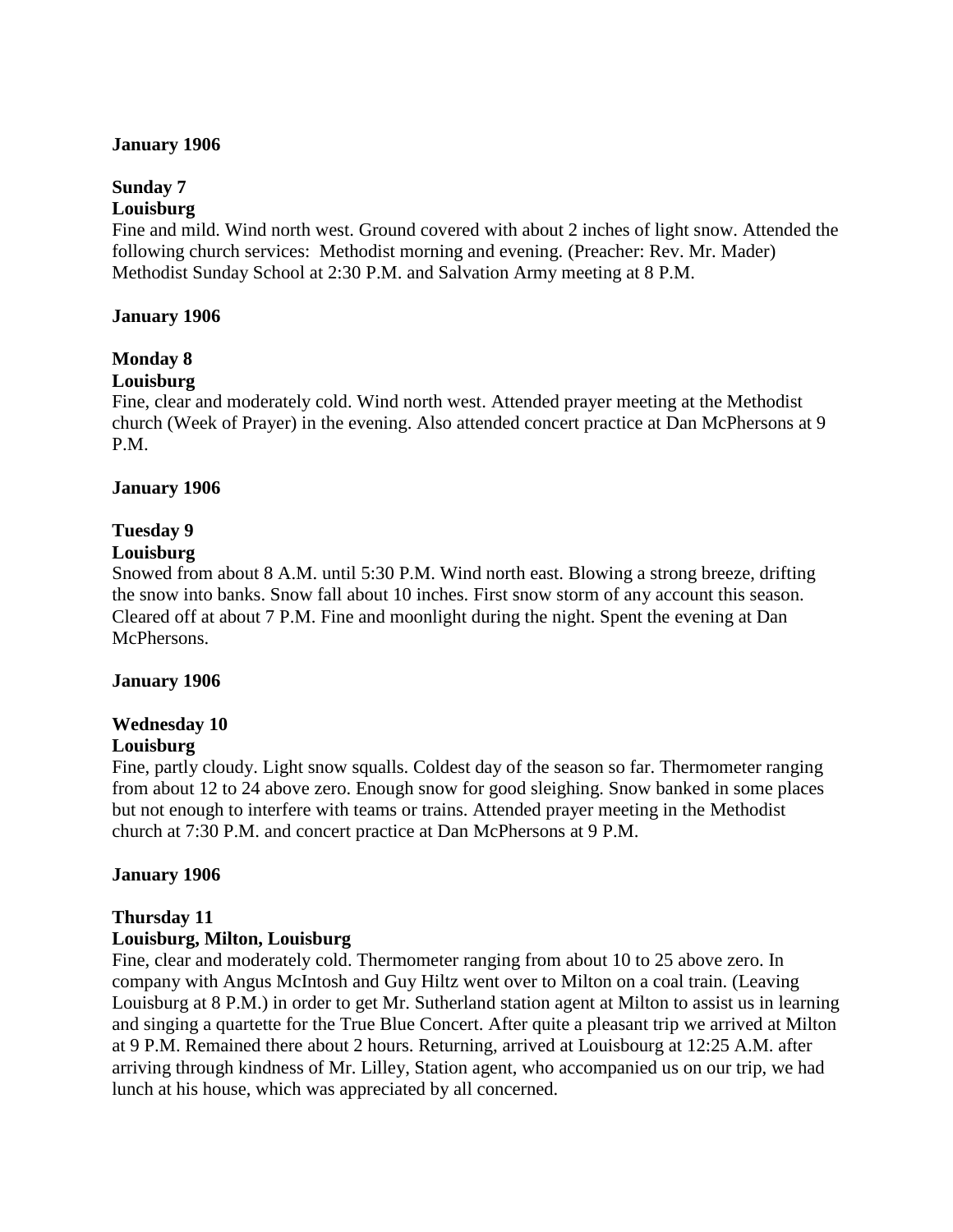#### **January 1906**

# **Friday 12**

### **Louisburg**

Fine, cloudy and mild. Thawing. Rainfall during the night, taking away about half of the snow. Wind southerly. Attended prayer meeting in the Methodist Church in the evening at 7:30 P.M. and concert practice at Dan McPherson's at 9 P.M.

#### **January 1906**

# **Saturday 13**

### **Louisburg**

Fine, clear and mild. Wind southerly. Streets and sidewalks very slippery. Large patches of bare ground. Sleighing very scratchy. Attended choir practice at Mrs. Mitchell's at 8 P.M. and concert practice at Dan McPherson's at 9 P.M.

### **January 1906**

### **Sunday 14**

#### **Louisburg**

Fine, cloudy and somewhat chilly. Wind north east. Attended services in the Methodist church, both morning and evening. Roy Young's house totally destroyed by fire in the afternoon. In company with Angus McIntosh and Guy Hiltz, went to the scene of the fire.

### **January 1906**

### **Monday 15**

### **Louisburg**

Snowed from about 9 A.M. until 1 P.M. Snowfall about 2 inches. Wind north east. Went to Mr. Skinners in the afternoon with Mr. Sutherland, Guy Hiltz and Angus McIntosh to practice a piece of music entitled "Sleigh ride Waltz Song" for True Blue Concert, which is to take place tomorrow evening. Attended concert practice at Dan McPherson's in the evening.

### **January 1906**

### **Tuesday 16**

### **Louisburg**

Cloudy and chilly. Rained during the night. Wind southerly. Attended and took part in True Blue Concert in Peters's Hall in the evening. Concert well attended, everybody seeming to enjoy the programme.

#### **January 1906**

**Wednesday 17 Louisburg**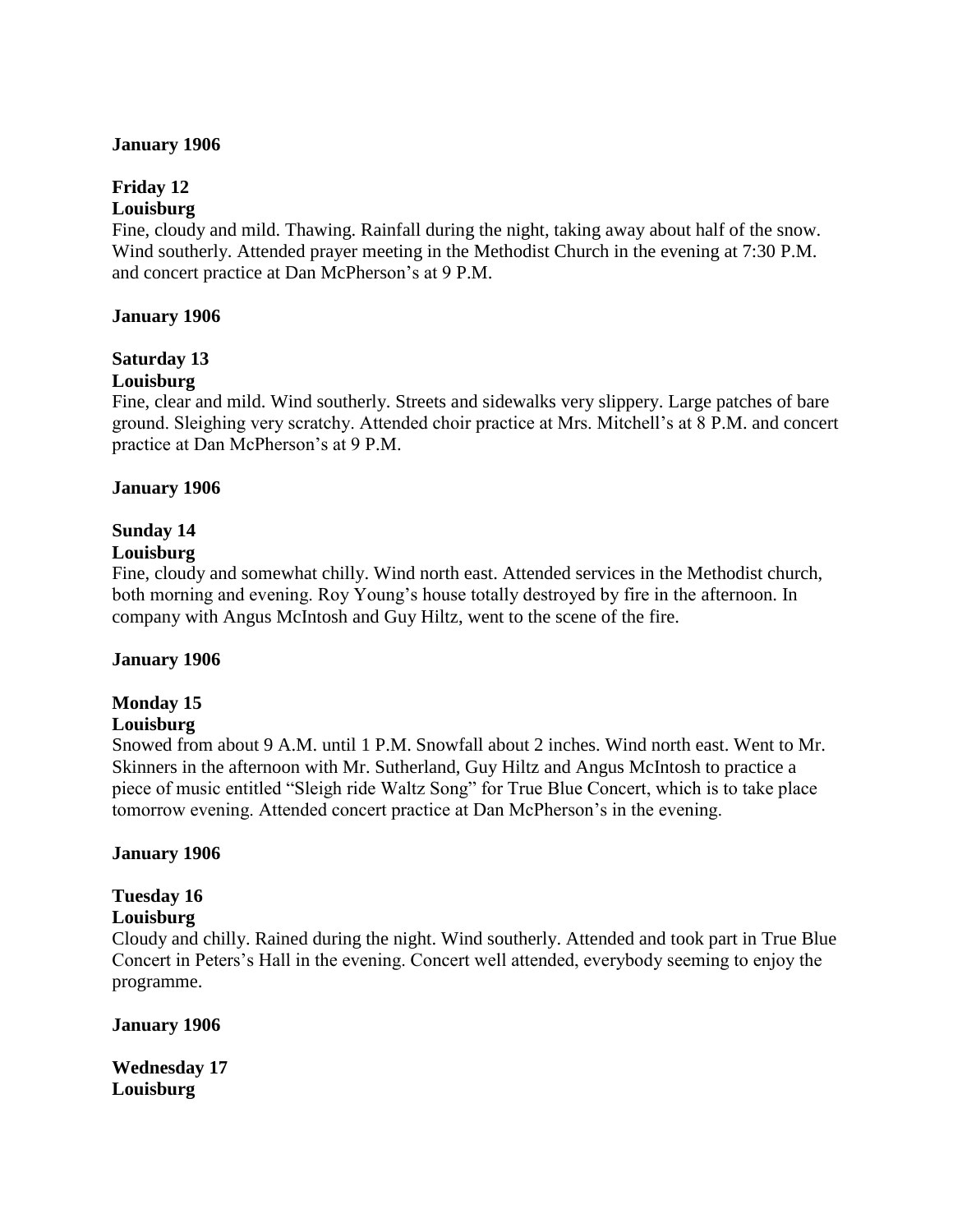Rained in the early morning taking off nearly all the snow. Cloudy in the forenoon. Finer in the afternoon. Thawing all day. Wind south changing to westerly. Attended prayer meeting in the Methodist Church in the evening.

#### **January 1906**

#### **Thursday 18**

#### **Louisburg, Glace Bay, Bridgeport and Sydney**

Day fine. Louisburg to Glace Bay on 7 A.M. train. Remained at Glace Bay until the afternoon. Had dinner at Orlando Peter's.

Walked to Bridgeport and Dominion.

Sold an organ to Adam Morrell of Bridgeport. Had tea with Mr. Morrell. Bridgeport to Sydney on 8 P.M. car. Put up at Whitney Hotel.

#### **January 1906**

#### **Friday 19**

#### **Sydney, North Sydney, Sydney Mines, Sydney**

Day fine, partly cloudy and moderate. Wind northerly. Sydney to North Sydney on 11 A.M. boat. North Sydney to Sydney Mines on 12 o'clock car, returning to North Sydney at about 1:30 P.M. North Sydney to Sydney on 2:30 P.M. boat. Called at Wentworth's boarding house in the evening and in company with him attended service in the Baptist church.

#### **January, 1906**

#### **Saturday 20 Sydney Louisburg**

Fine and clear, quite cold in the morning, milder in the afternoon. Sydney to Louisburg on the 5 A.M. train. Was skating on the Barrachois in company with Angus McIntosh in the afternoon. Attended prayer meeting and choir practice in the Methodist church in the evening.

#### **January, 1906**

# **Sunday 21**

#### **Louisburg**

Snowed about 1 inch followed by sleet and moderate rain. Misty and foggy in the afternoon and evening. Wind south. Attended service in the Methodist Church, morning and evening. Preacher Rev. Mr. Mader. Also attended Methodist Sunday School at 2:30 P.M.

**January, 1906**

**Monday 22 Louisburg** Calm, foggy and warm. Wind southerly.

**January, 1906**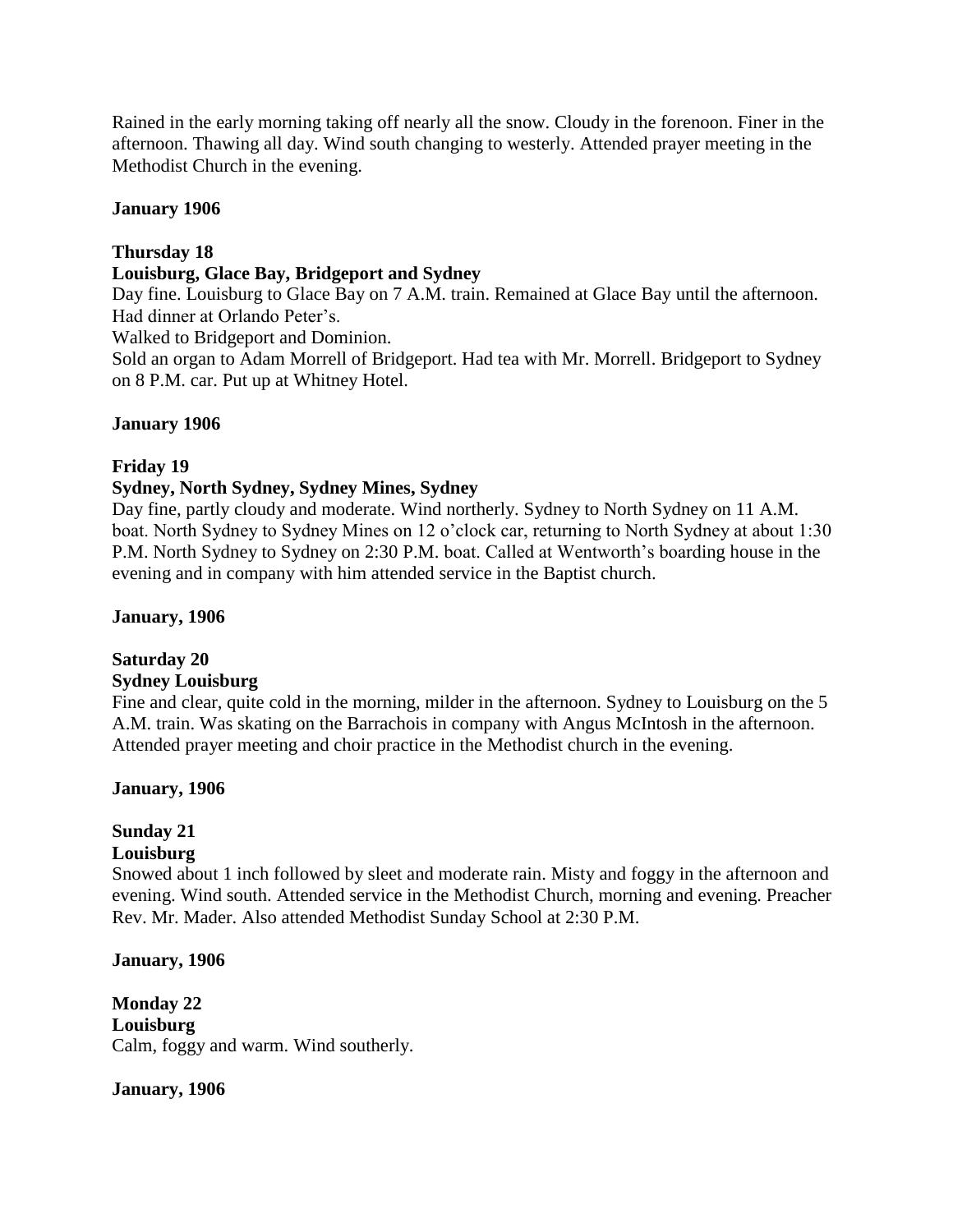## **Tuesday 23**

### **Louisburg**

Foggy, calm and warm. Wind southerly. Streets muddy. Ground bare except for a few patches of ice. Attended services in the Methodist Church in the evening.

### **January, 1906**

# **Wednesday 24**

### **Louisburg**

Cloudy, foggy and warm. Wind southerly. Streets very muddy. Mr. John Phillips and daughter of Glace Bay were in town today. Had dinner with us. They returned to Glace Bay on the 4 P.M. train. I went for a walk around town and up to Grand Battery with Miss Phillips in the afternoon. Attended Salvation Army meeting in the evening in company with Uncle Nathan.

### **January, 1906**

# **Thursday 25**

### **Louisburg**

Fine, clear and cold. Cloudy. Wind north. Streets frozen and slippery. In company with Angus McIntosh, attended funeral of the late Miss Walsh. Attended service in the Methodist Church in the evening.

#### **January, 1906**

# **Friday 26**

# **Louisburg**

Fine and clear. Cold in the morning. Thermometer registering 10 above zero. Mild during the day. Wind north west. In company with Guy Hiltz and Angus McIntosh, went skating on the "Little Lake" in the afternoon. Quite a number on the ice. Played quite an interesting game of hockey.

Uncle Nathan met with an accident while to work at one of the chutes on the pier, by which he had the top of his right thumb almost completely severed. He went to Dr. O'Neil and had it stitched and the wound dressed. I attended service in the Methodist Church in the evening.

### **January, 1906**

### **Saturday 27**

### **Louisburg**

Fine, clear and mild. Wind southwest. In company with Angus McIntosh and Guy Hiltz went skating on the "Little Lake" in the afternoon. Quite a large number on the ice and a pleasant afternoon spent. Arrived home at about 5:30 P.M. Returned to the ice at about 8 P.M. in company with Fletcher, Wesley and Anthony Townsend. We skated for about 1 hour. Arrived back to town at about 9:45 P.M. Stopped all night at Uncle Nathan's.

### **January, 1906**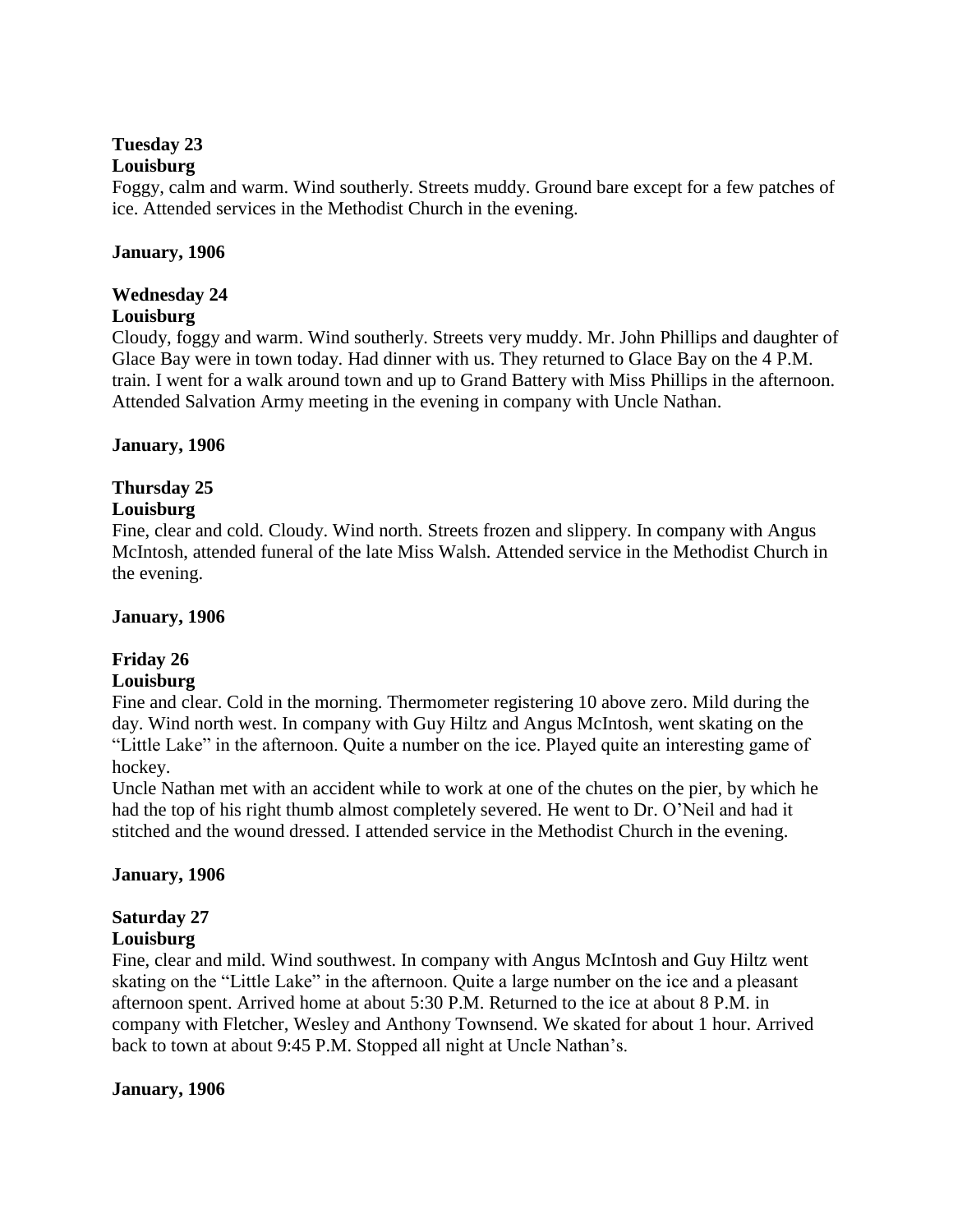### **Sunday 28**

#### **Louisburg**

Foggy and rainy. Wind easterly. Attended service in the Methodist Church both morning and evening. Preacher Rev. Mr. Mader. Spent the afternoon and had tea at Uncle Nathan's.

#### **January, 1906**

### **Monday 29**

#### **Louisburg**

Snow squalls in the forenoon. Wind north. Cleared off at about noon, wind changing to north west. Getting colder in the afternoon. Stopped all night with Uncle Nathan, who was suffering a great deal of pain in his thumb that was hurt by accident on last Friday evening.

#### **January, 1906**

### **Tuesday 30**

#### **Louisburg**

Fine, Clear and moderately cold. Thermometer registering about 8 above zero in the morning. Milder during the day. Wind northerly, changing to south west. Attended trial of Robert Lyon's at 11 A.M. for assault on Wesley Tanner. Case continued until tomorrow at 10 A.M. Stopped with Uncle Nathan who spent a very restless night. He has decided to have the top of the thumb removed tomorrow if all goes right.

#### **January, 1906**

# **Wednesday 31**

### **Louisburg**

Fine and mild. Uncle Nathan had the top of his right thumb amputated by Drs. Morrison and O'Neil in the afternoon. Was present and assisted during the operation. His hand has swelled up and has become quite sore from not having the wound on his thumb attended to sooner. Doctors think another operation will be necessary to save the hand. He spent a very restless night and suffered severely with the pain in his hand. I remained at Uncle Nathan's all night. Returned to rest at about 11 P.M. and was called up at 3:15 A.M. Blanche sat up and attended to her father in the meantime.

### **February, 1906**

#### **Thursday 1 Louisburg**

Cloudy and foggy and warm. Wind southerly. Was all day with Uncle Nathan who was suffering great pain caused by his sore hand. Also remained with him during the night. Gave him morphine five times during the night to deaden the pain, but with scarcely any satisfactory result. He spent a very restless night. Has decided to have another operation on his hand tomorrow.

### **February, 1906**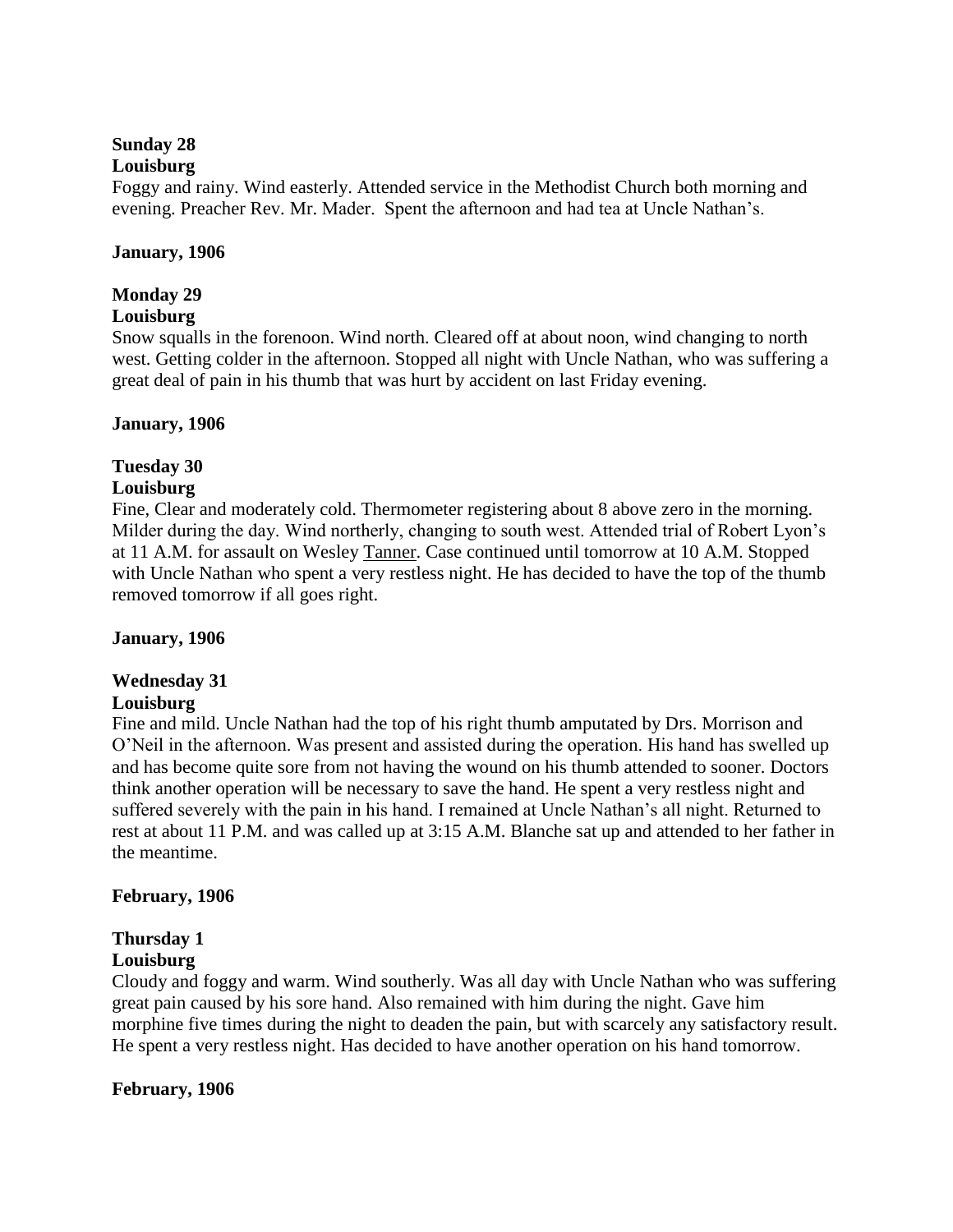#### **Friday 2 Louisburg**

Fine, clear and warm. Like a spring day. Wind southerly. Clouded up late in the afternoon and rained during the evening. Was at Uncle Nathan's all day and also during the night. Drs. Morrison and O'Neil performed another operation on his hand, opened the back of the hand and also the front of the wrist. I was present and assisted during the operation. He rested much easier during the afternoon and night. Mr. John Matheson sat up with him during the night. Operation took place at about 10:30 A.M.

#### **February, 1906**

# **Saturday 3**

# **Louisburg**

Fine, clear and moderately cold, wind north west. All day attending on Uncle Nathan, who suffered considerable pain in his hand, but not as severe as previously. Had his hand dressed by Dr. O'Neil at about 2:30 P.M. Rested quite easily during the night and seems to be quite a lot better. Fletcher Townsend sat up with him during the night. I remained at Uncle Nathan's all night but retired at about midnight.

#### **February, 1906**

#### **Sunday 4**

#### **Louisburg**

Fine, clear and moderately cold. Wind north west. Am still stopping with Uncle Nathan who is resting easier and seems to be considerably better. Quite a number of people called to see him during the day and evening. Had his hand dressed at about 1 P.M. Was very painful during the dressing, but easier in the evening. Prospects of a comfortable night. Uncle Will Cameron is stopping with him during the night.

### **February, 1906**

# **Monday 5**

# **Louisburg**

Fine and moderately cloudy. Wind southerly, rained during the night. Uncle Nathan appears to be much better today, came downstairs and kept about the house most of the day. Did not rest very well through the night. Hand very sore. I remained with him all day and night.

#### **February, 1906**

### **Tuesday 6 Louisburg** Cloudy and chilly. Light snow squalls. Wind northerly. Town elections: resulting as follows: Guy Hiltz 203 votes Jerry Smith 171 votes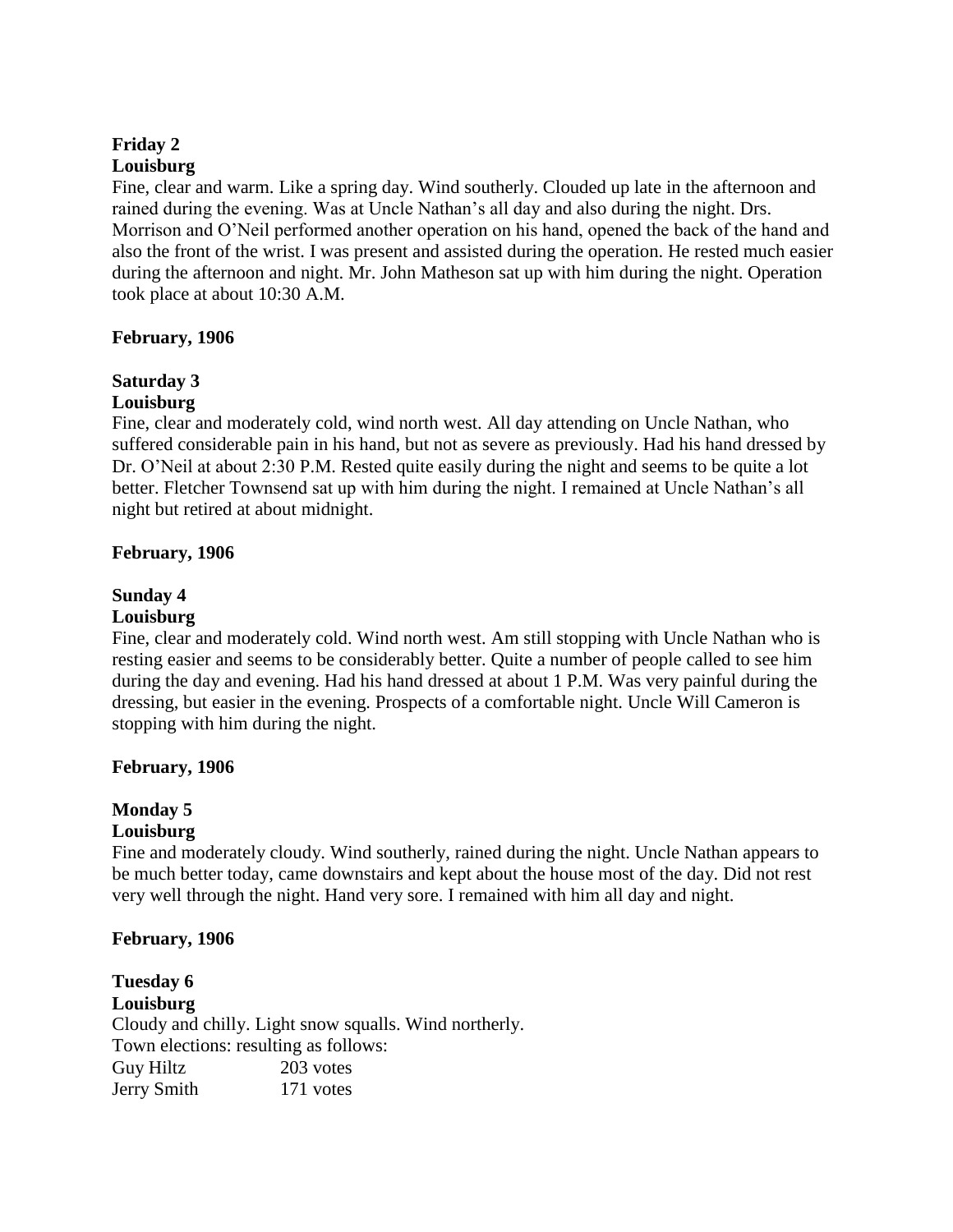John Tutty 109 votes A.W. Stacey 96 votes Angus Beaton 84 votes Isaac Cann 59 votes First three being elected.

Uncle Nathan is not so well today. Did not come out of his room. I remained with him all day and through the night.

### **February, 1906**

# **Wednesday 7**

### **Louisburg**

Cloudy and chilly in the morning. Begun to snow at about 11 A.M. and continued to snow until about 8 A.M. Snowfall about 6 inches. Blowed and drifted during the storm. Wind north east. Uncle Nathan is a little better than he was yesterday. Came down stairs in the morning and has his breakfast, but did not remain long. Rested rather better during the night than usual. I was with him part of the day and all night.

### **February, 1906**

# **Thursday 8**

### **Louisburg**

Fine, cloudy and mild. Wind north west. Fairly good sleighing. Looking like a storm. Uncle Nathan condition has not improved much since yesterday. Hand considerably swollen. Doctor thinks it will need to be lanced in another place. He did not rest well during the night. I attended service in the Methodist Church in the evening.

### **February, 1906**

# **Friday 9**

### **Louisburg**

Cloudy and mild all day. Wind east. Begun to rain at about 4:30 P.M. Rained nearly all night. Thunder and lightening during the night. Uncle Nathan rested better today and through the night. Seems to be improving.

### **February, 1906**

# **Saturday 10**

# **Louisburg**

Fine, clear and warm. Like a spring day. Snow nearly all gone. Sleighing spoilt by last nights thaw. Streets muddy. Wind northwest.

### **February, 1906**

**Sunday 11 Louisburg**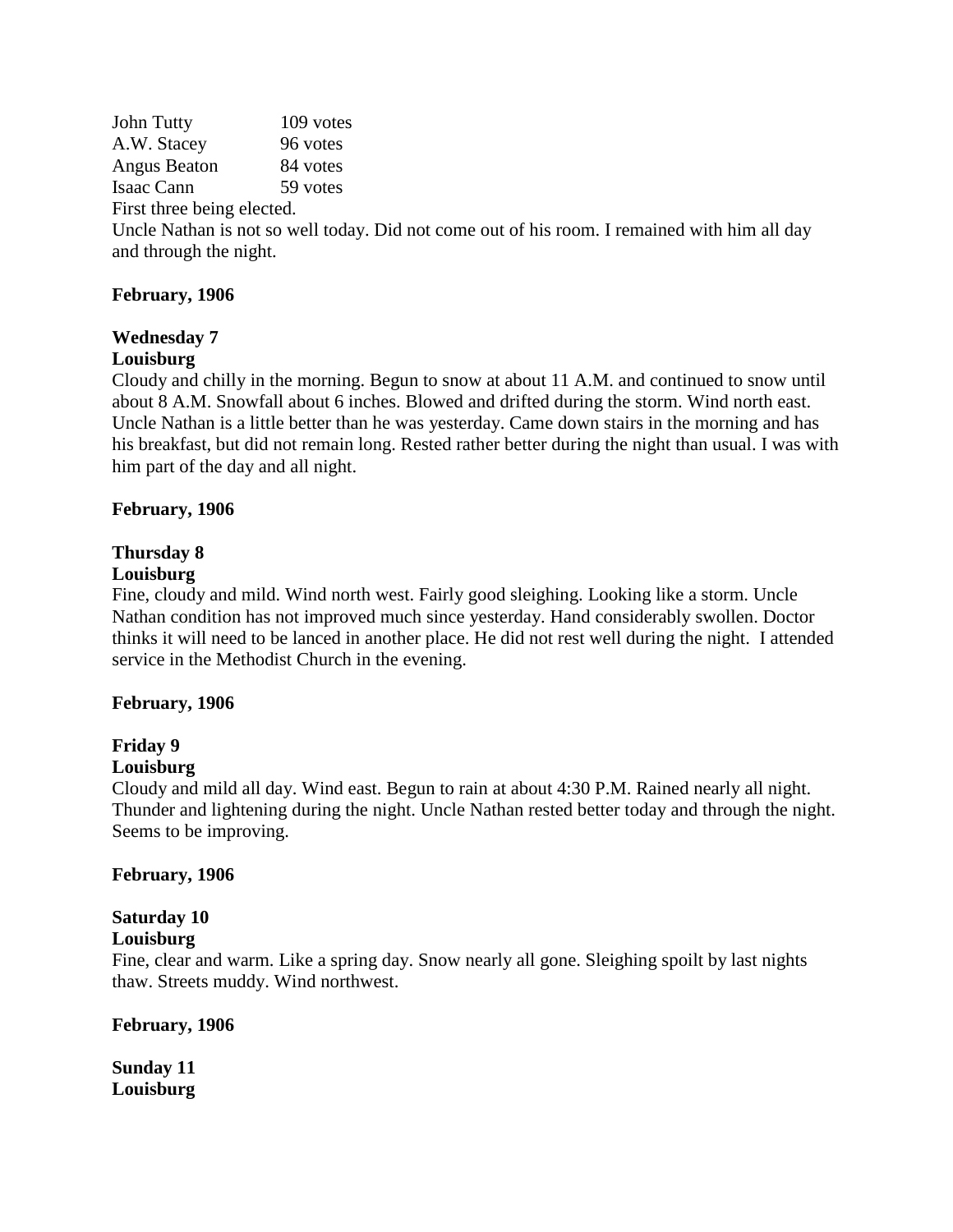Fine, clear and moderately cold. Wind north west. Attended service in the Methodist Church, morning and evening. Preacher Rev. Mr. Mader. Also attended Baptist meeting at 4 P.M.. Preacher Rev. Mr. Beattie.

#### **February, 1906**

## **Monday 12**

#### **Louisburg**

Cold in the morning. Thermometer registering 4 above zero. Coldest of the season. Moderated in the forenoon. Fine throughout the day. Wind southwest. Went out to the Little Lake skating in the afternoon in company with Guy Hiltz. Attended service in the Methodist Church in the evening.

#### **February, 1906**

### **Tuesday 13**

#### **Louisburg**

Foggy and mild. Wind southerly. Rained during the night. Attended wedding of James McCuish of Bateston and Katie McDonald of Louisburg, which took place at Mr. Rod Kerr's at 11 A.M. Quite a number present and a pleasant time spent. Remained there until about 3:30 P.M..

#### **February, 1906**

### **Wednesday 14**

#### **Louisburg**

Cloudy. Windy and cold. Wind northeast. Robert Lyons and Katie McAulay were married in the Presbyterian Church at 3 P.M. today. I attended service in the Methodist Church in the morning.

#### **February 15, 1906**

### **Thursday**

#### **Louisburg**

Cloudy and chilly. Looking like a storm. Snow squalls in the evening. Wind easterly. Snowed about 3 inches during the night.

#### **February, 1906**

#### **Friday 16**

#### **Louisburg, Glace Bay and Sydney**

Snow squalls in the forenoon. Blowing and drifting. Wind north east, blowing a gale. Cleared off about noon. Fair and cold during the afternoon and night. Louisburg to Glace Bay on 7 A.M. train. Glace Bay to Sydney on 11 A.M. car. Put up at Mrs. Falconer's. Called to see Went in the evening and then for a walk around town with him. Also called to see Capt. McNeil.

#### **February, 1906**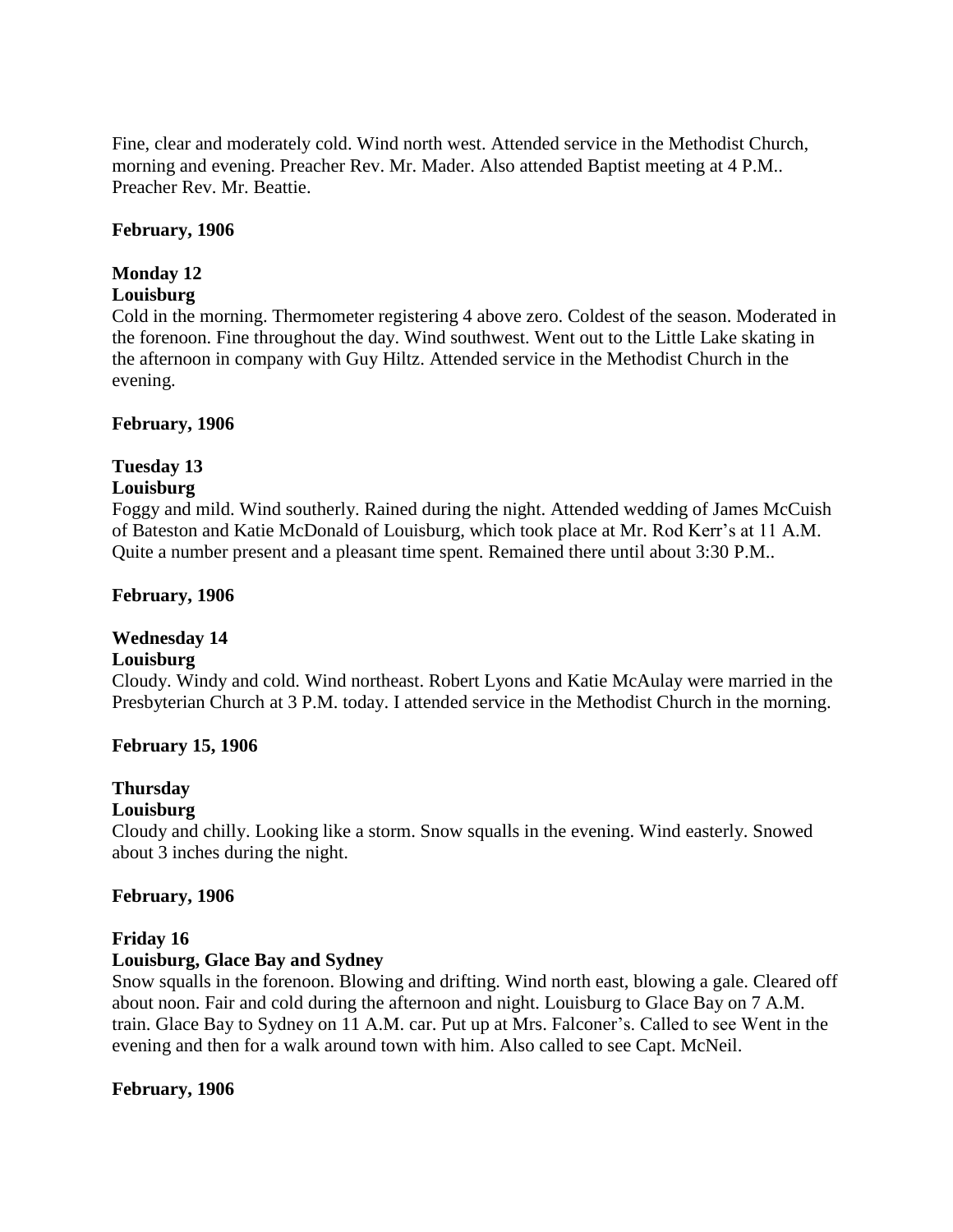# **Saturday 17**

#### **Sydney, Louisburg**

Fine, clear and moderately cold. Last night was one of the coldest nights of the season. Sydney to Louisburg on 7:45 A.M. train.

Presbyterian congregation of Louisburg held their annual Tea Meeting and Fancy sale in Peter's hall last night and tonight. Will also continue it on next Monday night.

### **February, 1906**

# **Sunday 18**

### **Louisburg**

Fine, chilly. Wind south west. I was at Uncle Nathan's most of the day. Did not go to church today as I was partly used up with a bad cold.

### **February, 1906**

**Monday 19 Louisburg** Cloudy and mild. Thawing. Wind south west.

### **February, 1906**

# **Tuesday 20**

### **Louisburg**

Fine, Clear and moderately cold with light northerly wind, changing to south west in the afternoon. About ½ inch of snow fell during the night.

### **February, 1906**

#### **Wednesday 21 Louisburg**

Fine and very mild. Streets muddy. Light south west wind. Rained during the night.

**February, 1906**

### **Thursday 22**

### **Louisburg**

Rainy and foggy. Wind south west, changing to north west and north. Begun to snow at about 2 P.M.. Blowed and drifted all the afternoon and evening. Snow fall about 4 inches. Gale of wind from North during the night.

### **February, 1906**

**Friday 23 Louisburg**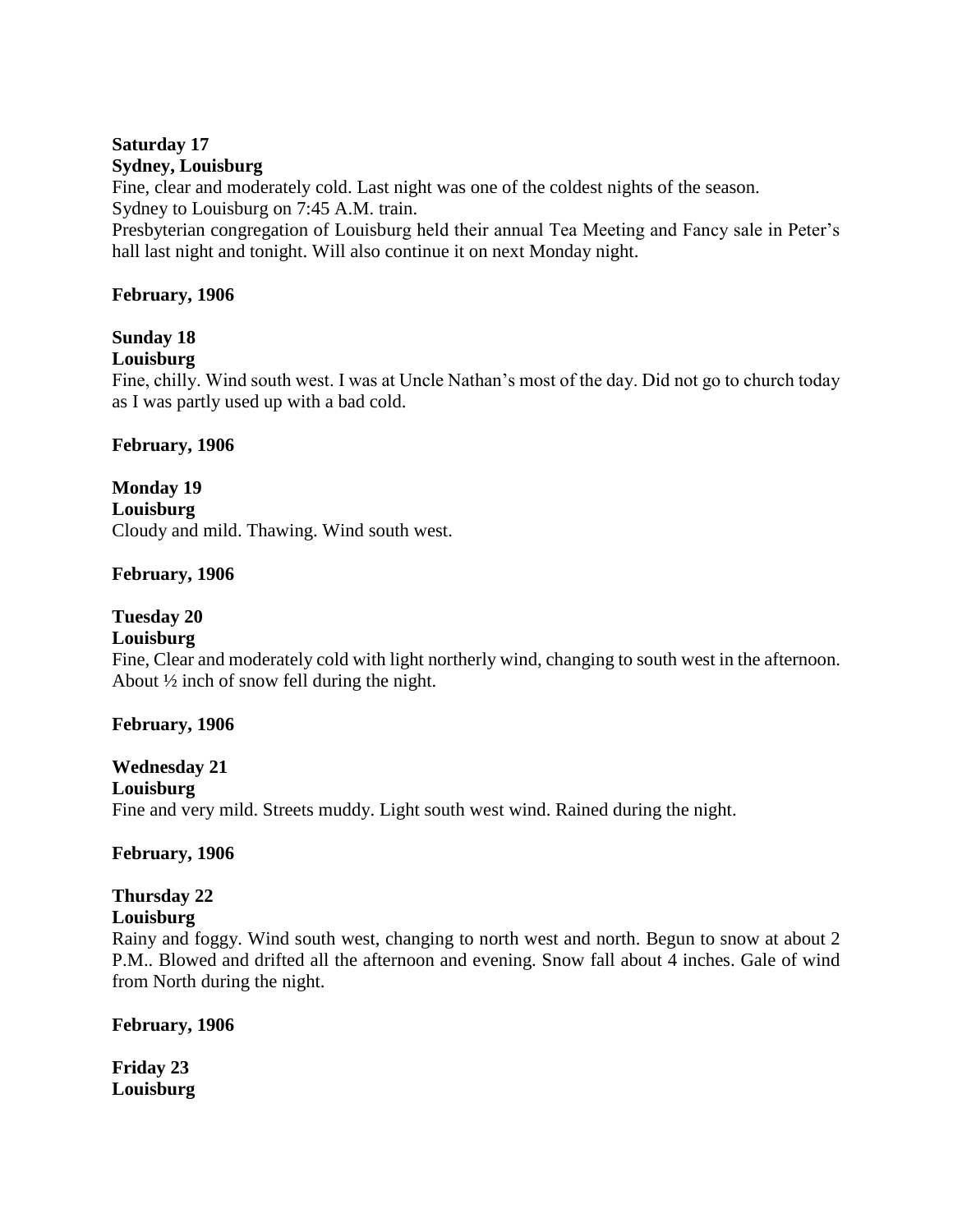Cloudy and chilly. Blowing and drifting all day. Strong breeze of wind from north east. Streets bare in some places, other places banked with snow. Both sleighs and waggons in use about the streets. Louisburg band held concert and dance in Peter's hall in the evening.

#### **February, 1906**

**Saturday 24 Louisburg** Fine, mild and cloudy. Light northerly wind.

#### **February, 1906**

# **Sunday 25**

#### **Louisburg**

Fine and very mild. Foggy around the coast. Light southerly wind. Streets muddy. Attended service in the Methodist Church, morning and evening. Preacher Rev. Mr. Mader.

#### **February, 1906**

### **Monday 26**

#### **Louisburg**

Cloudy, foggy and warm. Light southerly wind. Attended "Epworth League" Temperance night meeting in the evening. Took part in the programme. Quite a pleasant evening spent.

#### **February, 1906**

# **Tuesday 27**

#### **Louisburg**

Cloudy, foggy and warm. Showery. Light air of wind from south west. Repaired an organ for Lewis Dixon in the forenoon. Grandfather is partly laid up with a bad cold, is feeling pretty miserable but is able to go about the house.

#### **February, 1906**

# **Wednesday 28**

#### **Louisburg**

Began to snow at about 10 A.M. Turned to sleet and rain at about 11 A.M. Rained most of the afternoon. Fine in the evening. Heavy easterly wind throughout the day. Wind southerly during the night, blowing a gale.

Last night was the first that I have been home since Jan 28, having been stopping at night with Uncle Nathan, who has been laid up with a sore hand since Jan 26. He is somewhat better now but will not be able to use his hand for a long time yet.

#### **March, 1906**

**Thursday 1**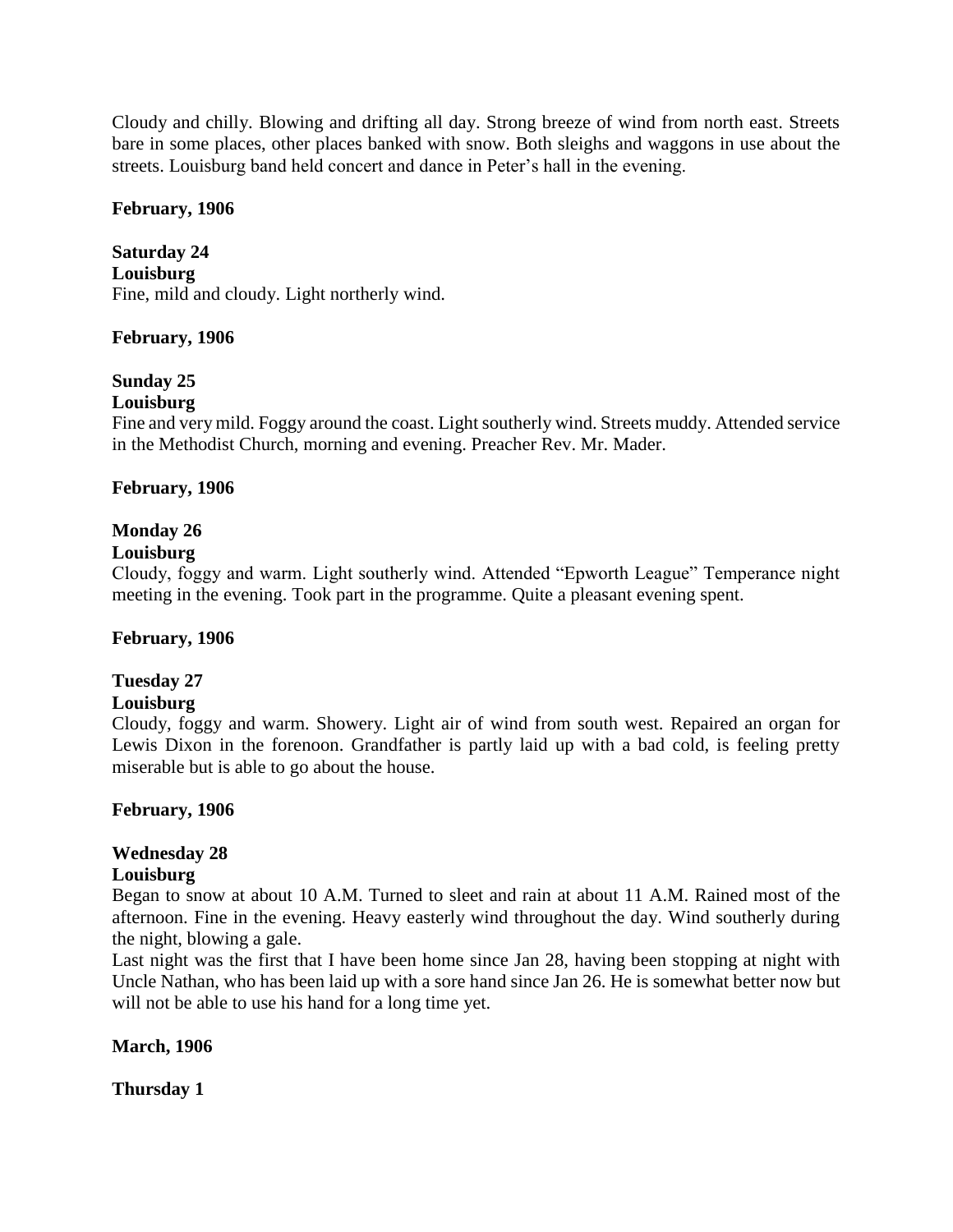#### **Louisburg**

Fine and moderately cold. Streets frozen and slippery. Wind westerly.

#### **March 2, 1906**

### **Friday 2**

#### **Louisburg, Glace Bay, Bridgeport, Dominion, Sydney and Louisburg**

Fine and cold. Strong northerly wind. One of the coldest days of the season. Louisburg to Glace Bay on 7 A.M. train. Walked to Bridgeport and Dominion. Dominion to Sydney on 11 A.M. car. Got dinner at Mrs. Falconer's, Sydney. Sydney to Glace Bay on 1 P.M. car. Glace Bay to Louisburg on 4 P.M. train.

#### **March, 1906**

# **Saturday 3**

#### **Louisburg**

Fine and moderately cold. Wind northerly. Attended choir practice at Mrs. Mitchells in the evening.

#### **March, 1906**

### **Sunday 4**

#### **Louisburg**

Snowed about 1 inch in the early morning. Turned to hail at about 7 A.M. Turned to rain at about noon. Rained all the afternoon and evening. Heavy southerly wind. Attended service in the Methodist church at 11 A.M. Did not go to church in the evening. No evening service in the Methodist Church on account of the storm. Spent the evening at Uncle Nathan's.

#### **March, 1906**

### **Monday 5**

#### **Louisburg**

Fine and cold, partly cloudy. One of the coldest days of the season. Wind northerly. Attended Epworth League meeting in the Methodist church in the evening.

#### **March, 1906**

### **Tuesday 6**

#### **Louisburg, Mira, Louisburg**

Fine and clear. Cold in the morning. Last night was the coldest of the season. Thermometer registering zero at 6 A.M. Moderately cold during the day. Light north west wind. Louisburg to Mira on 7 A.M. train. Repaired sewing machines for Mrs. Martell and Mrs. Dan McDonald. Called at Asaph Spencer's in the afternoon. Mira to Louisburg on evening train. Attended choir practice at Mrs. Mitchells in the evening.

#### **March, 1906**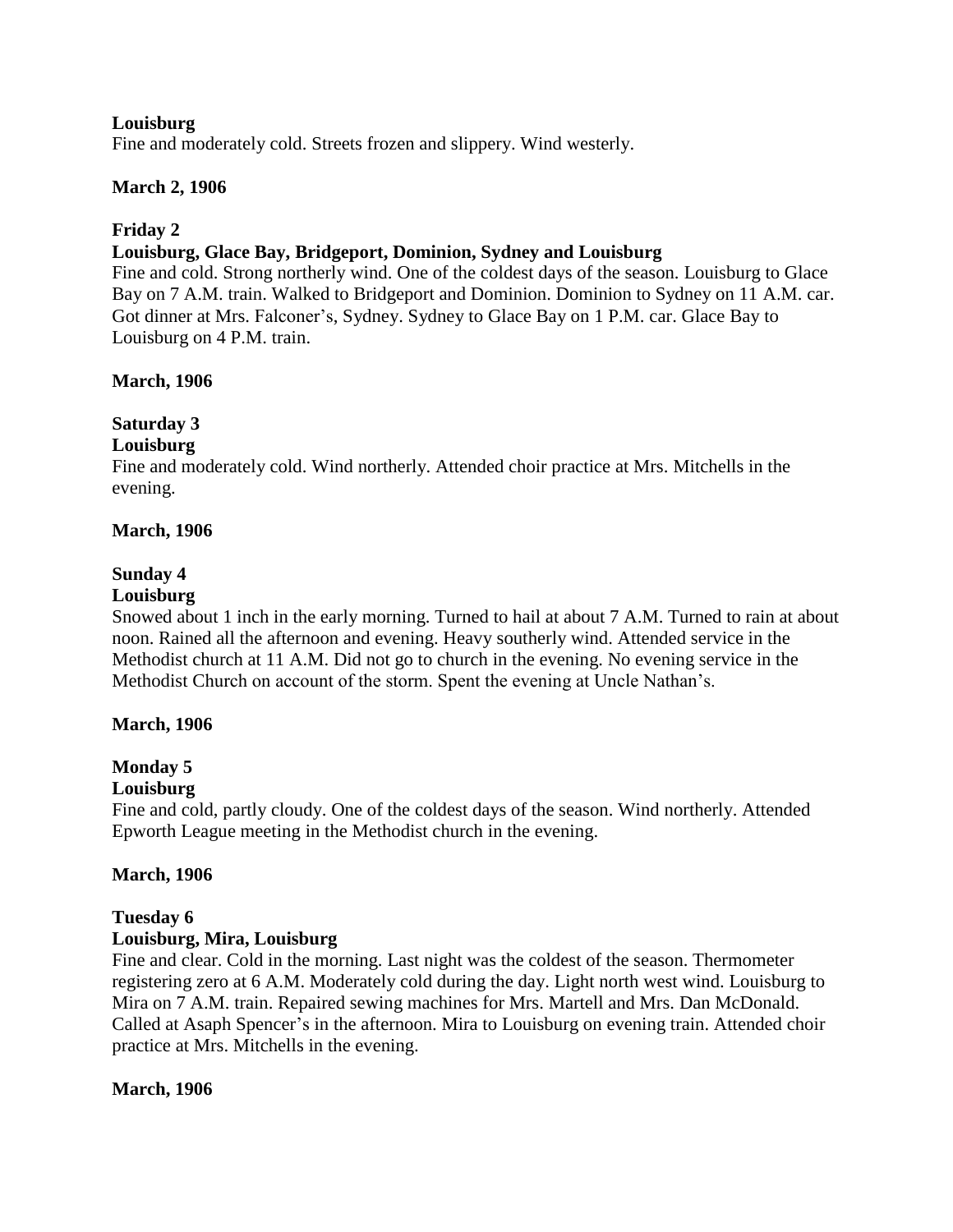### **Wednesday 7**

### **Louisburg**

Fine, clear and mild. Light south west wind. In company with Guy Hiltz was skating on the Little Lake in the afternoon. Attended Prayer meeting in the Methodist Church in the evening. After meeting went to choir practice at Mrs. Mitchell's.

### **March, 1906**

# **Thursday 8 Louisburg** Fine and mild. Partly cloudy. Light southerly wind. Streets muddy.

# **March, 1906**

# **Friday 9**

### **Louisburg**

Rainy and misty all day. Light easterly wind. Rained heavily during the night with southerly gale. Attended choir practice at Mrs. Mitchell's in the evening.

### **March, 1906**

# **Saturday 10**

### **Louisburg**

Fine, cloudy most of the day. Heavy southerly wind. Harbour partly filled with lolly and ice. But no ice outside. Very heavy sea on the coast.

Steamer "Baines Hawkin" Capt. Peters foundered off southern head, Port Morien. Crew saved with the exception of one man. Attended choir practice at Mr. Mitchell's in the evening.

### **March, 1906**

# **Sunday 11**

# **Louisburg**

Fine, partly cloudy and chilly. Wind westerly and north west. Lower end of the harbour blocked with ice up as far as Slattery's Point. Steamers "Mystic", "Lakeland", "Elene" and "Caconna" in port waiting for cargo. Steamer "Mystic" docked in the evening after much difficulty on account of ice. I attended the following church services, Methodist at 11 A.M. Preacher Rev. Mr. Mader. Baptist at 4 P.M. Preacher, Rev. Mr. Beathi, and Methodist at 7 A.M. Preacher, Rev. Mr. Beathi. Also remained to after meeting at close of evening service. Angus McIntosh Beattie and I had tea at Uncle Nathan's in the evening.

# **March, 1906**

#### **Monday 12 Louisburg**

Fine and cold. Wind north west. Ice in the harbour up as far as Slattery's Point.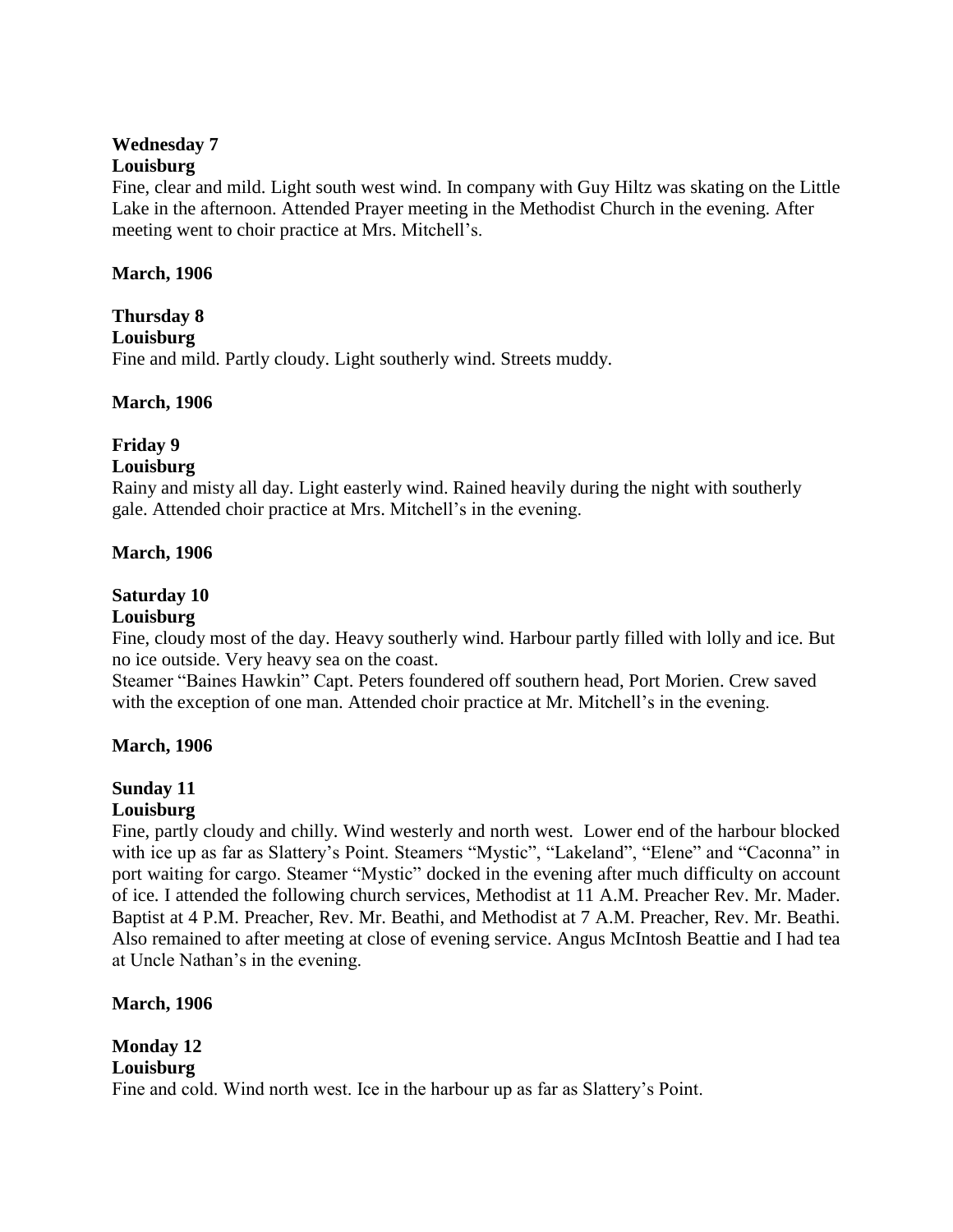Steamer, "Mystic" had considerable difficulty in getting away from the wharf after loading on account of ice driven down by north west wind.

Attended Epworth League Missionary Night service. Had quite an interesting programme in which I took part. Spent quite a pleasant evening.

### **March, 1906**

# **Tuesday 13**

# **Louisburg**

Fine, clear and cold. Wind north west. Blowing a strong breeze.

Several steamers in port awaiting cargo. Canadian Cruiser, "Canada" arrived here this morning on her way to Flint Island in search for a man who went adrift in a boat from the steamer, "Baines Hawkins" just previous to her foundering on Saturday last off Port Morien.

### **March, 1906**

# **Wednesday 14**

### **Louisburg**

Fine, clear and cold. Last night was one of the coldest nights of the season. Remained cold throughout the day. Thermometer ranging from about 10 to 15 above zero. By election for Dominion parliament in North Cape Breton and Victoria today resulted in a majority of 840 for A.C. Ross, Liberal over his opponent John McCormack, Conservative.

## **March, 1906**

# **Thursday 15**

### **Louisburg**

Fine and clear. Cold in the morning. Thermometer registering 10 above zero at 6:30 A.M. Quite mild during the day. Light south west wind.

Harbour partly caught over with ice. Attended Salvation Army meeting in the evening.

# **March, 1906**

# **Friday 16**

# **Louisburg**

Heavy easterly storm. Snowed about 4 inches in the morning. Turned to rain at about 9:30 A.M. Rained during the remainder of the day. Heavy southeast wind. Cleared off at about 9 P.M.. Wind changing to westerly

Harbour filled with drift ice and lolly, but no ice outside. Attended practice for Epworth League at Mr. Stacey's in the evening.

**March, 1906**

**Saturday 17 Louisburg**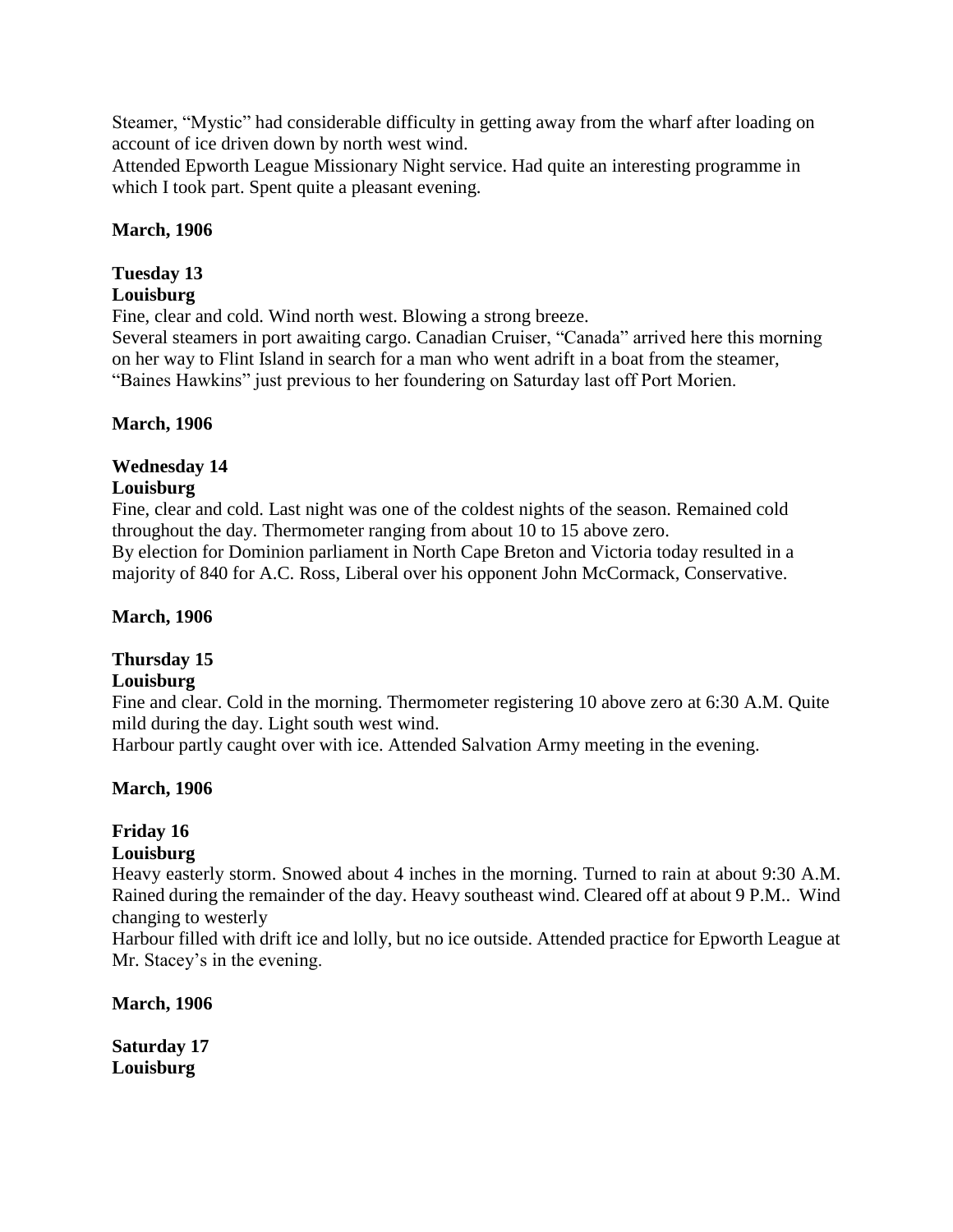Fine, partly cloudy and mild. Wind north west changing to south west at about noon. Snow squalls in the afternoon. Cleared off at about 4 P.M.. Wind again changing to north west. Harbour full of light drift ice. Steamer, "Dominion" arrived and has considerable difficulty in getting to the wharf on account of the ice.

Attended choir practice at Mrs. Mitchell's in the evening.

#### **March, 1906**

#### **Sunday 18**

#### **Louisburg**

Fine, clear and moderately cold. Wind northerly. Harbour clear of ice. Attended service in the Methodist Church at 11 A.M. and 7 P.M.. Also after meeting at 8 P.M. Preacher Rev. Mr. Mader.

#### **March, 1906**

### **Monday 19**

#### **Louisburg**

Fine, clear and moderately cold. Wind northerly. Harbour caught over with ice up as far as Slattery's Point. Attended "Epworth League" "Literacy Night" meeting in the evening and took part in the programme. Quite a pleasant evening spent.

#### **March, 1906**

#### **Tuesday 20**

#### **Louisburg**

Stormy, one of the fiercest storms of the season. Snowed from about 10 A.M. until 5 P.M., then turned to rain. Rained during the night. Heavy south easterly gale. Snow fall about 8 inches. Streets and sidewalks drifted bare in some places there are banks 3 or 4 feet deep. Harbour and shore blocked with drift ice. I spent the evening at Mr. Mitchell's.

#### **March, 1906**

# **Wednesday 21**

#### **Louisburg**

Fine, clear and warm. Thawing. Streets very muddy in places that are not covered with snow. Wind south west. Harbour and shore blocked with ice.

#### **March, 1906**

### **Thursday 22**

#### **Louisburg**

Fine, clear and warm. Streets muddy and dirty, very light southerly wind. Harbour blocked with ice. Two steamers in port, unable to get out of the harbour on account of ice. Tug, D.H. Thomas tried to force her way out but failed to do so and returned to the wharf.

I attended practice for an Epworth League Social at Mr. Z. W. Townsend's in the evening.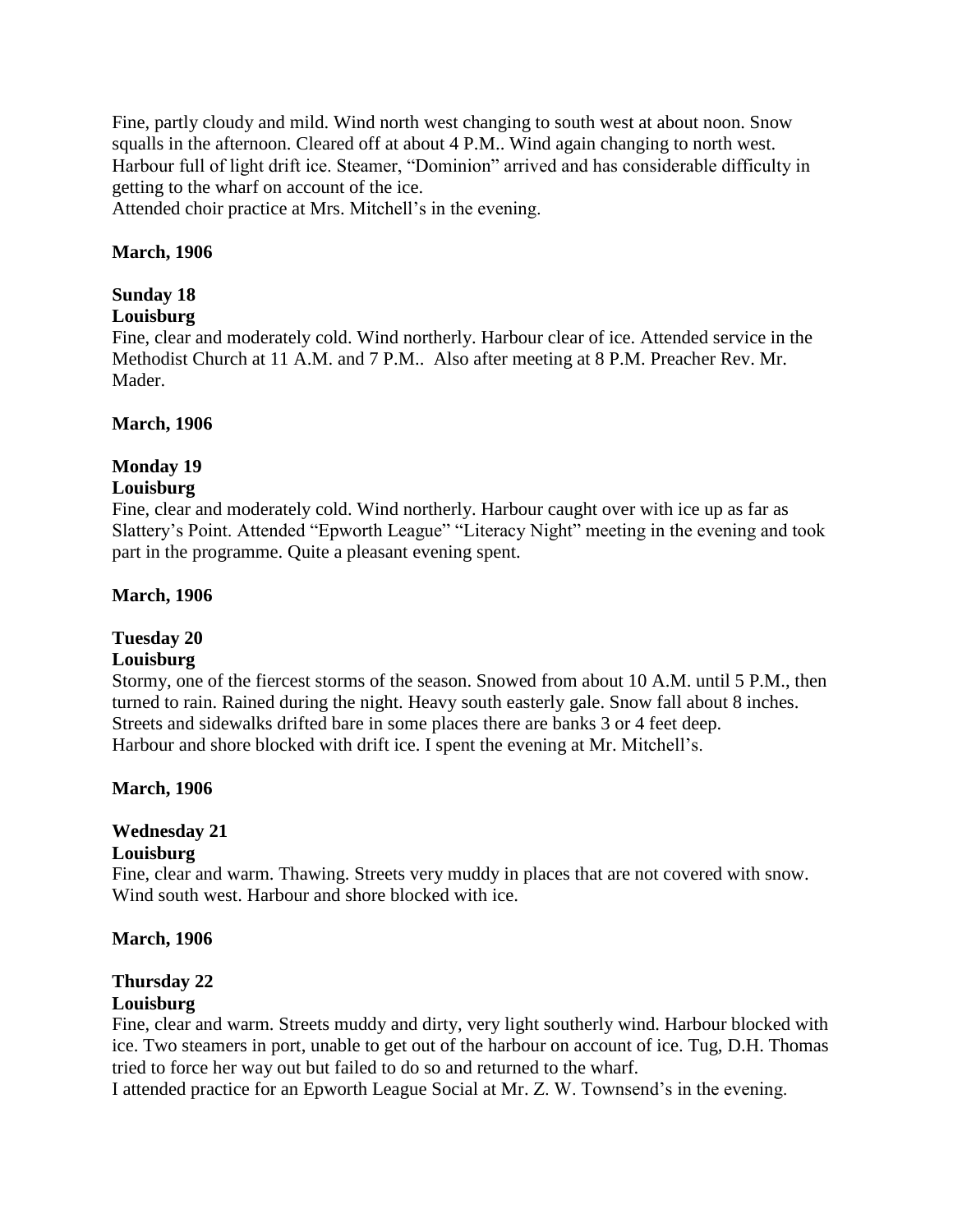#### **March, 1906**

#### **Friday 23 Louisburg**

Fine, clear and mild. Light north west wind in the forenoon. Ice moved off a little and the steamers, "Catalone" and "Bonavista" which were outside in the ice, were enabled to enter. The steamers Mystic which was held here for the last two or three days on account of ice sailed this forenoon. I attended practice for Epworth League Social at Mr. Z.W. Townsend's in the evening.

#### **March, 1906**

### **Saturday 24**

#### **Louisburg**

Fine. Snow squalls in the forenoon. Clear in the afternoon. Moderately cold. Wind northerly. Attended choir practice at Mrs. Mitchell's in the evening.

#### **March, 1906**

#### **Sunday 25**

#### **Louisburg**

Fine, clear and moderately cold. Wind northerly.

The body of John David Gibbs was found in the dock down by the pier this morning. He is supposed to have fallen off the plank walk under the pier while going out to go on board the steamer, Dominion, which was lying at the wharf and in which Mr. Gibbs was employed as a sailor.

I attended service in the Methodist Church both morning and evening. Also Salvation Army meeting at 8 P.M.

#### **March 26, 1906**

#### **Monday 26**

#### **Louisburg**

Fine, clear and moderately cold. Wind northerly in the forenoon, changing to southerly in the afternoon.

Inquest held on the body of John D. Gibbs which was found dead in the dock yesterday morning, resulted in a verdict of accidental drowning.

I attended Epworth League Social night service in the evening which consisted of music, readings and recitations, after which ice cream and cake were served.

#### **March, 1906**

#### **Tuesday 27**

#### **Louisburg**

Storm, begun to snow at about 10 A.M., turned to rain at about 3 P.M.. Snow fall about 3 inches. Rained during the afternoon and evening. Moderate southerly wind.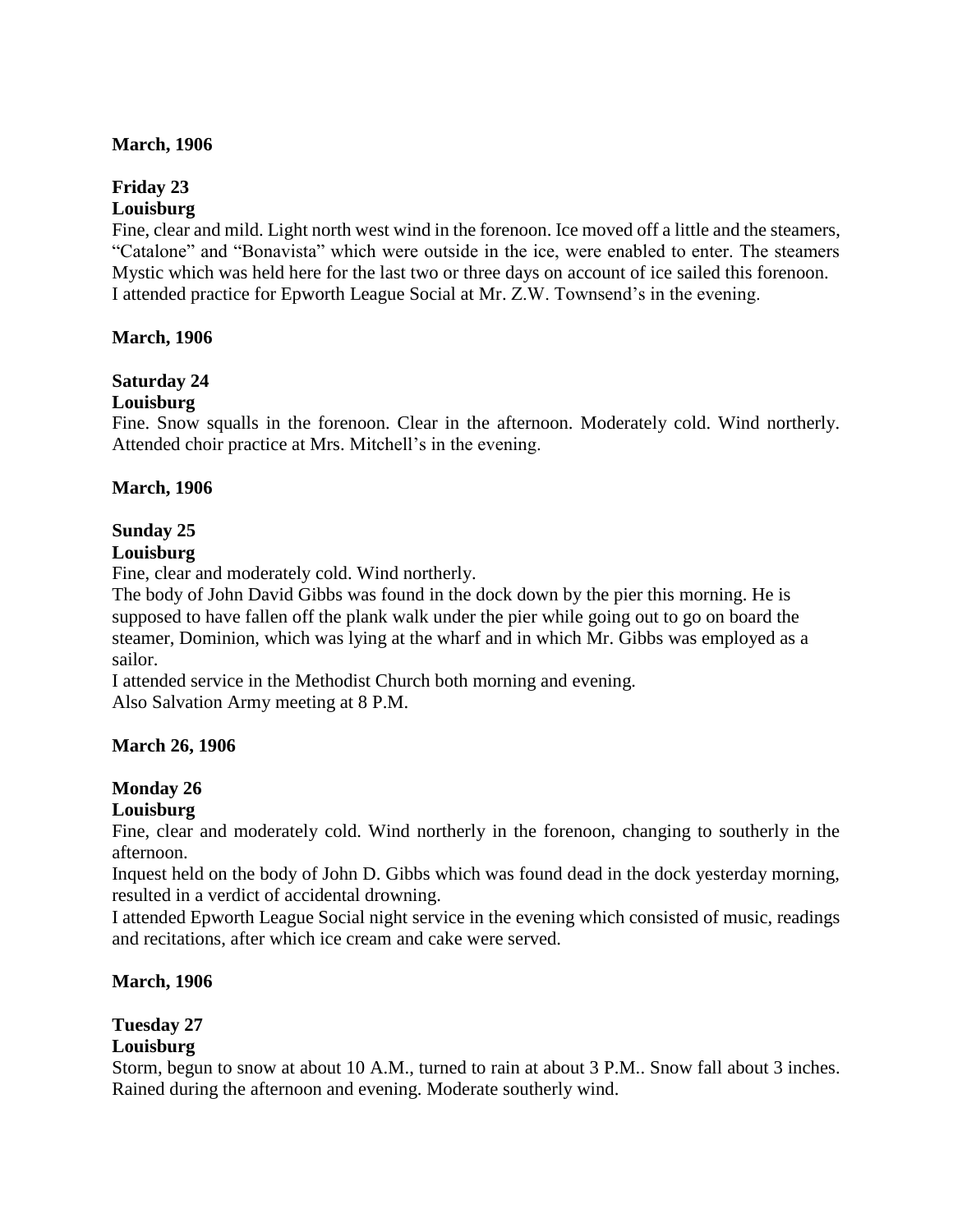#### **March 28, 1906**

### **Wednesday 28**

#### **Louisburg**

Raining part of the day. Foggy, stopped raining in the afternoon. Fine and clear during the evening. Attended prayer meeting in the Methodist church in the evening.

#### **March 29, 1906**

**Thursday 29 Louisburg** Fine and mild.

**March, 1906**

# **Friday 30**

#### **Louisburg**

Fine, clear and warm. Highest temperature about 48 degrees. Spring like. Streets muddy. Light southerly wind.

Nathan Huntington came over from Glace Bay and spent the day with us. Returning at 4 P.M.. I was sick in the evening with headache.

### **March, 1906**

### **Saturday 31**

#### **Louisburg**

Snowing in the early morning. Turned to rain at about 8 A.M. Rained quite heavy until about noon. Foggy through out the day. Snowfall about 4 inches. Streets very slushy and wet, almost unpassable in some places.

Attended musical meeting in Salvation Army hall, conducted by Ensign Weir assisted by Messrs. Cormier, Curry and Miss McLean. Ice cream was served at close of the meeting. Quite a pleasant evening spent.

### **April, 1906**

### **Sunday 1**

### **Louisburg**

Fine, chilly and partly cloudy. Wind northerly. Attended the following church services: Methodist at 11 A.M. and 7 P.M.. Salvation Army at 3P.M. and 8 P.M.. Army meetings conducted by Ensign Weir.

### **April, 1906**

# **Monday 2 Louisburg, Glace Bay, Bridgeport, Glace Bay and Sydney**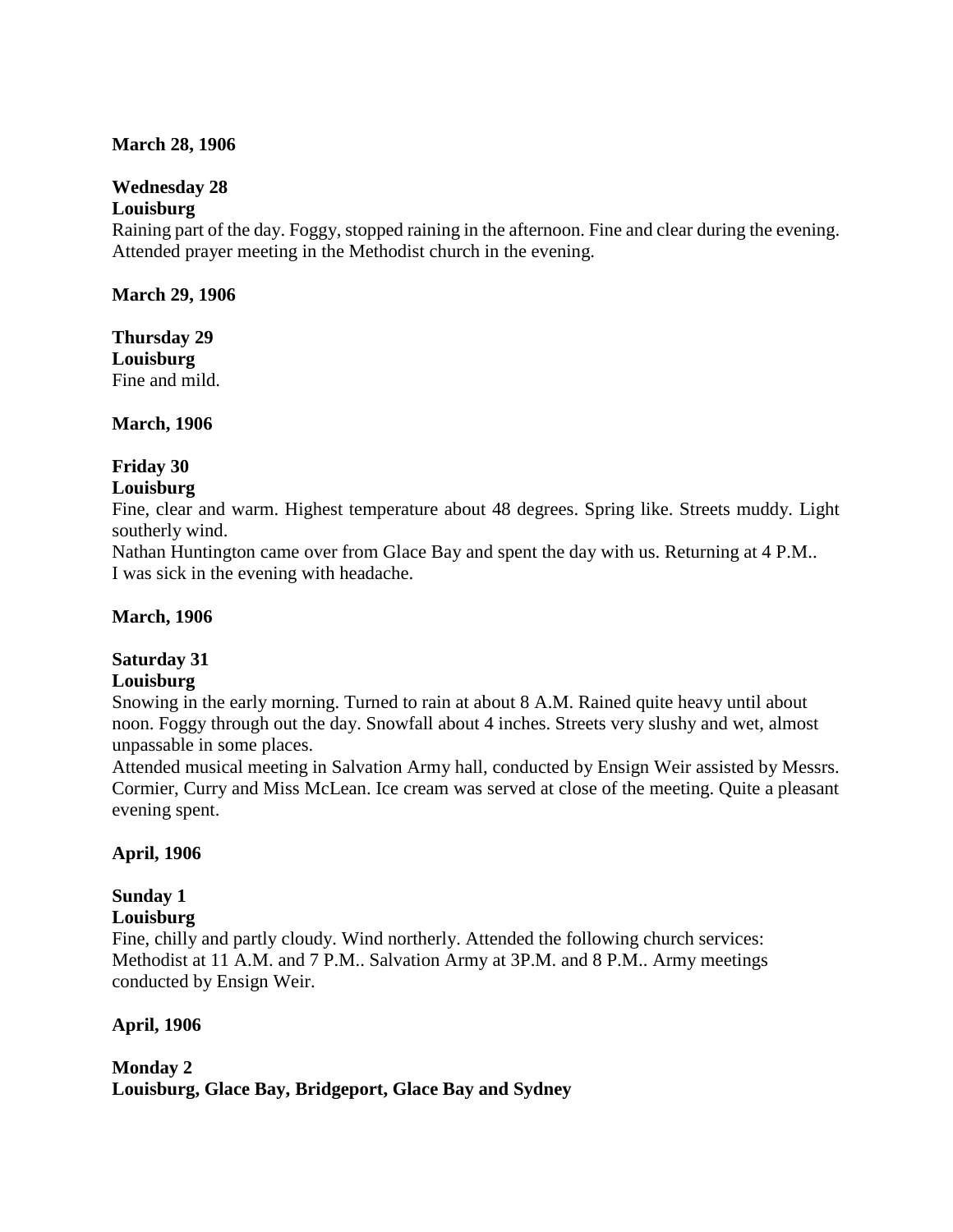Fine and moderately cold. Wind northerly. Louisburg to Glace Bay on 7 A.M. train. Glace Bay to Bridgeport on 11 A.M. car. Walked from Bridgeport to Glace Bay. Had dinner at Orlando Peters. Called to see Dr. McKeen. Glace Bay to Sydney on 2 P.M. car. Put up at Mrs. Falconer's, Sydney. Called to see Lieut. McKinnon in the evening. Attended Salvation Army meeting at 8 P.M..

#### **April, 1906**

#### **Tuesday 3 Sydney and Louisburg**

Fine, clear and moderating cold. Sydney to Louisburg on 7:45 A.M. train.

#### **April, 1906**

### **Wednesday 4**

#### **Louisburg**

Fine, clear and somewhat chilly. Wind south west. Drift ice visible about 2 miles off the shore. Attended prayer meeting in the Methodist Church in the evening.

#### **April, 1906**

### **Thursday 5**

#### **Louisburg**

Fine and clear, chilly. Wind north east. Smallpox discovered at the "Pepperell House" last night. George Wadden having contracted the disease was removed to smallpox hospital this afternoon. Harry Smith and William Phalen placed under quarantine. Board of Health taking measures to stamp out the disease.

Angus McIntosh and I went out to Clarke's siding to spend the evening with Mr. Sutherland, night operator at that place. Left here at about 8:30 P.M. on coal train. Returning at about 11:15 P.M.. Received word by telephone that Mrs. Caleb Huntington had died today.

### **April, 1906**

# **Friday 6**

#### **Louisburg**

Stormy, cloudy and chilly in the forenoon. Begun to snow at about 1 P.M. which shortly after turned to rain. Rained heavily during the afternoon and evening. Moderate easterly wind.

#### **April 7, 1906**

# **Saturday 7**

#### **Louisburg**

Fine, chilly and cold. Wind north east. Attended choir practice at Mrs. Mitchell's in the evening.

**April, 1906**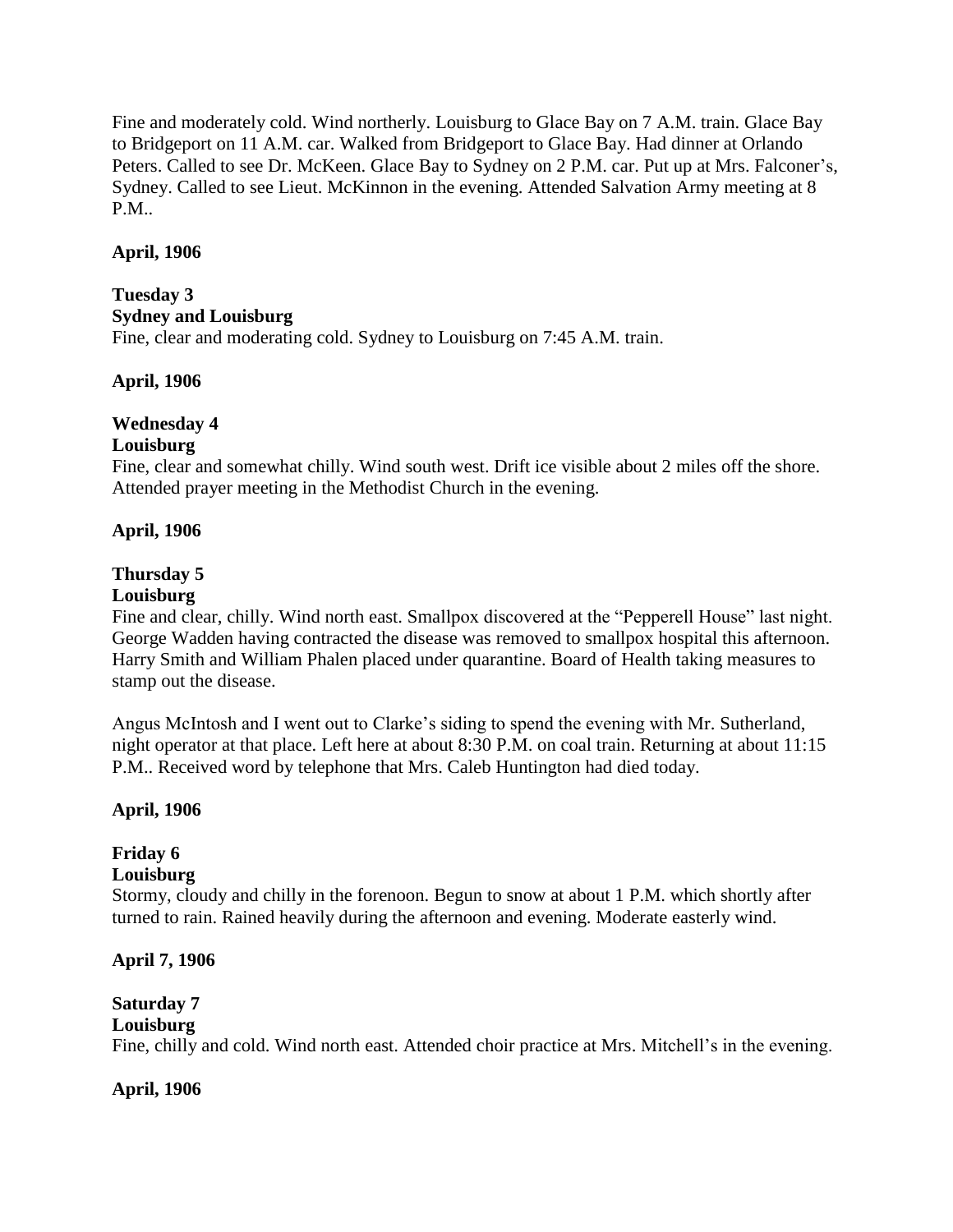#### **Sunday 8**

#### **Louisburg**

Fine and clear, chilly. Wind north east. Attended service in the Methodist Church, morning and evening. Preacher Rev. Mr. Mader. Also Baptist meeting at 4 P.M.. Preacher Rev. Mr. Beatttie. Methodist Sunday school at 2:30 P.M..

#### **April, 1906**

### **Monday 9**

#### **Louisburg**

Fine, clear and chilly. Wind north east. Attended Epworth League Service in the Methodist Church in the evening.

#### **April, 1906**

### **Tuesday 10**

#### **Louisburg**

Fine and clear, chilly. Wind southerly. Small body of drift ice outside the harbour but not sufficient to interfere with shipping. In the afternoon in company with Angus McIntosh, I went out to the smallpox hospital to see George Wadden who has been ill with smallpox since the 4<sup>th</sup> inst. Found him in good spirits and doing nicely.

I spent the evening at Mrs. Mitchell's where we had choir practice.

### **April, 1906**

# **Wednesday 11**

### **Louisburg**

Stormy. Snow and rain. Snowed from about 8 A.M. until 3 P.M. then turned to rain. Rained during the afternoon and evening. Snow fall about 8 inches.

### **April, 1906**

# **Thursday 12**

#### **Louisburg**

Fine. Partly cloudy, chilly and cold. Wind northerly. Harbour and coast blocked with drift ice. Two or three steamers in port unable to leave on account of ice.

#### **April, 1906**

**Friday 13 Louisburg** Fine and clear. Uncle Joe arrived on the morning train from Halifax.

### **April, 1906**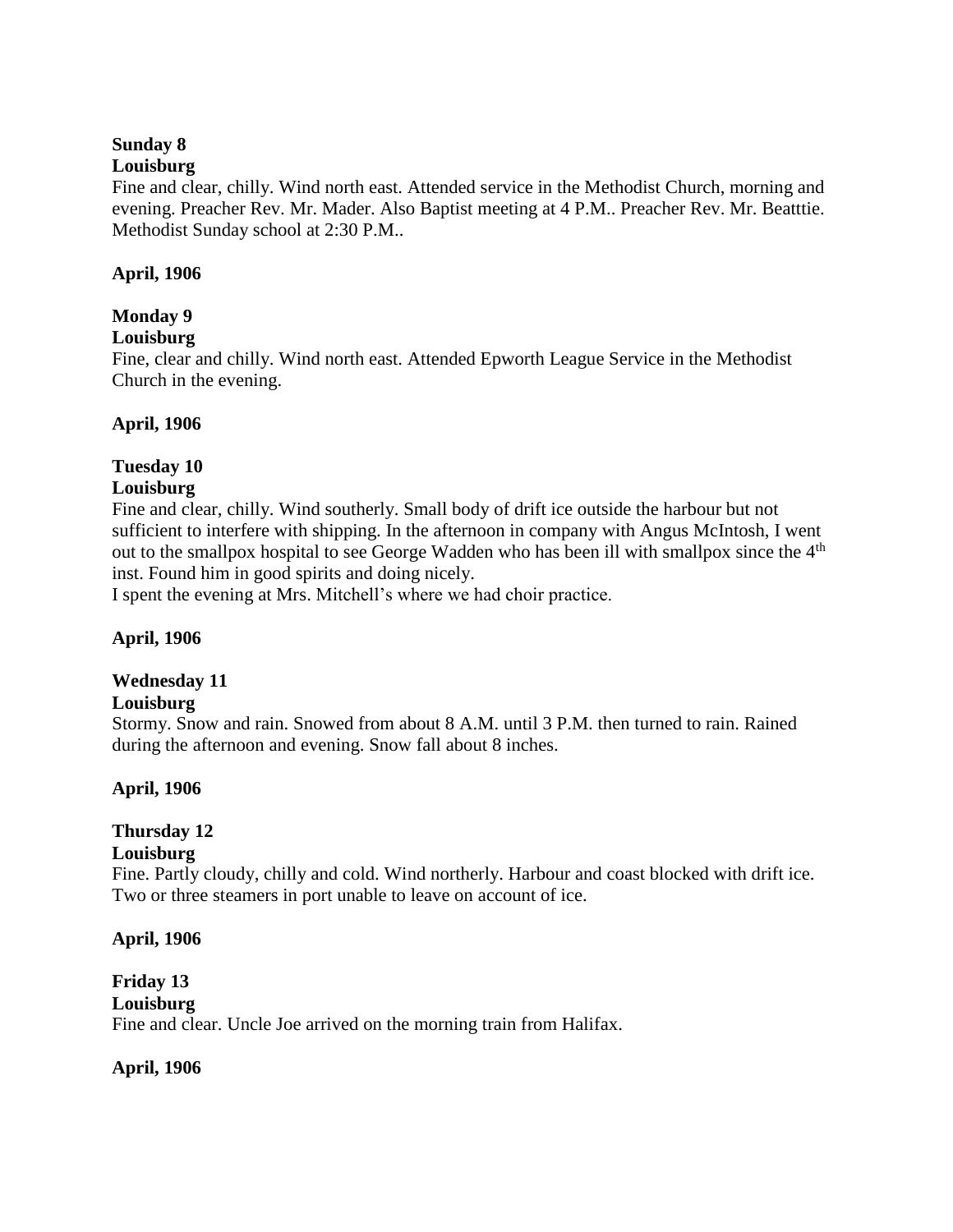#### **Saturday 14 Louisburg, Glace Bay**

Fine. I went to Glace Bay on the 7 A.M. train with Uncle Nathan, who went over to consult Dr. McKeen respecting his hand which has been sore since Jan 26. Uncle Joe also accompanied us. On arriving at Glace Bay found that the Doctor was not at home but would be back at about 1 P.M.. Uncle Nathan and I went to O. M. Peters, where we had dinner. Uncle Joe went to Sydney on the 9 A.M. car, returning at 12. Dr. McKeen examined Uncle Nathan's hand at about 1:30 P.M. and advised him to go to the hospital for treatment which he did, accompanied by Uncle Joe and I. Uncle Joe went to Sydney on the 6 P.M. car. I remained in Glace Bay all night, stopped at O.M. Peters.

# **April, 1906**

# **Sunday 15**

### **Glace Bay**

Cloudy and chilly. Drizzly in the afternoon. Wind southerly. I went out to St. Joseph's hospital at about 9:30 A.M. to see Uncle Nathan, who was to have his hand operated on at about 10 A.M. Found him resting easy. Returning from the hospital, I attended the Baptist church with Mr. O. M. Peters. At 2:30 P.M. accompanied by Uncle Joe who returned from Sydney on the 1 P.M. car, I again went out to the hospital. Found that the operation on Uncle Nathan's hand had been successfully performed. He had not fully recovered from the effect of the ether but was able to recognize us. In the evening I again attended the Baptist Church with Mr. and Mrs. O. M. Peters. Preacher both morning and evening being Rev. Mr. Erb.

### **April, 1906**

# **Monday 16**

### **Glace Bay**

Fine and cloudy. Light southerly wind. Louisburg harbour blocked with drift ice. Before leaving Glace Bay, I walked out to the hospital to see how Uncle Nathan was getting along. Found him doing nicely. Glace Bay to Louisburg on morning train, accompanied by Uncle Joe who left here for Glace Bay on the 4 P.M. train. I exchanged 3 Golden Sea bright bantam hens with Uncle Joe which I shipped to Halifax by express on 4 P.M. train.

I attended supper and Fancy sale given by the ladies of the Methodist Church in Peters hall in the evening. Acted as auctioneer in disposing of cakes and other articles left over from the supper.

### **April, 1906**

# **Tuesday 17**

# **Louisburg**

Calm, mild and showery. Rained quite heavily in the afternoon and evening. Uncle Joe returned from Glace Bay and Sydney on the evening train. He and I spent the evening at Elbridge Dickson.

### **April, 1906**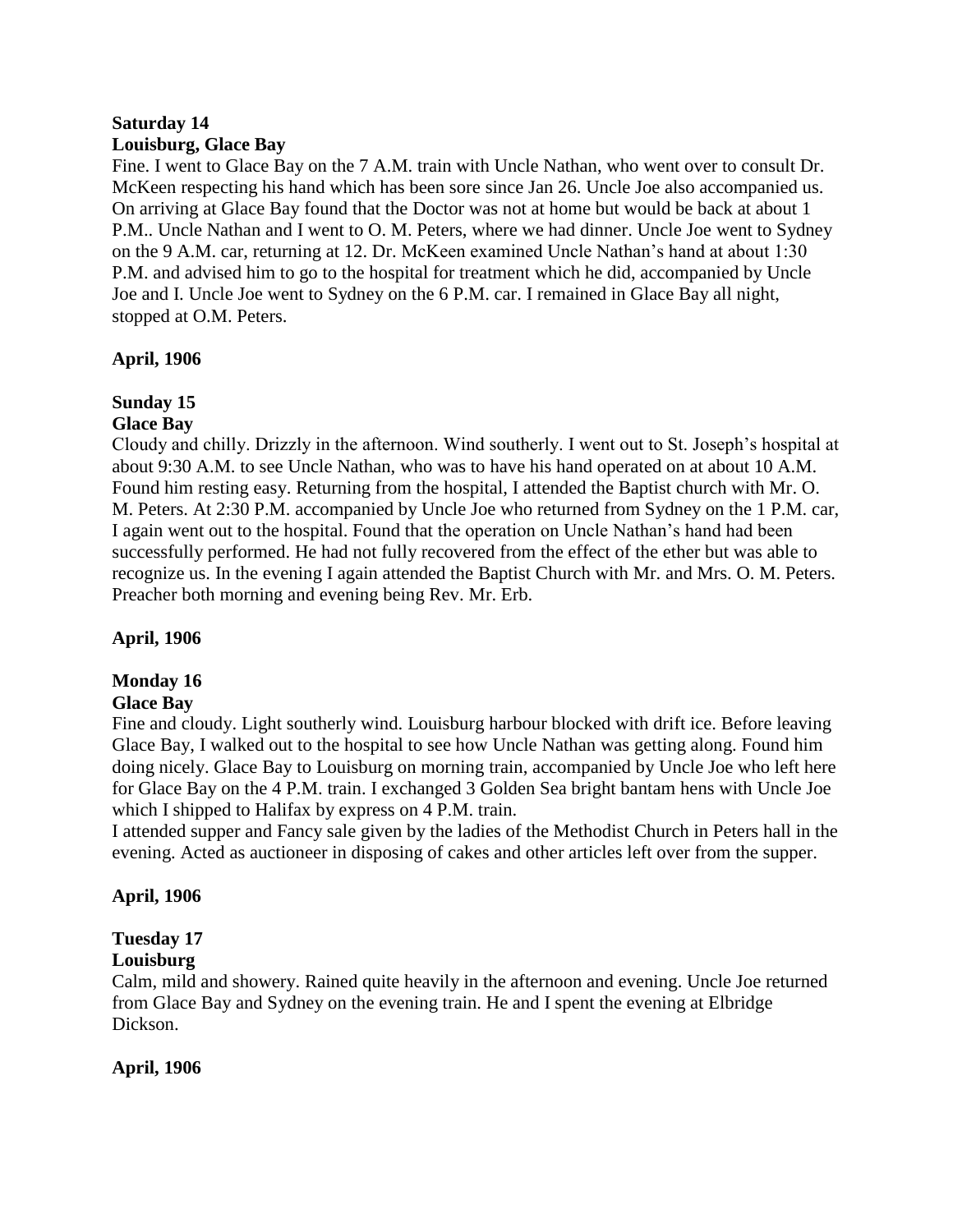### **Wednesday 18 Louisburg and Glace Bay**

Cloudy and chilly. Uncle Joe and I went to Glace Bay on the 4 P.M. train. Walked from Caledonia Junction to Glace Bay via Caledonia. Made two or three business calls on the way. Had tea at the "Black Diamond" Café at 8 P.M.. Called to L.G. Spencers and O. M. Peters. I stopped all night at Mr. Peters while Uncle Joe stopped at the Glace Bay hotel.

## **April, 1906**

### **Thursday 19**

### **Glace Bay and Louisburg**

Cloudy and chilly. Wind north east. I met Uncle Joe at the Glace Bay Hotel at about 7:30 A.M. After breakfast we walked to Caledonia to transact some business with Mr. Neil McNeil respecting a piano. Returning from Caledonia we went to St. Joseph's Hospital to see Uncle Nathan. Found him quite comfortable and doing nicely. Spent the afternoon around town. Both of us returning to Louisburg on the evening train. Will Spencer from Horns (sic) Road came to Louisburg on the morning train and spent the day also stopped all night with us.

### **April, 1906**

### **Friday 20**

### **Louisburg, Glace Bay and Sydney**

Fine and cloudy in the forenoon, rainy and misty in the afternoon. Silver thaw during the evening. In company with Uncle Joe, I went to Glace Bay on the 4 P.M. train. We remained there until 11 P.M., when we took a car for Sydney via Bridgeport and Dominion. Car did not reach Sydney until about 1 A.M. on Saturday morning on account of ice on the wire. Had some difficulty in getting a place to stop. We finally landed at the Sydney hotel and stopped for the night.

We called to see Uncle Nathan at the hospital in the evening before going to Sydney.

# **April, 1906**

#### **Saturday 21 Sydney and Louisburg**

# Fine and mild. Springlike. Uncle Joe left on the 7:20 A.M. train for Halifax. I went with him to the station to see him off and then returned to Louisburg on the 7:45 A.M. train. Attended choir practice at Mrs. Mitchell's in the evening.

### **April, 1906**

# **Sunday 22**

### **Louisburg**

Cloudy, foggy and mild. Light southerly wind. I attended the following church services: Methodist morning and evening. Preacher: Rev. Mr. Porter from Sydney Mines, Methodist Sunday school at 2:30 P.M. and Salvation Army meeting at 8 P.M..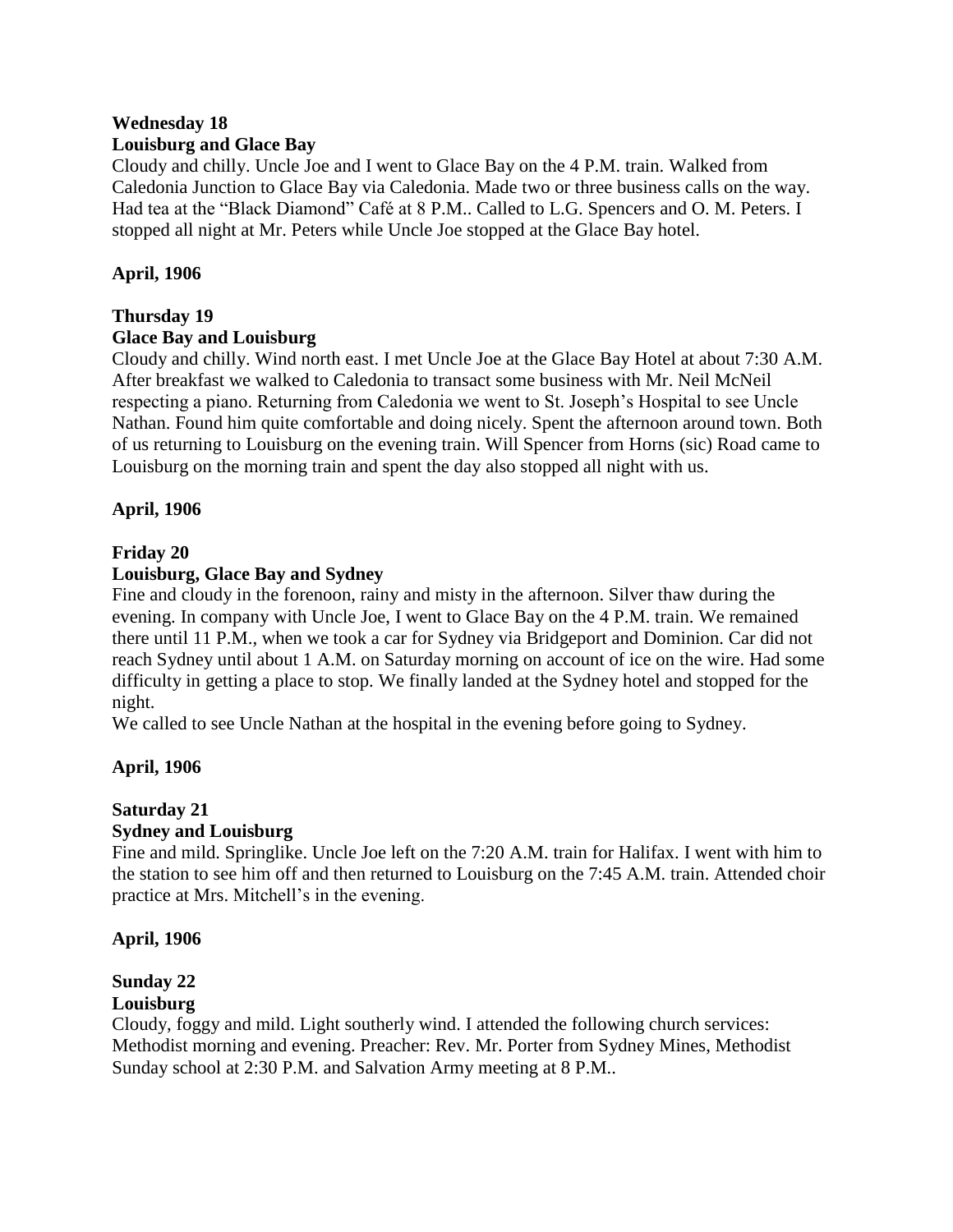### **April, 1906**

# **Monday 23**

### **Louisburg**

Mild and very foggy. Light southerly wind. I went to work paper hanging at Michael McKenzie's.

Attended and took part in Epworth League Memory Social in the evening.

### **April, 1906**

# **Tuesday 24**

### **Louisburg**

Heavy rain in the forenoon and strong breeze of southerly wind. Foggy, misty and showery during the remainder of the day. I was to work paper hanging at Michael McKenzie's.

### **April, 1906**

### **Wednesday 25**

#### **Louisburg**

Fine and springlike, partly cloudy. Wind westerly. Harbour above half full of drift ice. I was to work paper hanging at Michael McKenzie's.

#### **April, 1906**

### **Thursday 26**

**Louisburg, Glace Bay, Sydney, North Sydney, Sydney Mines, North Sydney and Sydney.** Rainy and misty all day. Louisburg to Glace Bay on 7 A.M. train. Called at St. Joseph's hospital to see Uncle Nathan. Found him doing nicely. Glace Bay to Sydney on 11 A.M. car, Sydney to North Sydney on 3 P.M. boat, North Sydney to Sydney Mines on 4:30 P.M. car. Sydney Mines to North Sydney on 5:30 car. Had tea at North Sydney. Returned to Sydney on evening train, arriving at Sydney at about 9 P.M.. Stopped all night at Leonia house.

### **April, 1906**

### **Friday 27**

### **Sydney, Mira, Catalone Guy and Louisburg**

Fine, clear and springlike. Sydney to Mira on 7:45 A.M. train. Called at Mr. Martell's and Charlie Spencer's. Had dinner at Charlie Spencer's. After dinner walked over to Raymond Dixon's at Catalone Gut. Returned to Louisburg on evening train.

### **April, 1906**

### **Saturday 28**

### **Louisburg**

Cloudy and foggy in the morning. Cleared off, fine and warm. Springlike. Wind south west. Was to work taking away the banking from the house and preparing for gardening.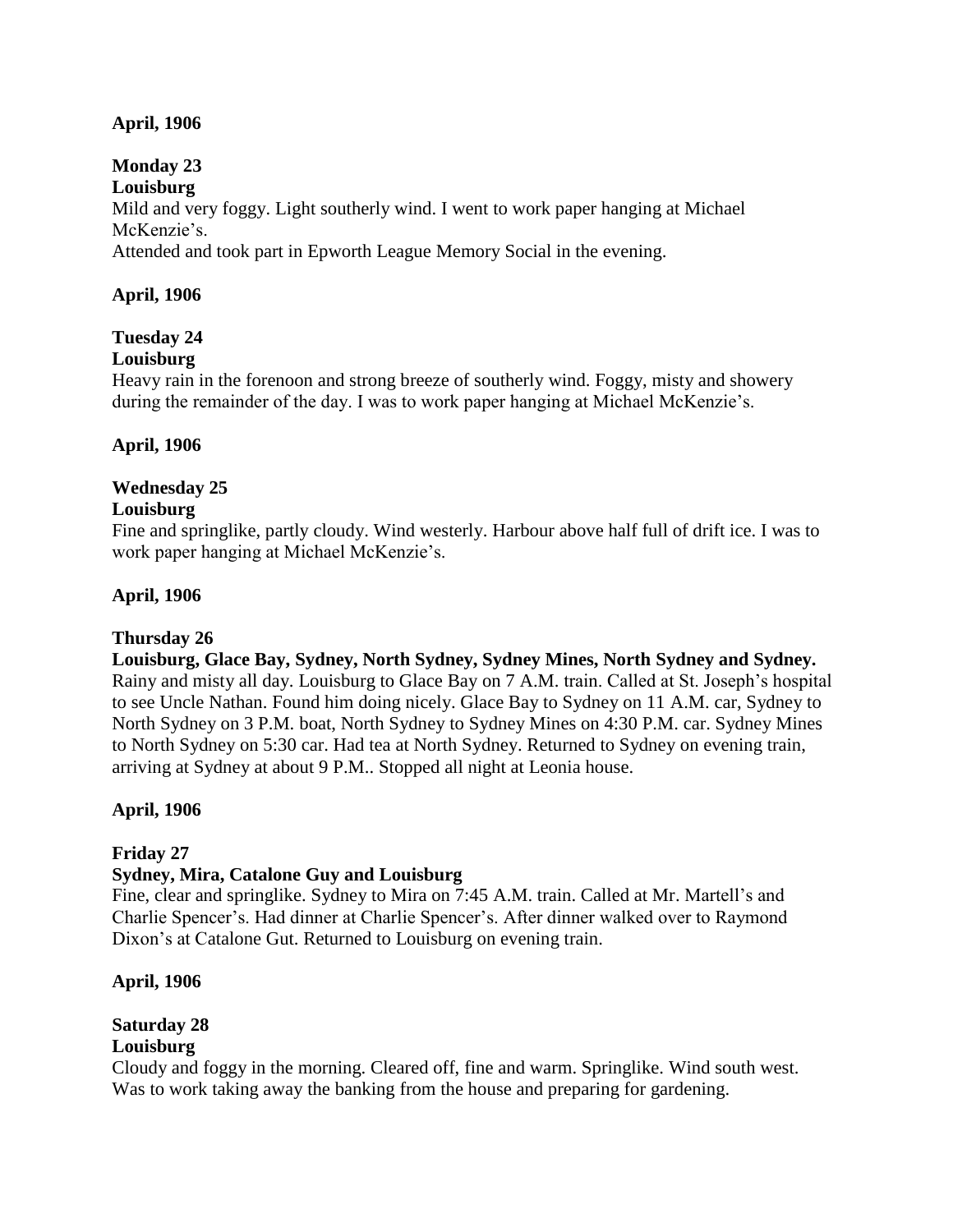In the evening, Duncan Crowdis, John A. McDonald, Mr. Sutherland and myself were practicing a male quartette to sing in the Presbyterian Church tomorrow evening. I afterwards attended choir practice at Mrs. Mitchell's.

#### **April, 1906**

### **Sunday 29**

#### **Louisburg**

Fine and partly cloudy. Attended service in the Methodist Church in the forenoon. Preacher Rev. Mr. Mader. Was practicing a quartette on the afternoon with Messrs. Crowdis, McDonald and Sutherland. Attended Presbyterian Church in the evening and took part in singing a quartette entitled "We are going down the valley".

#### **April, 1906**

### **Monday 30**

#### **Louisburg**

Fine and clear. Moderately warm. Ploughed a piece of ground for a garden in the afternoon.

#### **May, 1906**

### **Tuesday 1**

#### **Louisburg**

Rained nearly all day. Wind southerly. I started to work paper hanging at Mr. Z.W. Townsend's.

#### **May, 1906**

### **Wednesday 2**

#### **Louisburg**

Fine, partly cloudy. Was to work paper hanging and white washing at Z.W. Townsend's.

#### **May, 1906**

# **Thursday 3**

#### **Louisburg**

Rained nearly all day. Calm and mild. Was to work paper hanging and painting at Z.W. Townsend's.

#### **May, 1906**

# **Friday 4**

# **Louisburg**

Fine, clear and mild. Wind north west. I finished the job of paper hanging and painting for Z.W. Townsend in the forenoon and started to work at Mr. Neil Townsend's in the afternoon. Shipped my boat to Halifax to Uncle Joe.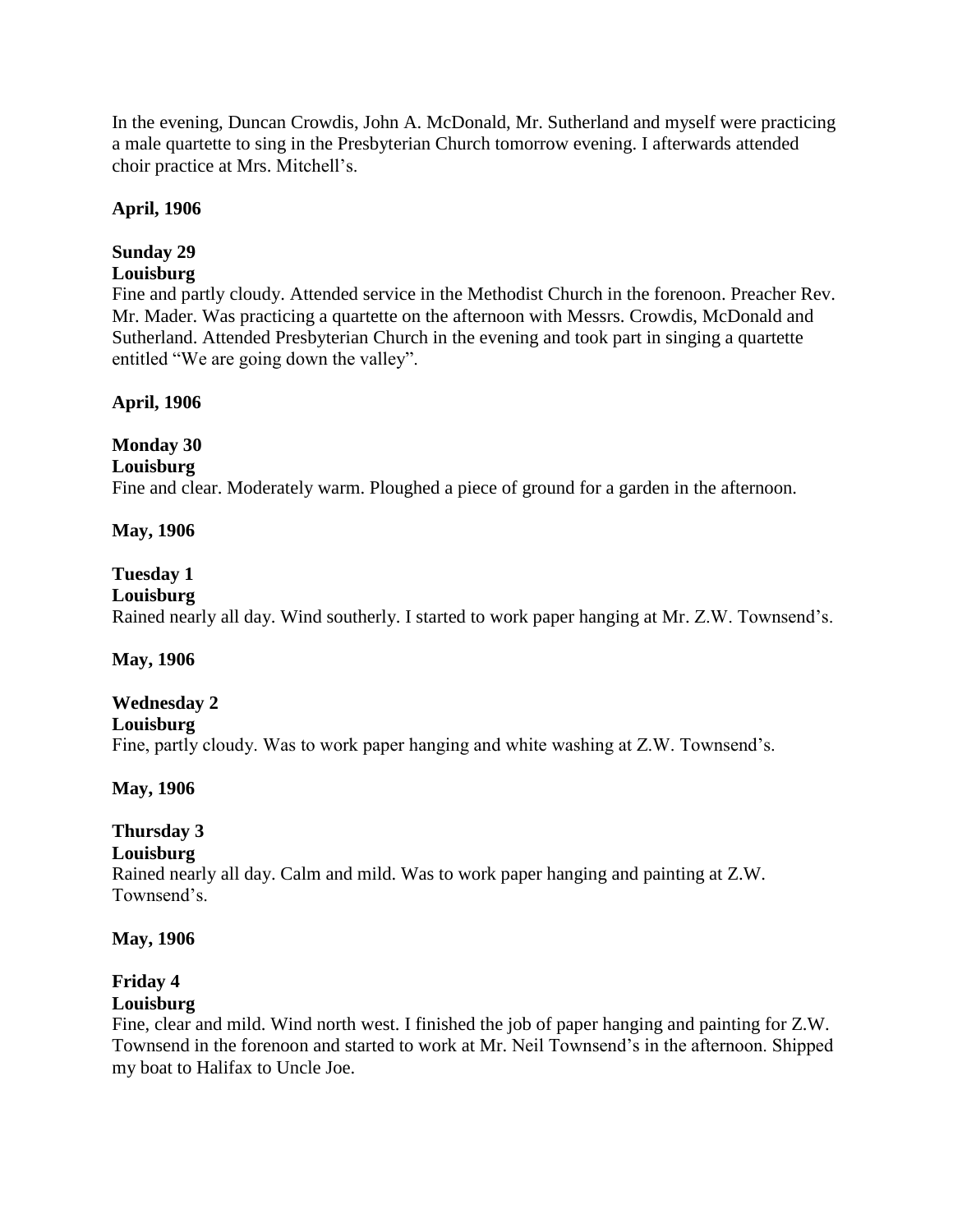#### **May, 1906**

#### **Saturday 5 Louisburg**

Fine, wind southwest. Was to work paper hanging at Mr. Dowd's until about 3 P.M., then went to work hauling out manure and preparing for gardening.

Uncle Nathan returned home this morning from St. Joseph's hospital, Glace Bay where he had been undergoing treatment for blood poisoning in his hand for the last three weeks. He is quite well now and the hand is entirely healed. I attended choir practice at Mrs. Mitchell's in the evening.

#### **May, 1906**

# **Sunday 6**

### **Louisburg**

Fine, cloudy and mild. Attended service in the Methodist Church both morning and evening. Preacher Rev. Mr. Mader. Also attended Sunday school in the Methodist Church at 2:30 P.M..

#### **May 7, 1906**

### **Monday 7**

#### **Louisburg**

Rainy, misty and foggy. Wind southerly. Capt. Neil Townsend died at an early hour this morning from heart failure.

I was to work for Z. W. Townsend at Harry Cann's, paper hanging.

In company with Uncle Nathan, I called at the home of Capt. Neil Townsend in the evening.

### **May, 1906**

# **Tuesday 8**

### **Louisburg**

Showery, misty and foggy. I was to work paper hanging and whitening at Harry Cann's, finished the job at about 3 P.M..

#### **May, 1906**

### **Wednesday 9**

#### **Louisburg**

Fine, clear and moderately warm. Wind south west. Was to work whitening ceilings at Mr. Mitchell's. Attended funeral of the late Capt. Neil Townsend in the afternoon. Funeral service conducted by Rev. Mr. Mader and very largely attended.

#### **May, 1906**

**Thursday 10 Louisburg**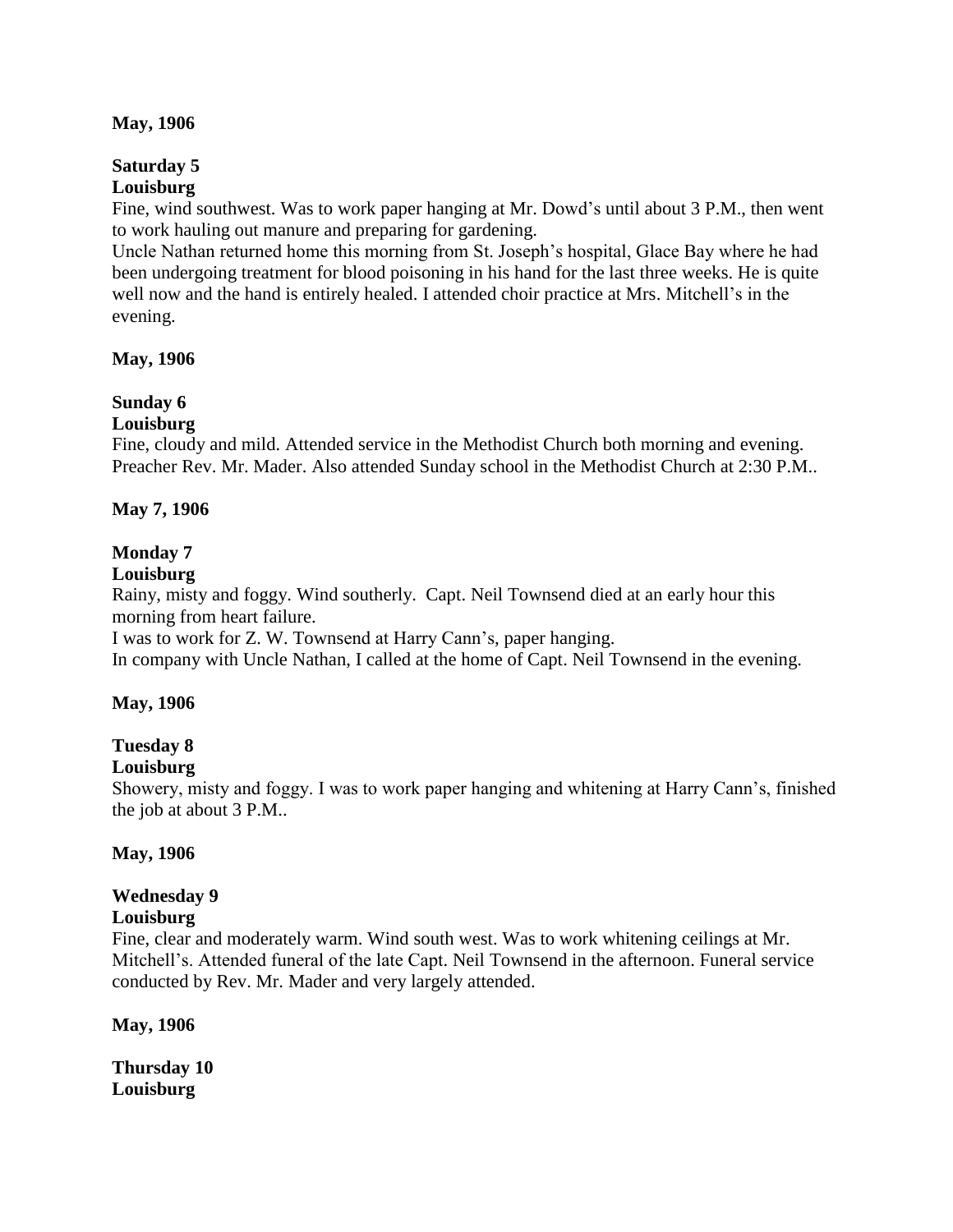Stormy, rained and blowed during the forenoon. Misty and very foggy in the afternoon and evening.

Was to work whitening ceilings at Dr. Morrison's. Went up to Mr. James Kelly's at Old Town in the evening to bring home our cow that strayed away from home yesterday morning.

### **May, 1906**

# **Friday 11**

**Louisburg**

Fine and clear. Was to work whitening ceilings at Dr. Morrison's.

### **May, 1906**

# **Saturday 12**

# **Louisburg**

Fine, partly cloudy, was working around home repairing fences, etc. Attended choir practice at Mrs. Mitchell's in the evening.

### **May, 1906**

# **Sunday 13**

### **Louisburg**

Cloudy, foggy and misty. Wind southerly. Attended the following church services; Methodist at 11 A.M. and 7 P.M.. Preacher Rev. Mr. Mader. Methodist Sunday School at 2:30 P.M.. Baptist meeting at 4 P.M.. Preacher Rev. Mr. Beattie. Salvation Army meeting at 8 P.M..

# **May, 1906**

# **Monday 14**

Fine and cool, wind north east. Was to work planting potatoes. First we have planted this season. I spent the evening at Z.W. Townsend's.

### **May, 1906**

# **Tuesday 15**

## **Louisburg**

Fine, clear and cool. Wind northerly in the forenoon, changing to southerly in the afternoon. I was to work fixing up a yard for the hens in the forenoon and was planting potatoes in the afternoon.

**May, 1906**

**Wednesday 16 Louisburg**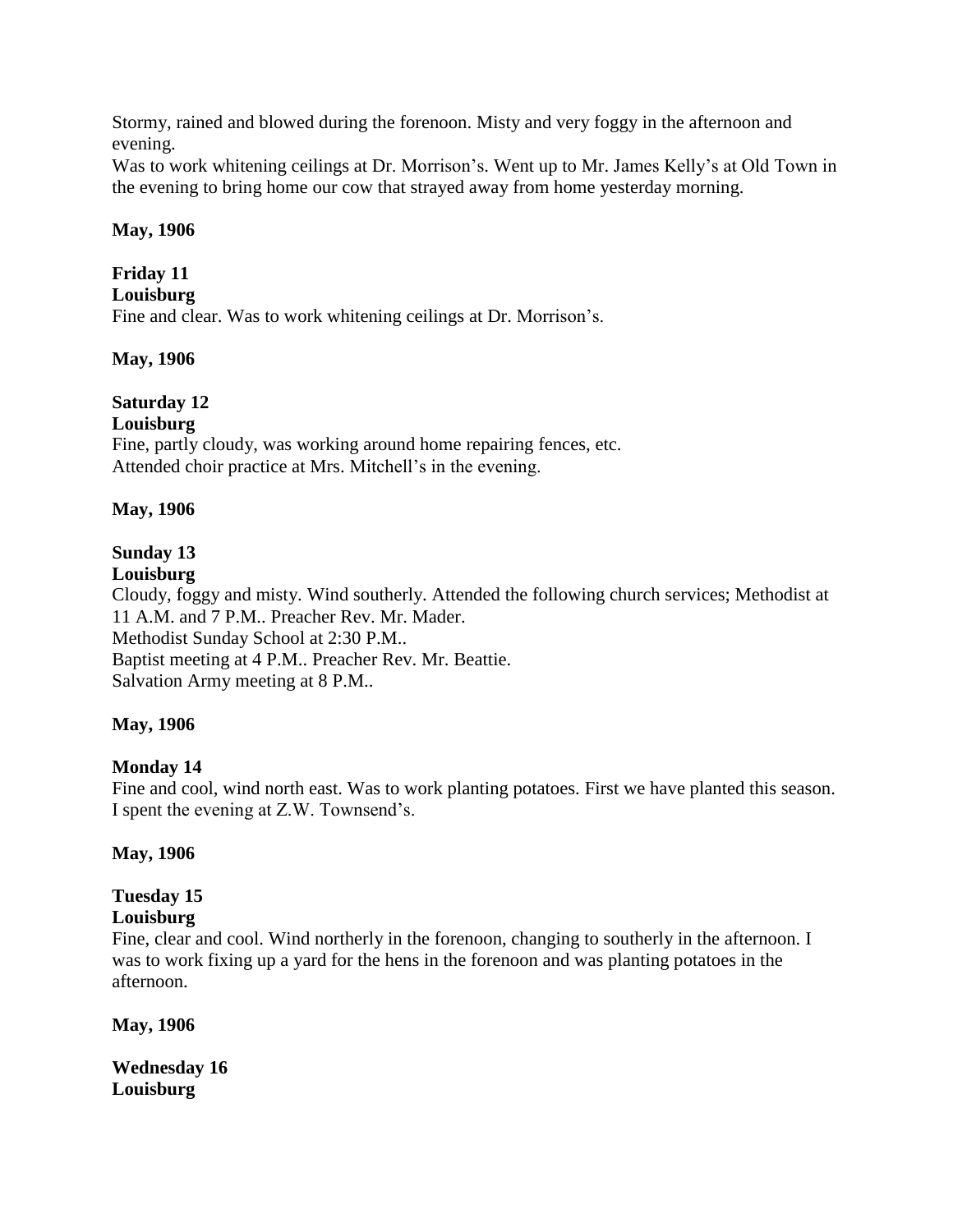Fine, clear and cool. Wind north west. I was to work whitening ceilings at Mr. Z.W. Townsend's.

#### **May, 1906**

#### **Thursday 17**

#### **Louisburg**

Fine and clear. Wind southerly. Was to work whitening rooms at Z.W. Townsend's. Attended pie social in the Salvation Army hall in the evening.

#### **May, 1906**

# **Friday 18**

#### **Louisburg**

Rainy, cloudy and foggy. Wind southerly. Was to work painting at Mrs. Neil Townsend's.

#### **May, 1906**

#### **Saturday 19**

#### **Louisburg**

Cloudy, misty and foggy. Wind southerly. Was to work paper hanging and painting at Mrs. Neil Townsend's. Attended choir practice at Mrs. Mitchell's in the evening.

#### **May, 1906**

### **Sunday 20**

#### **Louisburg**

Cloudy. Attended the following church services: Methodist at 11 A.M. and 7 P.M.. Preacher Rev. Mr. Mader. Also attended Methodist Sunday School at 2:30 P.M..

#### **May, 1906**

### **Monday 21**

#### **Louisburg**

Fine, partly cloudy. Wind northerly. Was to work paper hanging and painting at Mrs. Neil Townsend's. Attended Epworth League "Patriotic Service" in the Methodist Church in the evening.

#### **May, 1906**

### **Tuesday 22**

#### **Louisburg**

Partly cloudy and cold. Wind north east. Misty in the afternoon. Was to work paper hanging at Mrs. Neil Townsend's in the morning. Finished work there at about 9:30 A.M. Then started to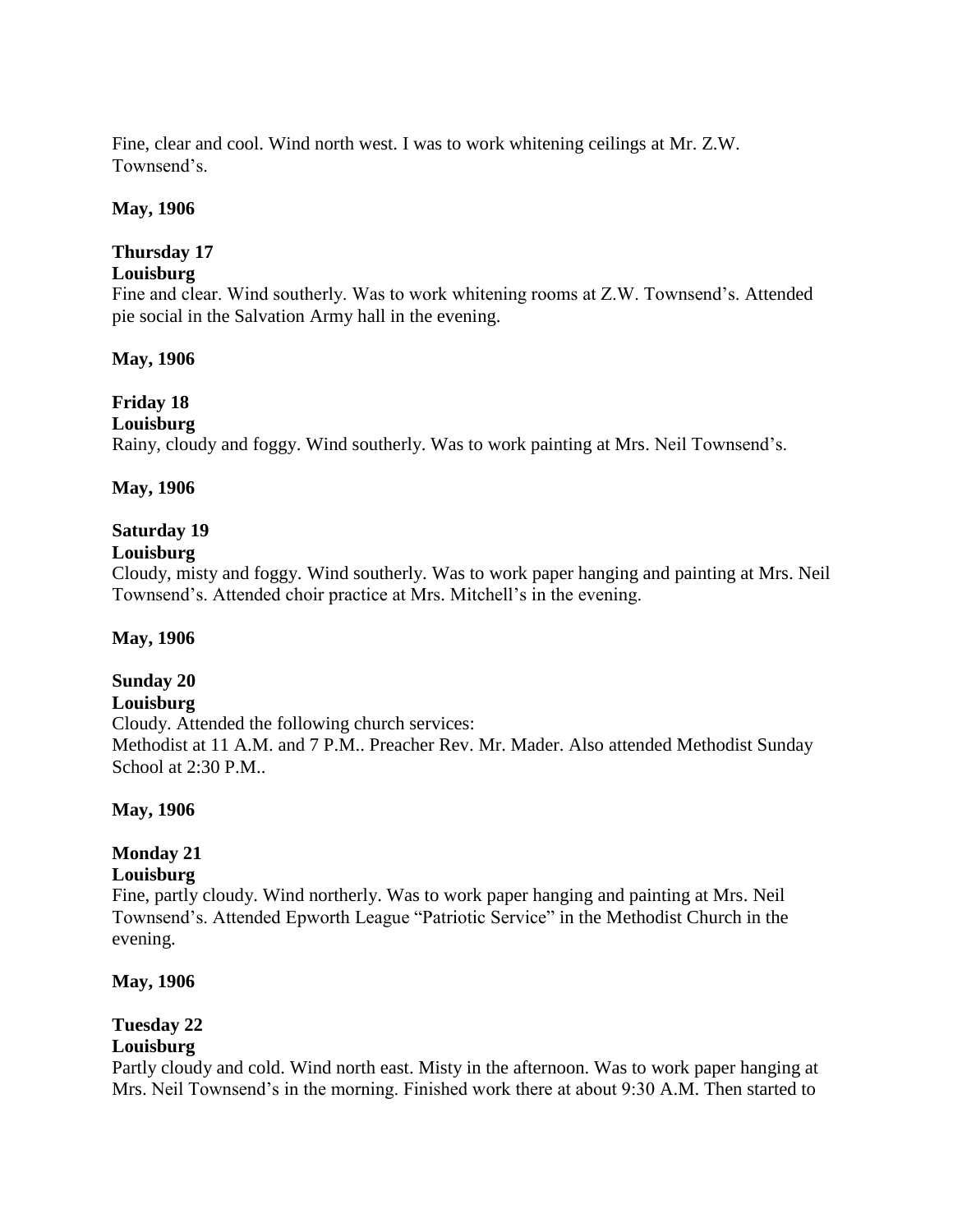work painting for Mr. Fraser in his rooms over the Royal Bank building. After finishing work there, I went to work at Dr. Morrison's, washing a ceiling preparatory to whitening it.

#### **May, 1906**

# **Wednesday 23**

### **Louisburg**

Fine and clear and cold. Wind north east. Was to work paper hanging and whitening at Arthur Townsend's.

**May, 1906**

#### **Thursday 24 Victoria Day Louisburg**

Fine and clear, moderately warm and pleasant in the afternoon. Light northerly wind. Public holiday.

I was to work whitening a ceiling at Dr. Morrison's in the afternoon. Louisburg brass band turned out in the evening and paraded the street.

I attended an ice cream social in the Salvation Army hall in the evening. Had quite a pleasant time.

### **May, 1906**

### **Friday 25**

### **Louisburg**

Fine and mild, partly cloudy. Wind southerly. I was to work gardening in the forenoon. Packed and shipped Mr. Sutherland's piano on steamer, "Canada" in the afternoon.

Steamer, "Canada" arrived from Halifax at 11 A.M. being her first trip on this route after landing and taking on board a quantity of freight. She sailed for Sydney at about 3:30 P.M. I went to the Old Town in the evening for our cow which strayed away.

### **May, 1906**

# **Saturday 26**

### **Louisburg**

Fine and cloudy. Rained during the evening. Thunder and lightening at night. I was to work sowing turnip and carrot, beet and parsnip seed in the forenoon. Was to work for Mr. Fraser in the afternoon shellacking and oiling the walls of his rooms over the Royal Bank. Attended choir practice at Mrs. Mitchell's in the evening, after practice attended musical meeting

in Salvation Army hall conducted by Ensign Weir, accompanied by the Messrs. Cormier, Curry and Miss McLean.

### **May, 1906**

**Sunday 27**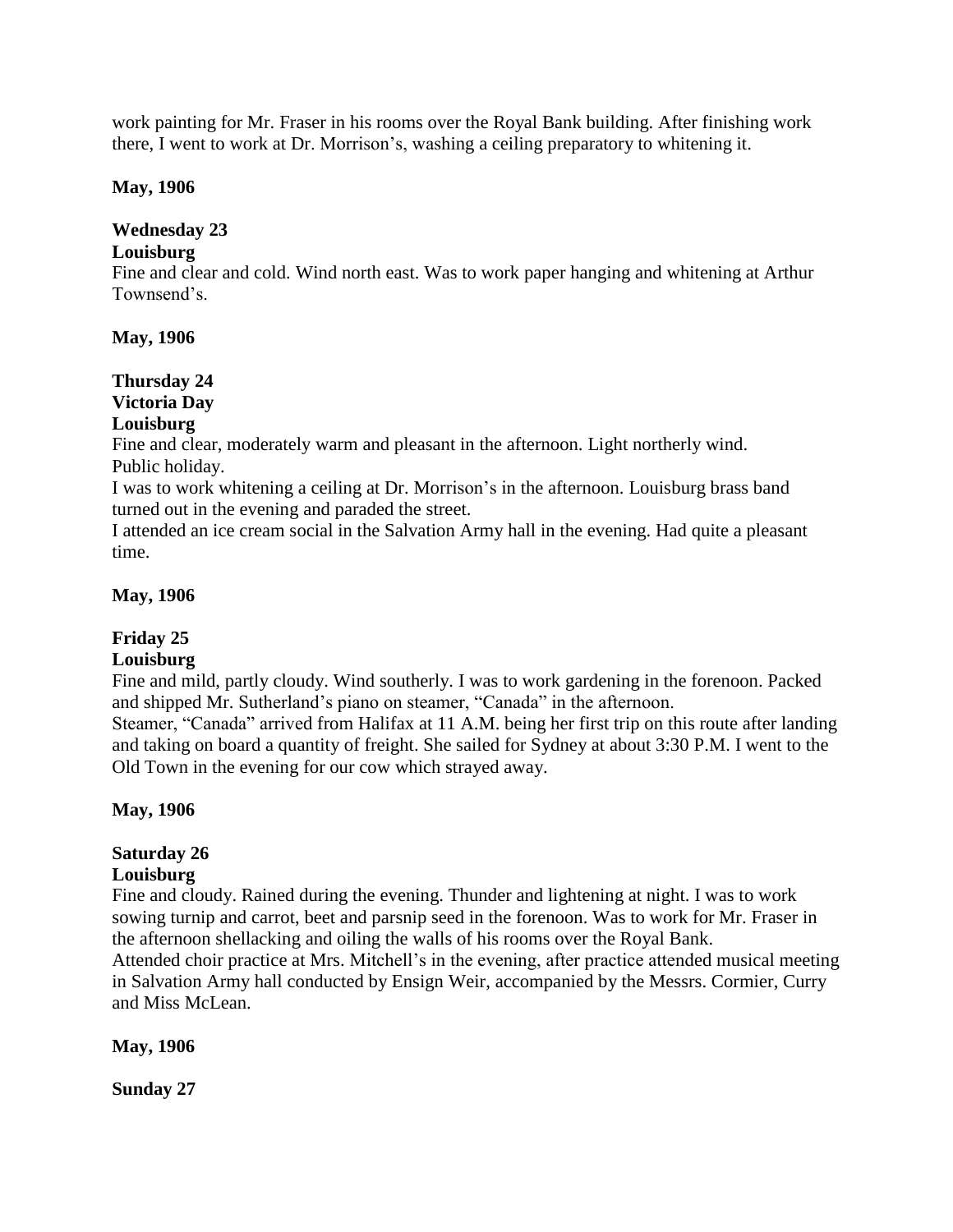#### **Louisburg**

Cloudy, foggy and misty. Rained during the night. Attended the following services: Methodist morning and evening. Salvation Army at 3 and 8 P.M..

Preacher in Methodist Church: Rev. Mr. Mader. Army meetings conducted by Ensign Weir.

#### **May, 1906**

### **Monday 28**

# **Louisburg**

Rainy, foggy and misty. Was to work paper hanging at D. W. McDonald's. Attended a meeting in the town hall in the evening which was called for the purpose of electing delegates to attend the Liberal convention to be held at Sydney tomorrow.

### **May, 1906**

#### **Tuesday 29 Louisburg**

Rained nearly all day. Foggy.

Was to work painting at D. W. McDonald's. Schooner "Thetis" was wrecked near the entrance of the harbour last night. The Captain and two of the crew were drowned. One man escaped by being washed ashore.

**May, 1906**

# **Wednesday 30**

### **Louisburg**

Fine. Was painting at D. W. McDonald's. Attended Methodist prayer meeting in the evening.

### **May, 1906**

#### **Thursday 31 Louisburg** Fine and clear. Was to work at D.W. McDonald's painting.

#### **June, 1906**

#### **Friday 1 Louisburg** Fine, clear. Light southerly wind. Was paper hanging at Mr. C. L. Mitchell's.

#### **June, 1906**

# **Saturday 2**

### **Louisburg**

Fine and clear. Was to work painting at D. W. McDonald's. Attended choir practice at Mrs. Mitchell's in the evening.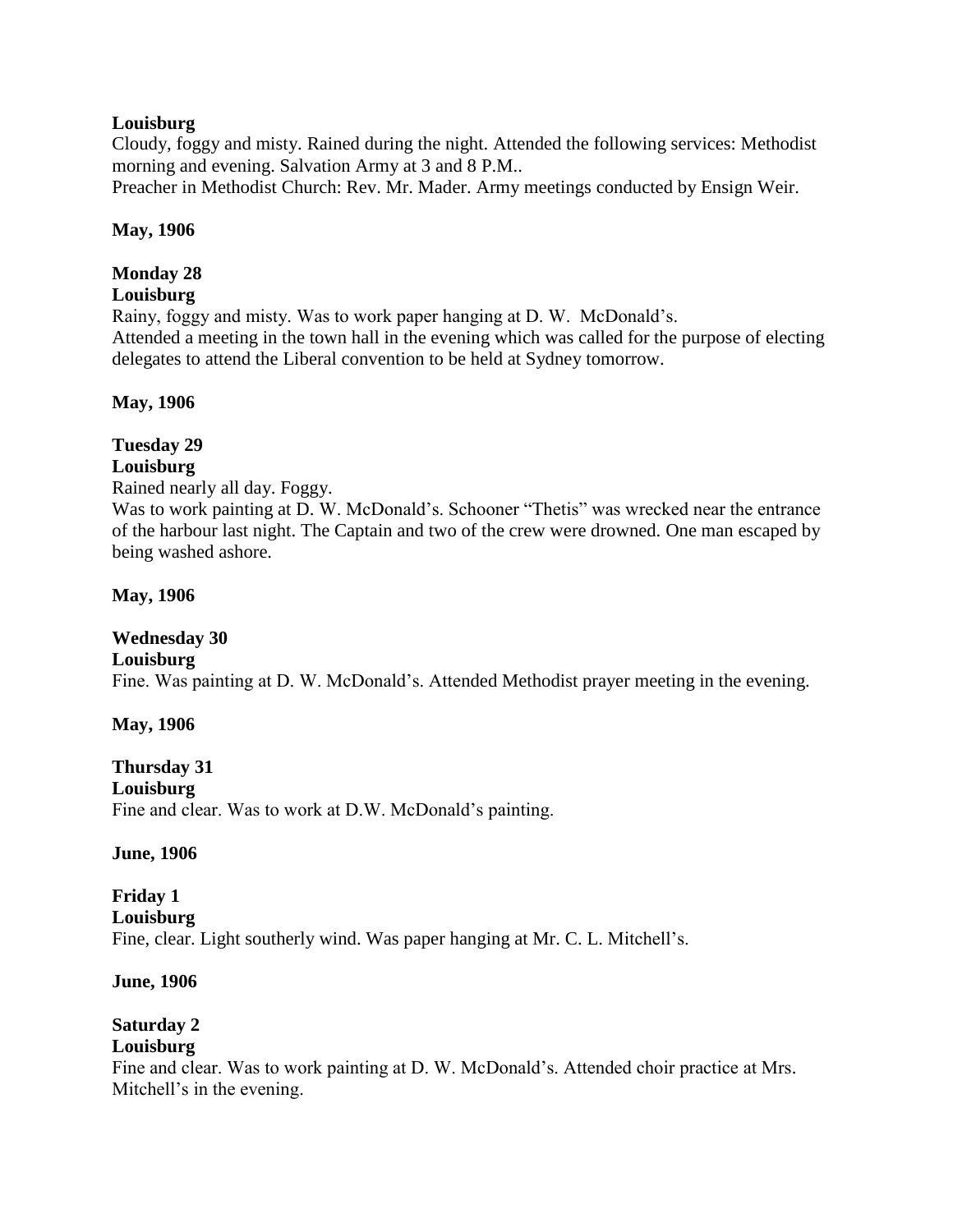#### **June, 1906**

# **Sunday 3**

#### **Louisburg**

Cloudy. Misty and rainy in the afternoon and evening. Attended the following church services: Methodist at 11 A.M. and 7 P.M.. Preacher: Rev. Mr. Mader. Also attended Methodist Sunday school in the afternoon.

#### **June, 1906**

# **Monday 4**

### **Louisburg**

Fine and clear. Was to work making a fence around the potato garden in the afternoon. Attended Epworth League meeting in the evening.

#### **June, 1906**

# **Tuesday 5**

#### **Louisburg**

Cloudy, rained in the afternoon. Was to work whitening ceilings at D.W. McDonald's.

#### **June, 1906**

### **Wednesday 6**

### **Louisburg**

Fine, foggy part of the day. Wind southerly. Was to work paper hanging and whitening ceilings at E. M. Dickson's. Attended services in the Methodist Church in the evening conducted by the clergymen which are attending the Methodist district meeting.

### **June, 1906**

# **Thursday 7**

# **Louisburg**

Fine, partly cloudy. Quite a large number of American Sieners arrived in port today and the streets are quite lively with sailors.

I was to work at E.M. Dickson's, paper hanging.

Attended Temperance meeting in the Methodist Church in the evening. Meeting addressed by the Revs. Messrs. Whitman, Sellers, Bleasdale and McKinnon.

### **June, 1906**

# **Friday 8**

### **Louisburg**

Fine and clear. Wind southerly. Was to work whitening ceilings at Mrs. Campbell's and E. M. Dickson's.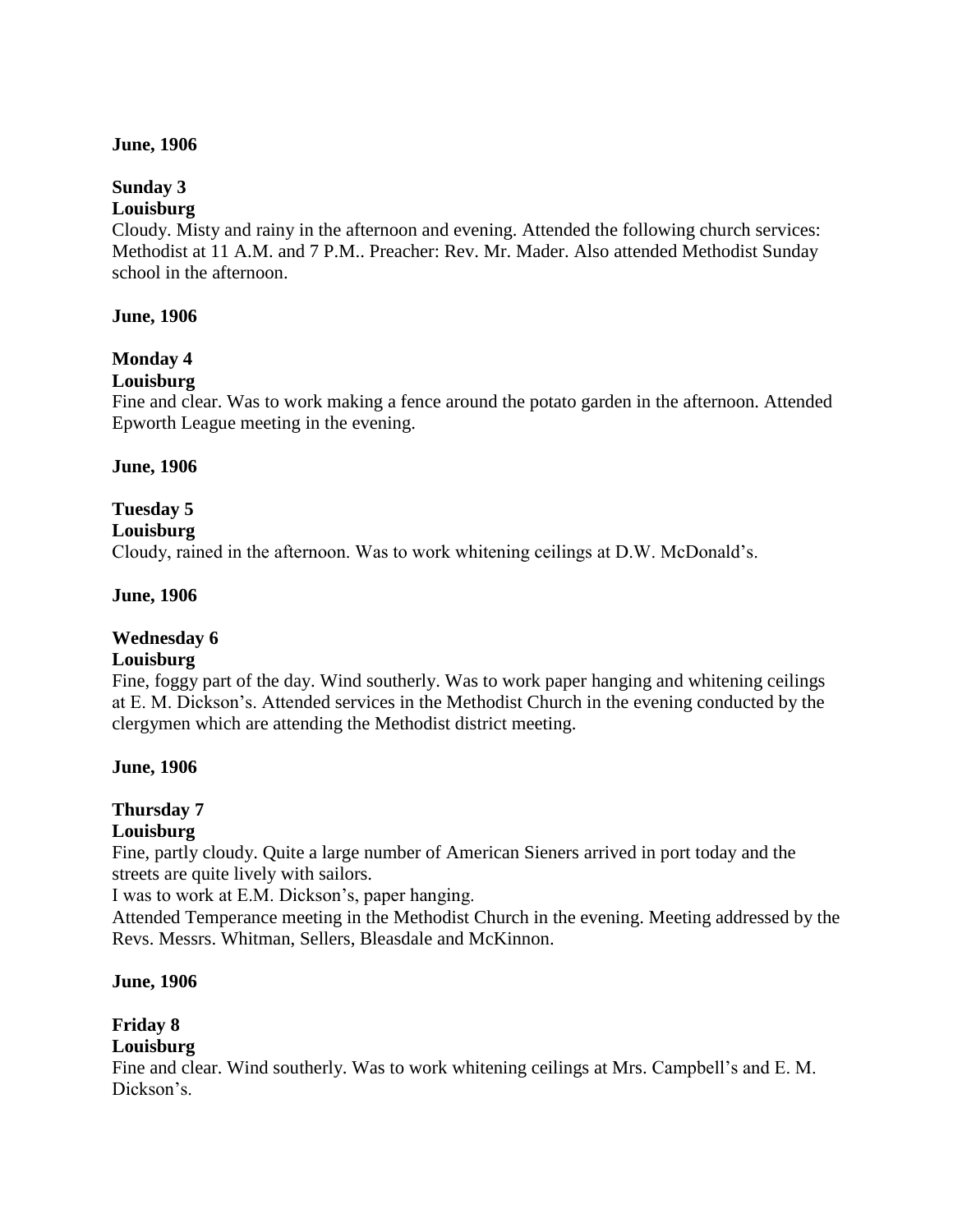Attended Conservative Political meeting in Peters hall in the evening. Meeting addressed by Messrs. Maddin and Butts, Conservative candidates for the local Legislature elections to take place on the  $20<sup>th</sup>$  inst.

#### **June, 1906**

### **Saturday 9**

### **Louisburg**

Cloudy, foggy and misty. Rained part of the day. Wind south. I was to work at E. M. Dickson's, whitening ceilings in the forenoon. Finished there at noon. Afternoon was to work in Capt. Philip Townsend's house, white washing and getting ready for painting some of the doors and windows.

#### **June, 1906**

# **Sunday 10**

#### **Louisburg**

Fine and clear. Attended the following church services: Methodist morning and evening. Preacher: Rev. Mr. Mader. Methodist Sunday school at 2:30 P.M.. Baptist meeting at 4 P.M.. Preacher Rev. Mr. Beattie. Salvation Army meeting at 8 P.M..

#### **June, 1906**

# **Monday 11**

#### **Louisburg**

Cloudy. Was to work painting at Capt. Philip Townsend. Attended Epworth League in the evening.

#### **June, 1906**

# **Tuesday 12**

### **Louisburg**

Fine and clear. Was painting at Capt. Philip Townsend's. Finished the job at 5 P.M.. Attended Sunday school meeting in the Methodist Church in the evening. Addresses given by Rev. McKinnon and Mr. Muirhead.

### **June, 1906**

# **Wednesday 13**

### **Louisburg**

Fine and clear. Cool. Wind north west. Was to work paper hanging and whitening at Mrs. E. S. McAlpine's.

#### **June, 1906**

**Thursday 14**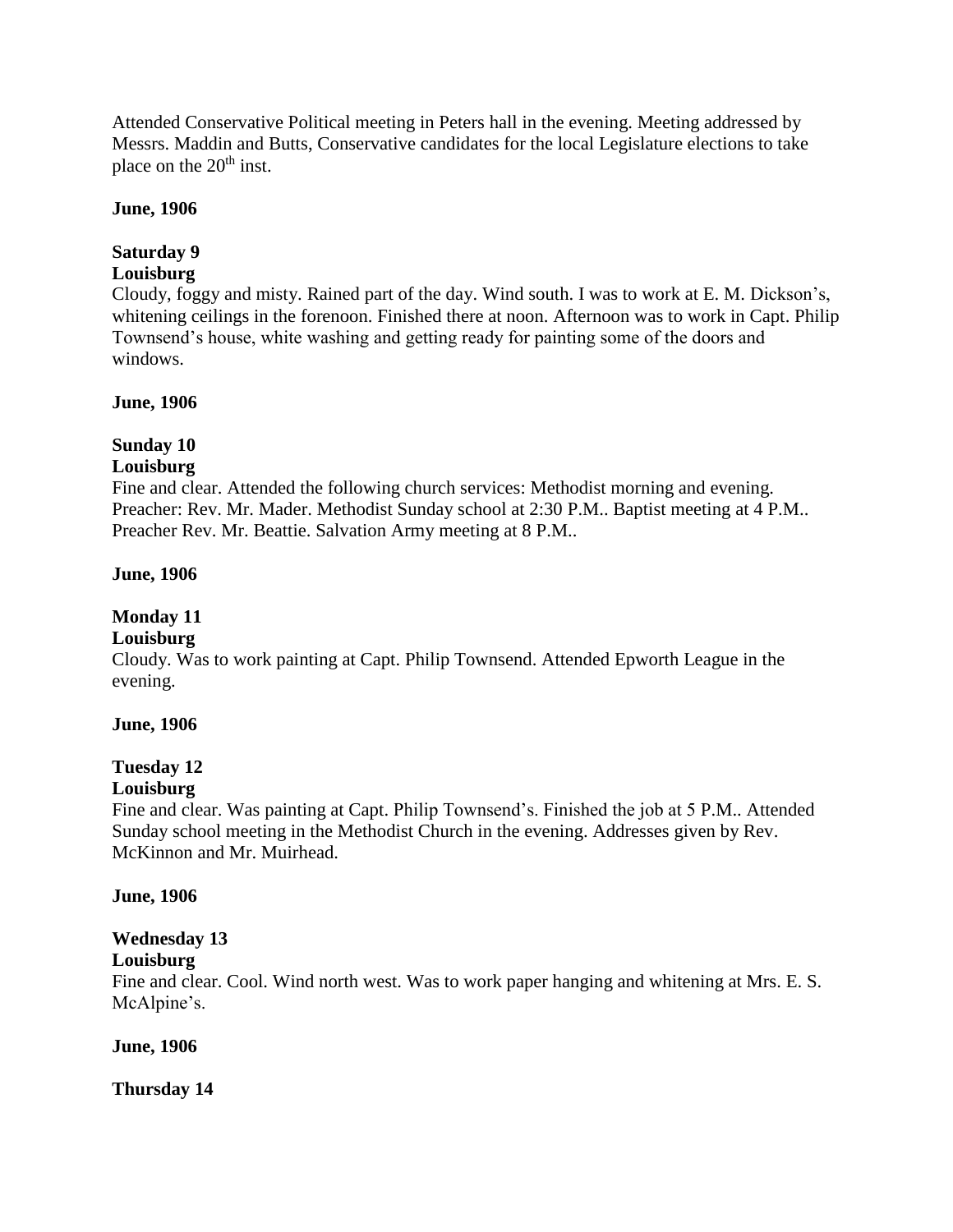#### **Louisburg**

Cloudy and warm. Showery in the afternoon. Was paper hanging at Mrs. E. S. McAlpine's. Spent the evening at Mr. George McGillivary.

#### **June, 1906**

## **Friday 15**

#### **Louisburg**

Clear and cold with strong north east wind blowing almost a gale all day. Was paper hanging at Mrs. E. S. McAlpine's. Attended Political meeting in Peters hall in the evening, addressed by Dr. Kendall one of the candidates for the local legislature.

#### **June, 1906**

# **Saturday 16**

# **Louisburg**

Fine, clear and cool with strong north east wind. Was to work at Mrs. E. S. McAlpine's in the forenoon, paperhanging. Finished work there at about 11 A.M. Was working around home in the afternoon. Attended ice cream social in Salvation Army hall in the evening.

#### **June, 1906**

# **Sunday 17**

#### **Louisburg**

Fine and clear with strong north east wind. Attended the following church services: Presbyterian at 11 A.M. Preacher: Rev. Mr. McKinnon. Methodist Sunday school at 2:30 P.M.. English Church at 7 P.M.. Preacher: Rev. Mr. Draper. There were no service in the Methodist Church today on account of the minister being away to Windsor attending conference.

#### **June, 1906**

# **Monday 18**

#### **Louisburg**

Fine and warm. Wind north in the morning, changing to southerly. Was home to work whitening ceilings.

#### **June, 1906**

#### **Tuesday 19 Louisburg**

Fine and moderately warm. Was to work around home all day, painting windows, etc. Attended meeting of rate-payers in Peters hall in the evening. Meeting called to discuss doings of the Town Council in paying certain bill, which some of the rate-payers claimed to be illegal.

#### **June, 1906**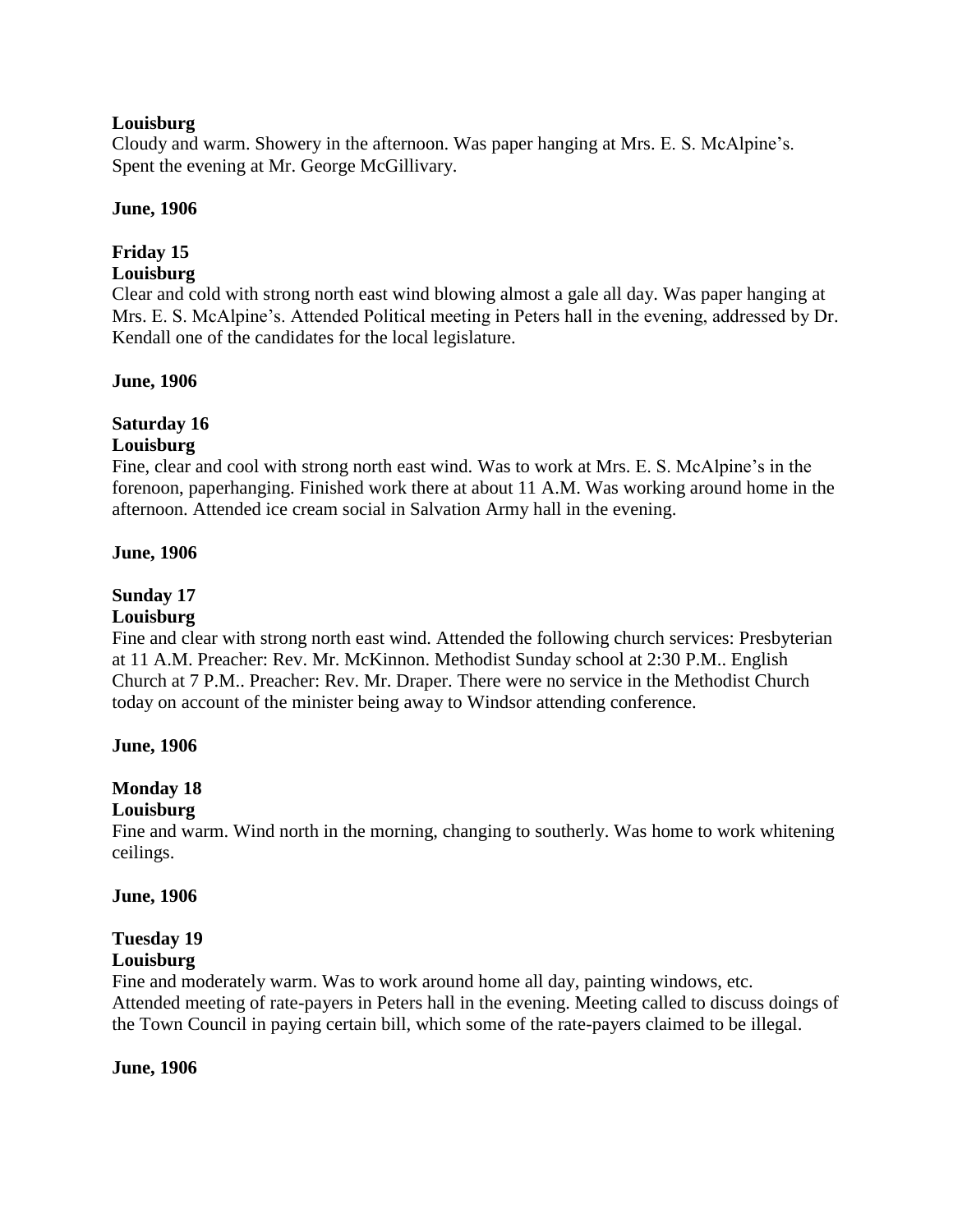# **Wednesday 20**

# **Louisburg**

Fine, clear and warm. Wind south west. Elections for the provincial assembly took place today. Result in Cape Breton Co as follows: Dr. Kendall, 5217, Neil Gillis 4920, R. H. Maddin 4769, R.H. Butts, 4690. The two first (Liberal) being elected.

Results in Louisburg town: Kendall 108, Gillis 100, Madden 105, Butts 101. I acted as agent for Dr. Kendall at the Louisburg poll.

#### **June, 1906**

# **Thursday 21**

#### **Louisburg**

Fine and moderately warm. Smokey. Wind south west.

Was to work at home whitewashing pickets in the afternoon.

I received today from Uncle Joe at Halifax, 3 hens and a rooster by express. Brought them up from the railway station in the forenoon. Attended meeting in Salvation Army hall, conducted by Capt. Janes in the evening.

#### **June, 1906**

### **Friday 22**

**Louisburg**

Fine. Was to work at home whitewashing pickets all day.

### **June, 1906**

# **Saturday 23**

### **Louisburg**

Cloudy and misty all day.

In the afternoon in company with H. A. Douglas I went to the Old Town for rifle practice. Made the following score: 200 yds Mr.. Douglas 19

| $\mu$ and $\mu$ and $\mu$ and $\mu$ and $\mu$ | $200$ yus ivii Douglas 12 |    |
|-----------------------------------------------|---------------------------|----|
|                                               | 400 yds Mr. Douglas 15    |    |
| Myself                                        | $200$ yds                 | 20 |
|                                               | $400$ yds                 | 16 |

After we were through target practice we walked along up the shore as far as the soap stone quarry and had a few shots at seals but without any success. Returning arrived home at 6 P.M.. Attended singing practice for temperance meeting at Mr. Crowdis's in the evening.

#### **June, 1906**

#### **Sunday 24 Louisburg**

Cloudy and chilly, wind easterly, attended the following church services: Methodist morning and evening. Salvation Army at 8 P.M..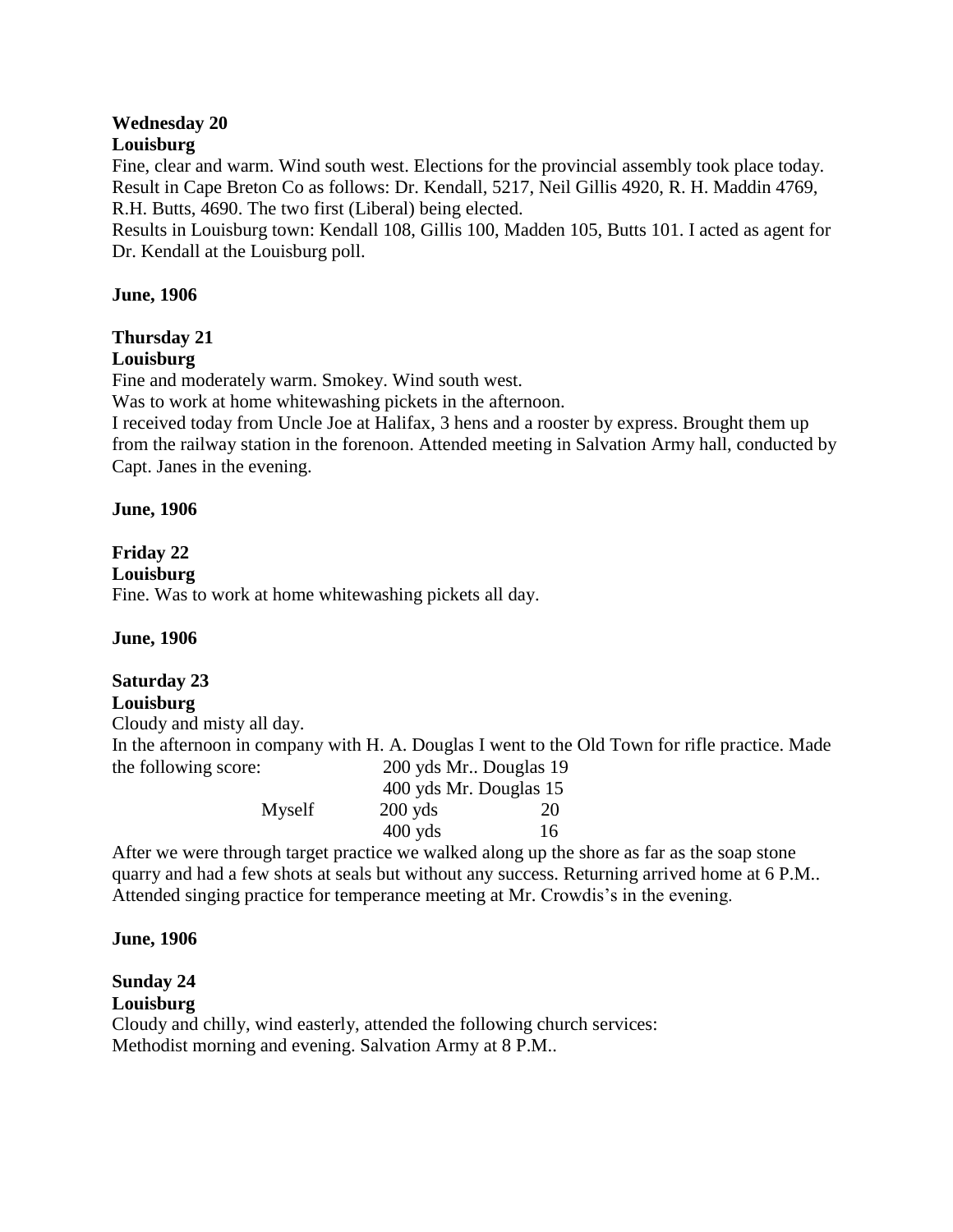Spent the afternoon at the Pepperell house in company with Angus McIntosh, Duncan Crowdis, J.A. McDonald, F.A. Douglas and Mr. Morrison (Music Teacher). Spent most of the afternoon singing. Mr. Morrison playing for us on the piano.

#### **June, 1906**

### **Monday 25**

#### **Louisburg**

Rained heavily all day. Heaviest rain of the season. Stopped raining late in the evening, but remained cloudy. I was to work at home cleaning up my room. Spent the evening at Uncle Nathan's.

#### **June, 1906**

### **Tuesday 26**

#### **Louisburg**

Fine, Attended singing practice at Mr. Crowdis's in the evening for temperance meeting to be held on next Thursday.

#### **June, 1906**

#### **Wednesday 27**

#### **Louisburg**

Fine and clear, wind southerly. Was to work at home whitening rooms. Attended Methodist prayer meeting in the evening. After meeting attended singing practice at Mr. Crowdis's. Heavy thunder and very bright lightening during the evening.

#### **June, 1906**

### **Thursday 28**

#### **Louisburg**

Fine, clear and warm. Wind southwest.

Was to work at home painting windows and whitewashing pickets.

Attended temperance meeting in Peters hall in the evening. Meeting addressed by Messrs. Mader, McKinnon, Woodland, Levatte, Martell and Weatherbee. Took part with Messrs. McIntosh, Crowdis and McDonald in singing male quartette entitled "God bless my boy".

#### **June, 1906**

### **Friday 29**

### **Louisburg**

Fine and clear in the forenoon. Cloudy in the afternoon and foggy in the evening, rained during the night.

Was to work at home painting doors and front gate, whitewashing in the afternoon.

Mr. James Spears who had not been well for some time died last night.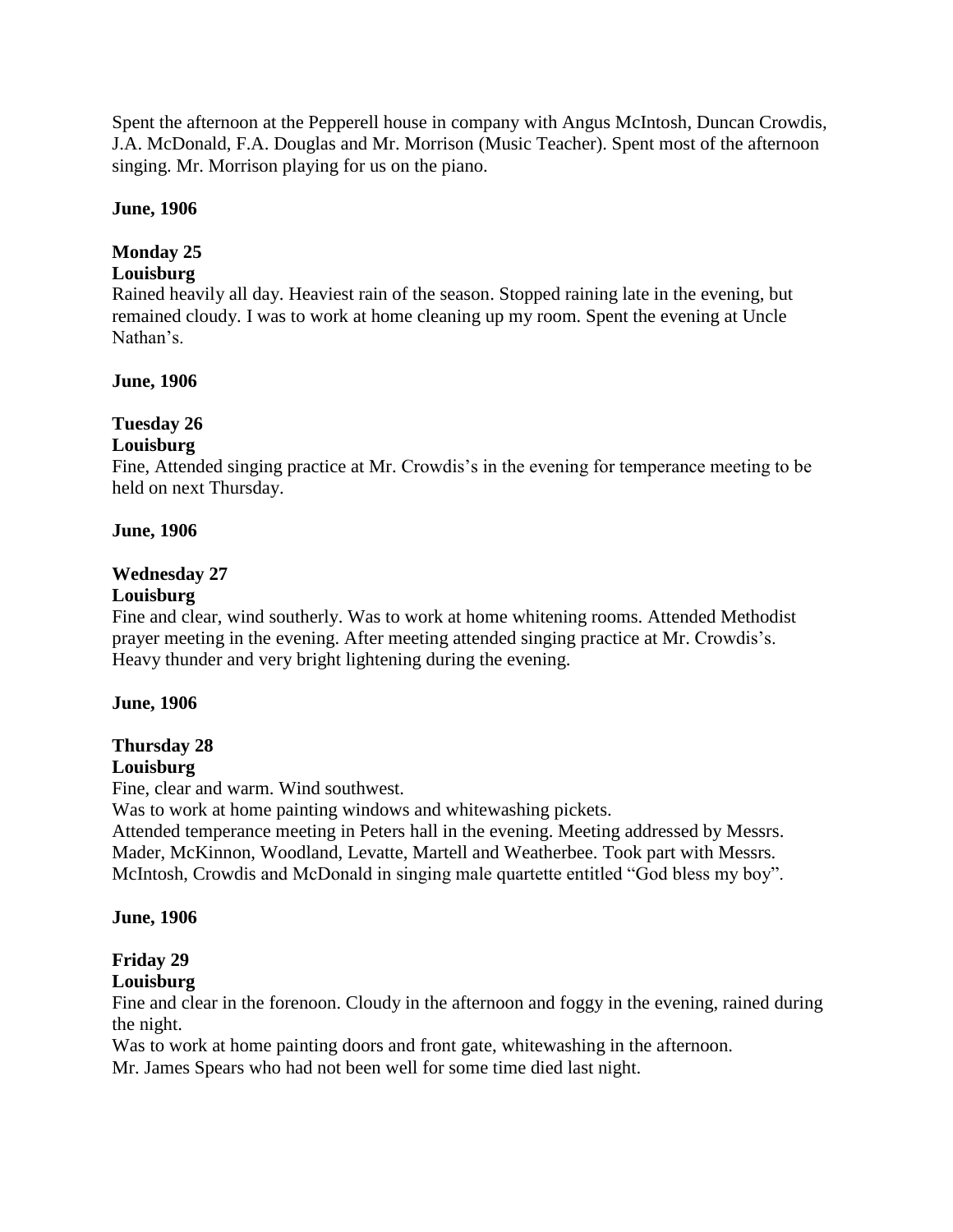#### **June, 1906**

#### **Saturday 30 Louisburg**

Rain in the forenoon. Cleared off at about noon. Fine and clear during the afternoon and evening. Attended choir practice at Mrs. Mitchell's in the evening. Mrs. Alfred Tanner Sr., who had been ill for several months died this morning.

### **July, 1906**

# **Sunday 1**

**Louisburg**

Fine and clear. Moderately warm. Attended the following church services: Methodist morning and evening. Preacher: Rev. Mr. Mader. Methodist Sunday school at 2:30 P.M.. Also attended funerals of the late James Spears and Mrs. Tanner in the English church at 5 P.M..

Mr. Mader who has been pastor of the Methodist Church for one year, preached his farewell sermon tonight. He is going away to River Herbert, Cumberland Co.

### **July, 1906**

# **Monday 2**

### **Louisburg**

Fine, clear and moderately warm. Wind southwest.

Public holiday. Was to work at home hoeing potatoes in the forenoon. Attended Epworth League meeting in the evening.

### **July, 1906**

# **Tuesday 3**

### **Louisburg**

Fine, partly cloudy, foggy and warm. Uncle Nathan and I rowed out to Battery Island and spent two or three hours, searching for relics. We found one cannon ball and several pieces of bomb shells. We returned to town at about 2 P.M. after quite a pleasant outing.

### **July, 1906**

### **Wednesday 4**

**Louisburg, Glace Bay, Sydney, North Sydney, Sydney Mines and return to Sydney.**

Cloudy, rainy and misty. Wind southerly blowing a gale in the afternoon. Louisburg to Glace Bay on 7 A.M. train. Glace Bay to Sydney on 9 A.M. car. Was accompanied as far as Sydney by Uncle Nathan, who returned to Louisburg in the evening, Sydney to North Sydney on 3 P.M. boat. North Sydney to Sydney Mines on 4 P.M. car, returning to North Sydney to Sydney on 4:30 P.M. car, North Sydney to Sydney on 5 P.M. boat. Had tea at Leonia House. Met Wentworth in the city and stopped with him all night at Mrs. Hall's.

### **July, 1906**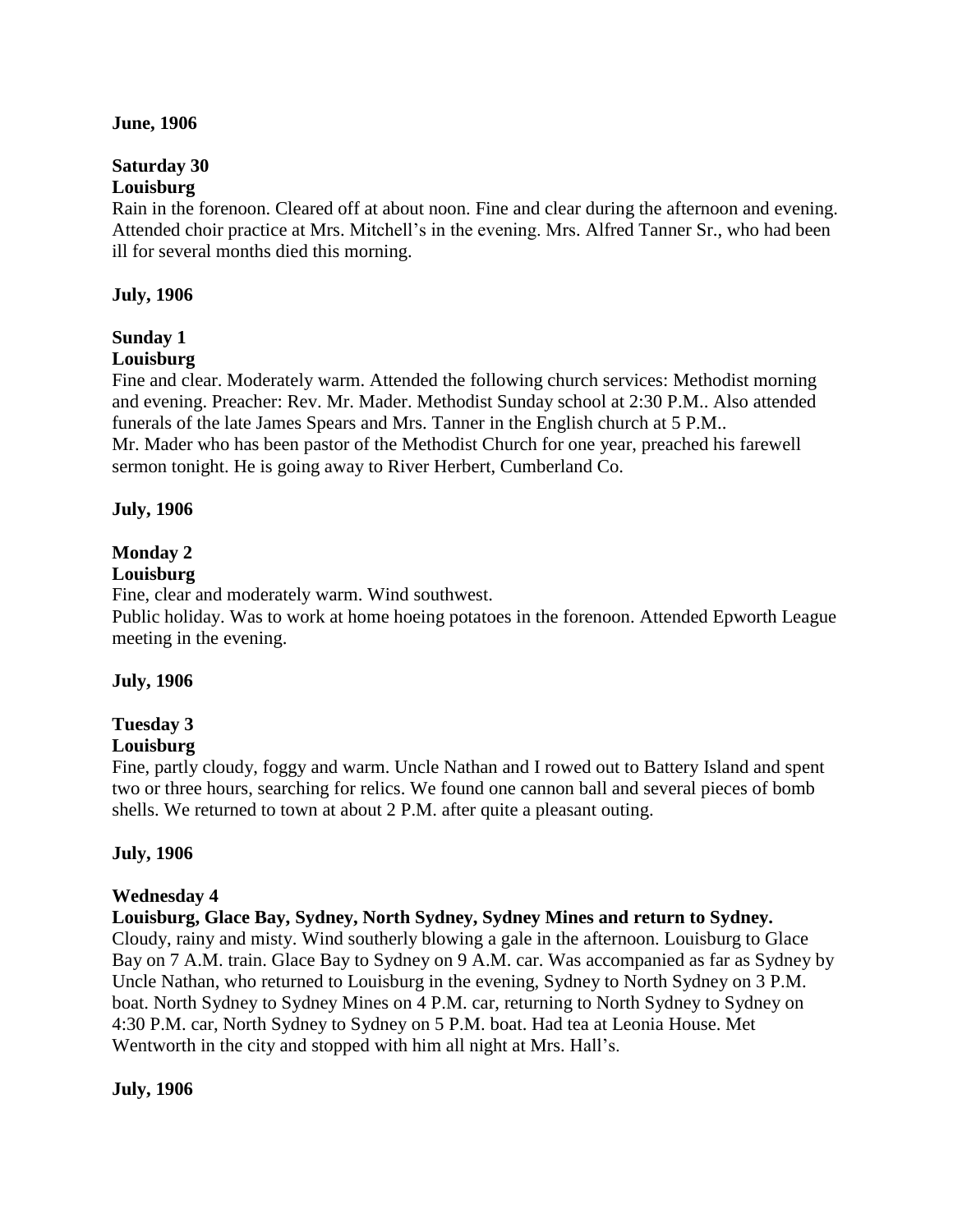### **Thursday 5**

#### **Sydney, Glace Bay and Louisburg**

Fine and clear. Moderately warm. Sydney to Glace Bay on 10 A.M. car. Had dinner at Mr. O.M. Peters's.

Glace Bay to Louisburg on evening train.

Mrs. Theophilus Spencer (Aunt Ann) of Port Morien died last.

### **July, 1906**

# **Friday 6**

### **Louisburg**

Fine, clear and warm. Wind southerly. Spent the evening at Mr. George McGillivray's where a number of young people has been invited. Spent quite a pleasant evening.

### **July, 1906**

# **Saturday 7**

### **Louisburg**

Fine, moderately warm. Wind south west. Attended Presbyterian choir practice at Mr. Crowdis's in the evening.

### **July, 1906**

# **Sunday 8**

### **Louisburg**

Fine, moderately warm. Partly foggy, wind southerly. Rained a little during the night. Attended the following church services:

Presbyterian, morning and evening. Preacher; Rev. Mr. Nicholson.

Salvation Army meeting at 3 P.M. and Baptist Meeting at 4 P.M.. Preacher: Rev. H. Beatty. In the evening Messrs. Crowdis, McIntosh and myself sang a trio in the Presbyterian Church, entitled, "Though your sins be as scarlet"

No service in the Methodist Church in the forenoon, the new Methodist minister not having arrived. Mr. Beatty occupied the Methodist pulpit in the evening.

### **July, 1906**

# **Monday 9**

**Louisburg**

Cloudy, misty and foggy. Wind southerly.

**July, 1906**

**Tuesday 10 Louisburg**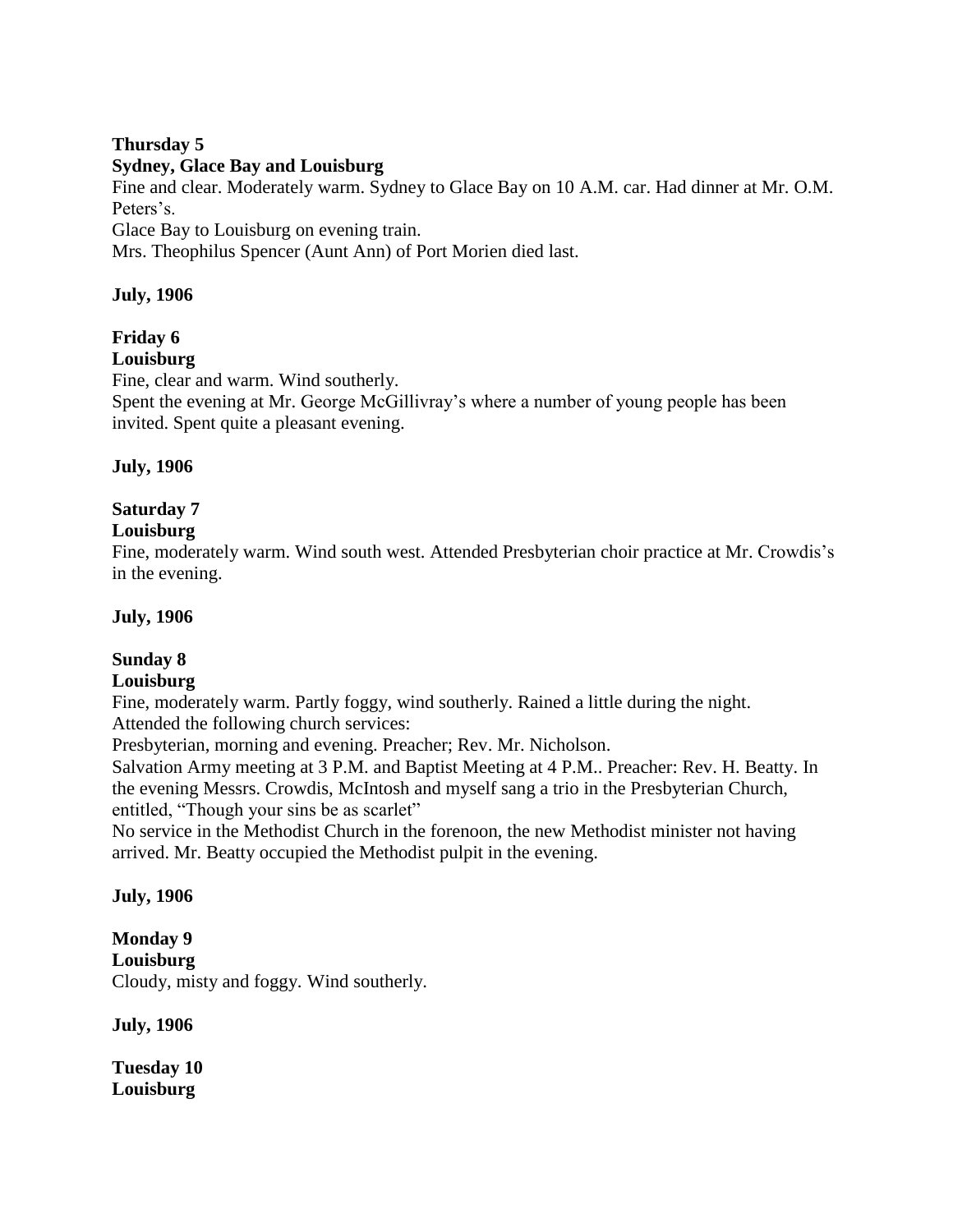Misty, very foggy and warm. Wind southerly. Was to work paper hanging at Arthur Keefe's in the afternoon.

Steamer, "Angola" of the Elder Dempster line ran ashore near Baleine. Will likely be a total wreck.

## **July, 1906**

# **Wednesday 11**

#### **Louisburg and Sydney**

Foggy and warm. Wind southerly. Louisburg to Sydney on 4 P.M. train on my way to Halifax. Stopped in Sydney all night with Went at Mrs. Hall's.

# **July, 1906**

#### **Thursday 12 Sydney to Halifax**

Cloudy, foggy and showery. Sydney to Halifax by I.C. R. Left Sydney at 7:45 A.M. arrived at Halifax at 8 P.M.. Put up at Mrs. J.M. Akers, Burnch House, 73 Granville St, Halifax.

# **July, 1906**

### **Friday 13 Halifax** Fine and moderately warm.

### **July, 1906**

# **Saturday 14**

# **Halifax**

Fine, clear and warm. Attended a regatta on Northwest Arm in the afternoon in company with Miss Ripley. In the evening went for a walk to Green Bank and the Park.

### **July, 1906**

# **Sunday 15**

# **Halifax**

Fine, clear and very warm. Wind southerly.

Attended the following church services: Grafton Methodist Church in the morning. Preacher: Rev. Selby Jefferson.

Brunswick St. Methodist Church in the evening.

Went for a walk down to Green Bank and through the Park in the afternoon in company with Miss Ripley and Miss Whitman.

# **July, 1906**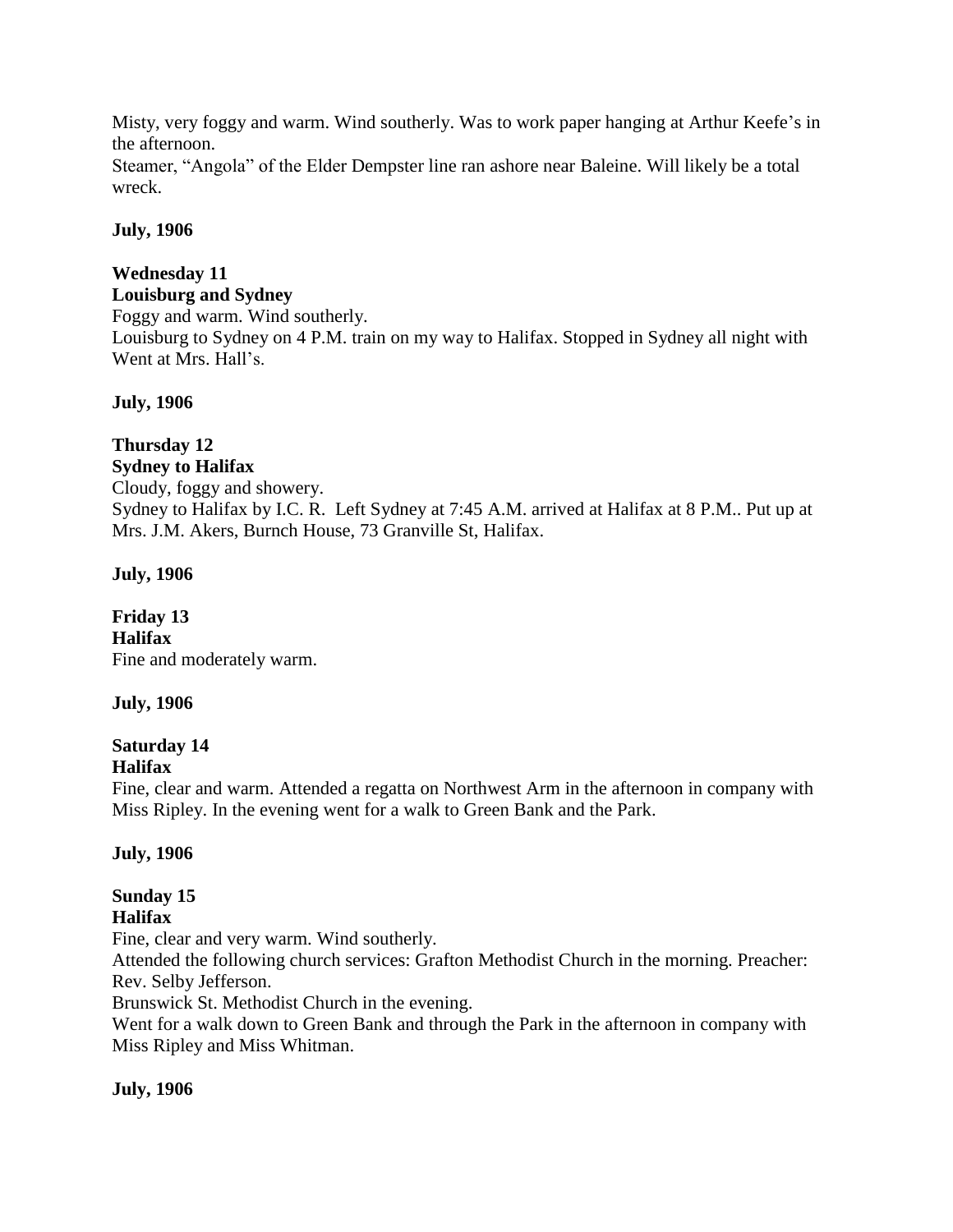# **Monday 16**

#### **Halifax**

Fine and warm. Partly cloudy. Light showers of rain in the evening. I was out to tea at Mr. Jefferson's in the evening.

### **July, 1906**

#### **Tuesday 17 Halifax**

Fine and warm.

Applied for an insurance policy in the Travelers Life insurance Co. Twenty payments, life \$1000. Premium \$27.73. Was examined by Dr. Mader in the afternoon and passed a first class examination.

Called at the Payson House in the afternoon.

### **July, 1906**

#### **Wednesday 18 Halifax**

Fine, clear and very warm. Attended Military funeral from Militia Hospital in the afternoon. Called to see Mr. McLean in the evening. After coming from Mr. McLeans's went out to Drill shed in company with Mr. Rob Lerry. Met Sergt. Reid of the 63rd rifles there who invited us in to the Non coms Mess room where we spent a very pleasant hour. Returned home at about 11:30 P.M..

**July, 1906**

#### **Thursday 19 Halifax** Fine, clear and warm.

**July, 1906**

# **Friday 20**

### **Halifax to Sydney and Glace Bay**

Fine, clear and warm. Left Halifax at 6:45 A.M. by I.C. R, arrived at Sydney at 7:15 P.M.. Sydney to Glace Bay on 8 P.M. car. Put up and stopped all night at O. M. Peter's. After arriving at Glace Bay, I walked to Caledonia to see Mrs. and Mr. McNeil, respecting an account due to Miller Bros. Got the account settled by cheque for \$162.55 and note for \$37,45. Returned to Mr. Peters at 10 P.M.

**July, 1906**

**Saturday 21 Glace Bay to Louisburg**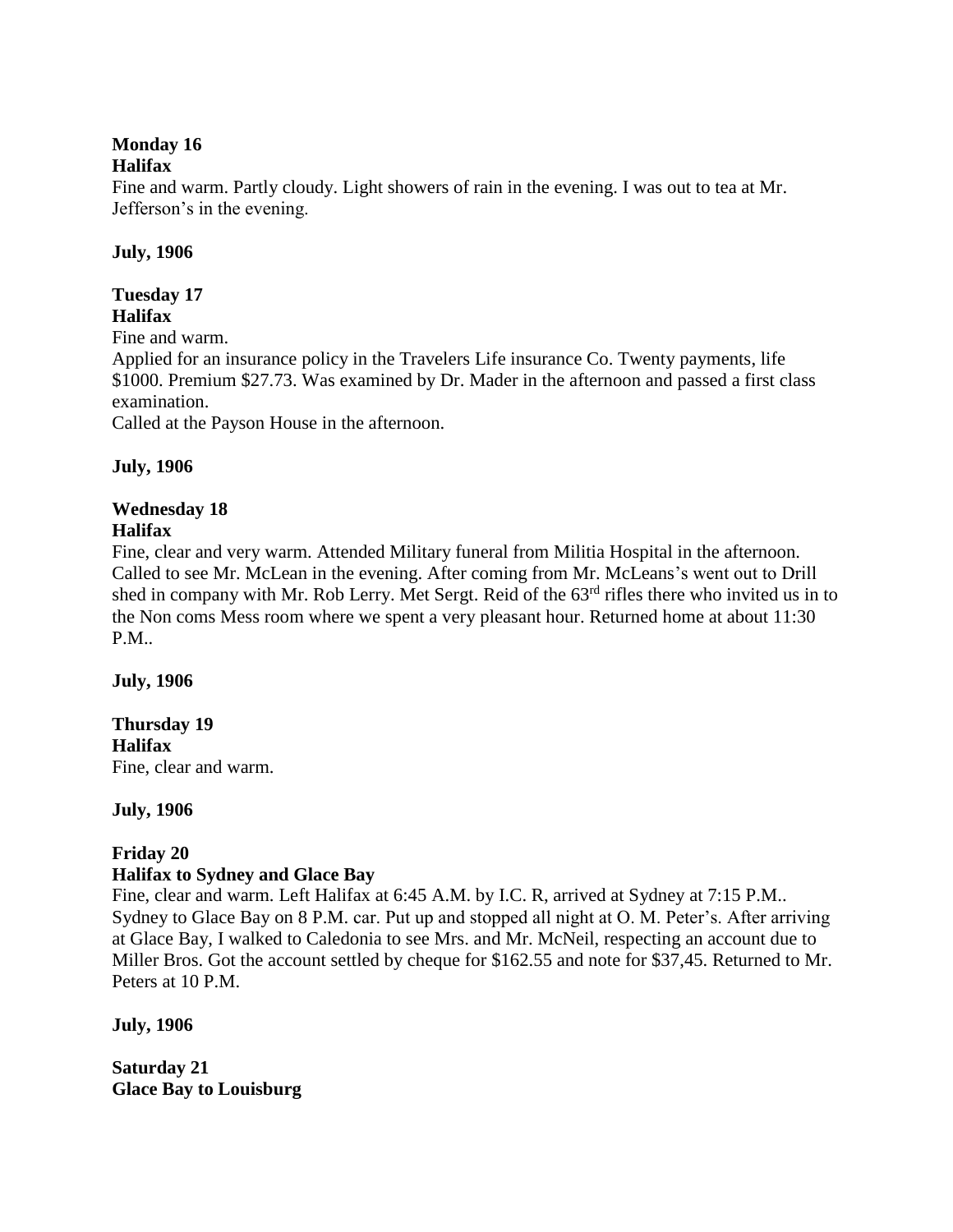Fine and warm. Glace Bay to Louisburg on 4 P.M. train. Attended ice cream social at S.A. Barracks in company with Uncle Nathan and Fletcher Townsend in the evening.

### **July, 1906**

# **Sunday 22**

# **Louisburg**

Cloudy, foggy and warm. Showers in the evening. Attended the following church services: Methodist morning and evening. Preacher: Rev. Arron Kinney. Also attended Salvation Army meeting at 3 P.M..

### **July, 1906**

# **Monday 23**

### **Louisburg**

Fine and warm. Partly cloudy and foggy. Spent the evening at Mr. George McGillivray's.

### **July, 1906**

# **Tuesday 24**

### **Louisburg**

Cloudy, foggy and warm with light showers. Wind southerly. Was to work at Z.W. Townsend's repairing a lounge.

Attended strawberry festival in Peters hall in the evening.

# **July, 1906**

# **Wednesday 25**

**Louisburg**

Cloudy, showery and foggy.

Attended auction sale of S.S. "Angola" and goods landed from the same at Lewis's wharf in the afternoon.

### **July, 1906**

# **Thursday 26**

# **Louisburg**

Fine, clear and warm.

Auction sale of goods saved from S. S. "Angola" was completed at 4 P.M.. I was employed by W.W. Lewis to assist during the sale. Was also employed as watchman to look after the goods during the night in company with D.M. Skinner and Joe Troke.

### **July, 1906**

**Friday 27**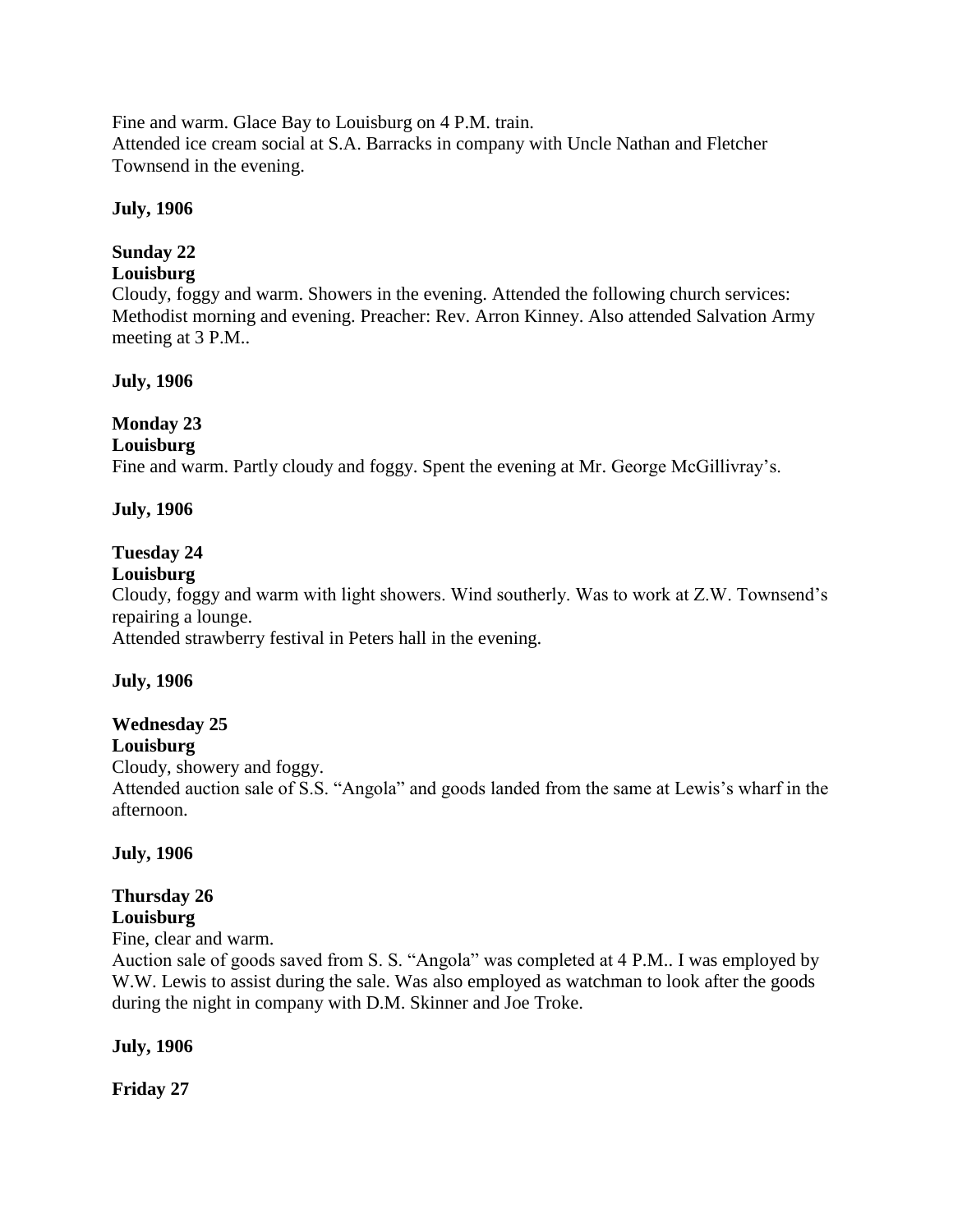#### **Louisburg**

Rainy, misty and foggy. Fine in the afternoon and evening.

#### **July, 1906**

# **Saturday 28**

#### **Louisburg**

Fine and warm with some fog. Rained heavily during the evening and night. I was to work mowing in the forenoon.

#### **July, 1906**

# **Sunday 29**

#### **Louisburg**

Fine and warm, partly cloudy. Attended service in the Methodist Church in the forenoon. Preacher Rev. A. Kenney. Spent the afternoon at R. McLean's (Pepperell House) Spent the night watching the cargo of Steamer, "Angola" at Lewis wharf.

#### **July, 1906**

### **Monday 30**

#### **Louisburg**

Cloudy, foggy and warm, rained moderately during the evening and night. Attended "Epworth league" picnic in the evening.

#### **July, 1906**

### **Tuesday 31**

#### **Louisburg**

Cloudy, foggy, warm. Cleared off for short time about noon. Rained during the night. Boxed and shipped organ that was at Horatio Turner's to Halifax. Delivered a swing to Beecher Spencer.

#### **August, 1906**

### **Wednesday 1**

#### **Louisburg**

Fine and warn. Was to work haymaking. Attended prayer meeting in the Methodist Church in the evening.

**August, 1906**

**Thursday 2 Louisburg** Fine, clear and warm. Wind north west.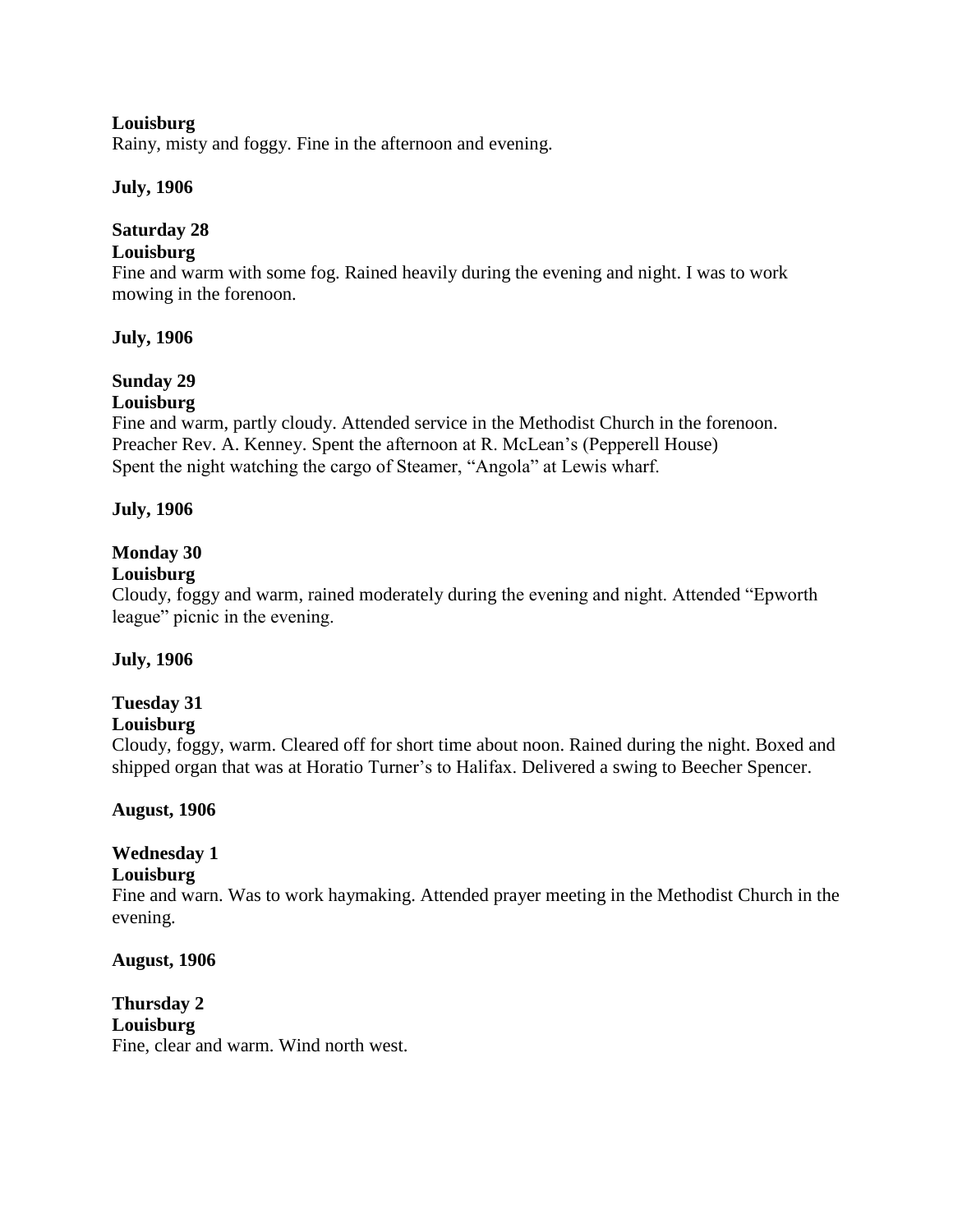In the evening in company with a crowd of young people, I rowed out to the Whistling buoy off the Harbour a distance of about 3 miles. Left the wharf at about 8 P.M., returning at about 11 P.M. after quite a pleasant trip.

The following persons were present: Annie M. Townsend, Emeline Townsend, Dora Lacey, Ella Bagnall, Miss Harris, Laura McGillivray, Bert Wilcox, Tommy Dixon, Wylie Stacey, Dudley Townsend, James McPherson and myself.

#### **August, 1906**

# **Friday 3**

#### **Louisburg**

Fine and warm. Went with Guy Hiltz yachting on the harbour in the afternoon. Repossessed organ from Leonard Wagner in the evening.

#### **August, 1906**

#### **Saturday 4**

#### **Louisburg and Salmon River**

Fine and clear. Louisburg to Mira on 7 A.M. train. Mira to Marion Bridge on S.S. "Alameda". Walked from Marion Bridge to Salmon River, returning to Marion Bridge in the evening with a team for my baggage and two boxes of fowls. Returning arrived home at about 8 P.M..

#### **August, 1906**

# **Sunday 5**

### **Salmon River**

Fine and warm. Spent Sunday at home. Aunt Mary Ann and Uncle John and Ernest came in the afternoon and remained until after tea. Heber is away to Gabarus Lake to a Presbyterian Sacrament, having gone yesterday morning.

#### **August, 1906**

#### **Monday 6 Salmon River**

Fine, clear and very hot. Thermometer registering 87 degrees in the shade.

I harnessed the horses and started mowing with the mowing machine in the forenoon. After working for about 2 hours during which the horses tried to act their worst, the pitman rod broke, which brought my work to a close for today as far as mowing was concerned. Helped Fletcher to put in some hay in the afternoon.

### **August, 1906**

### **Tuesday 7 Salmon River, Sydney, Salmon River**

Showery in the morning. Cleared off at about noon, fine and warm the remainder of the day.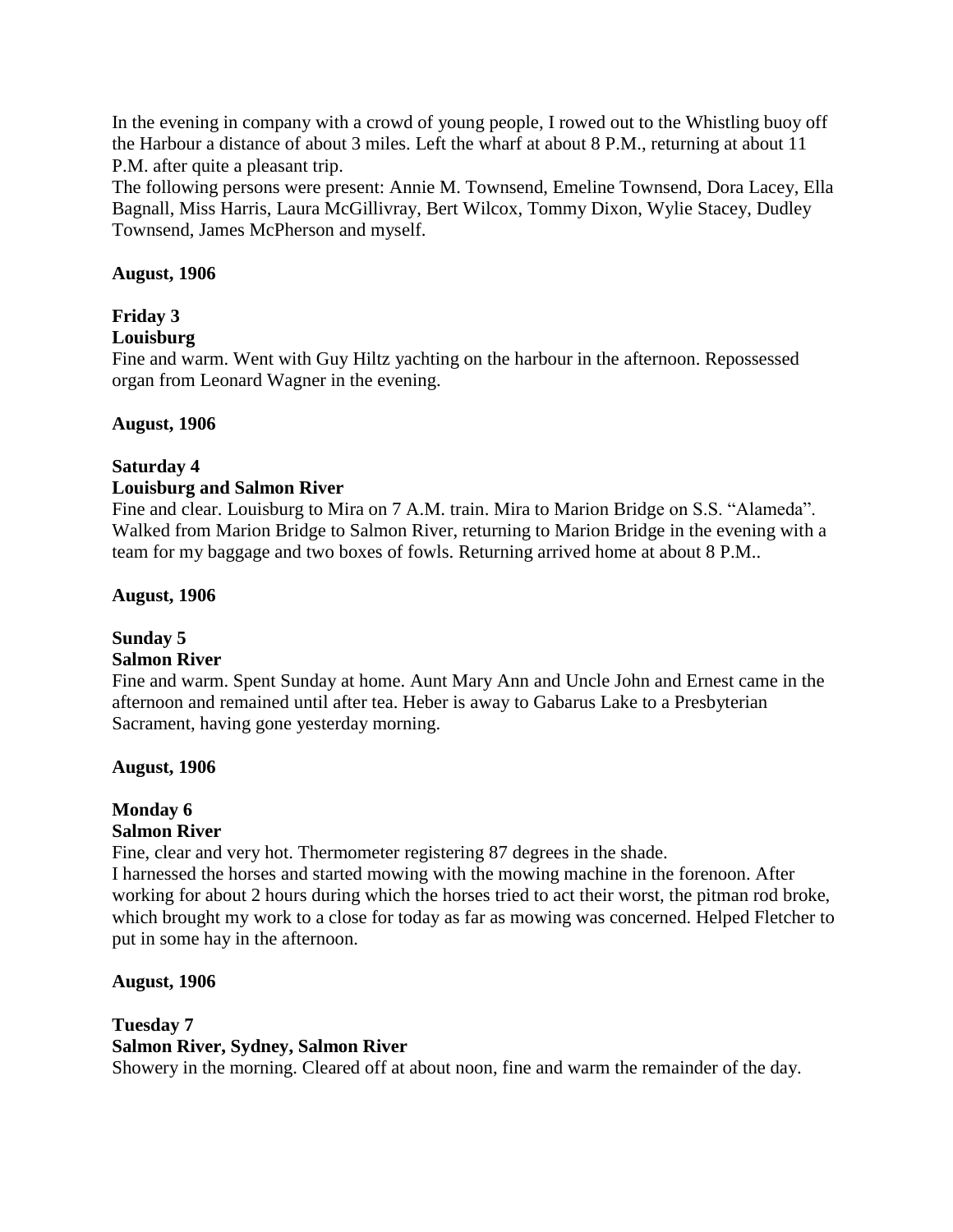I drove from Salmon River to Sydney and back. Left Salmon River at 7:45 A.M. Arrived back at about 7:30 P.M.. Had dinner in Sydney at Leonis house. Got a pitman rod for the mowing machine to replace the one broken yesterday.

#### **August, 1906**

# **Wednesday 8**

### **Salmon River**

Fine and warm. Was to work haymaking with Father and Heber. We put in one load of hay in the afternoon.

### **August, 1906**

# **Thursday 9**

# **Salmon River**

Fine, clear and warm. Wind westerly, changing to north east in the evening. Was to work haymaking. We put in 11 loads of hay in the afternoon.

#### **August, 1906**

### **Friday 10**

#### **Salmon River**

Fine and warm. Was to work haymaking. Father away to Sydney. Heber and I put in 7 loads of hay.

#### **August, 1906**

# **Saturday 11**

#### **Salmon River**

Cloudy and dull all day. Wind southerly. Heber and I were to work mowing in the forenoon. Finished mowing the upland at noon.

### **August, 1906**

# **Sunday 12**

### **Salmon River**

Cloudy and warm. Rained some in the late morning. Cleared off in the forenoon. Partly cloudy in the afternoon, with thunder.

Heber and I went down to Clifford's in the afternoon. Went to church at 2:30 but no service was held. I returned to Clifford's and stopped until after tea. Heber going to Uncle John's from the church.

**August, 1906**

**Monday 13 Salmon River**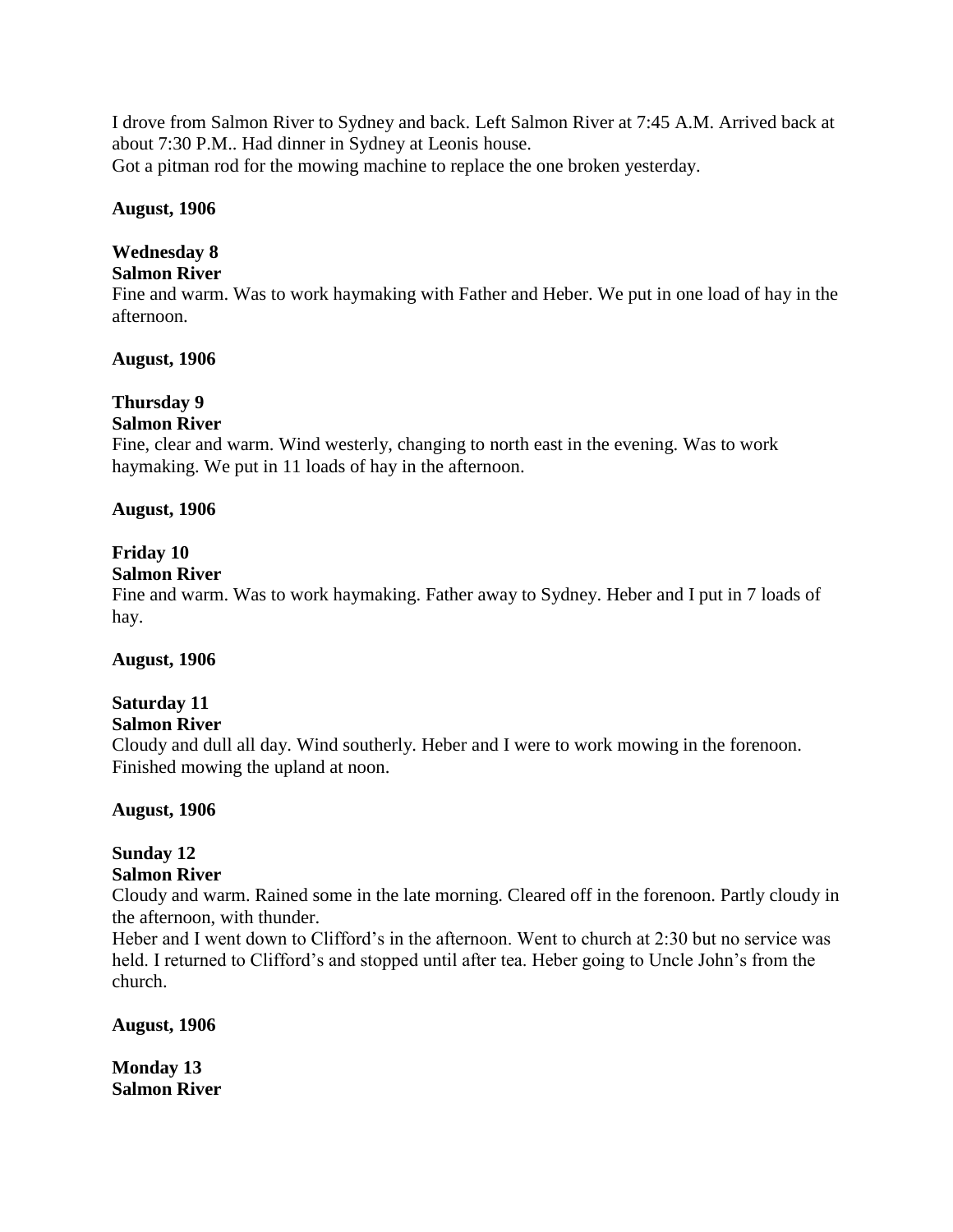Fine and clear, wind north west. Father, Heber and I begun haymaking on the Meadow above the Bridge. We finished putting in the upland hay in the afternoon.

#### **August, 1906**

# **Tuesday 14**

### **Salmon River**

Fine and partly cloudy in the forenoon. Showery in the afternoon and evening. Wind north west. Was to work haymaking.

#### **August, 1906**

# **Wednesday 15**

## **Salmon River**

Fine, partly cloudy and showery. Wind north west. Was to work haymaking. Maria and her three children came up in the morning and spent the day. Clifford came up in the evening and drove them home.

#### **August, 1906**

### **Thursday 16**

#### **Salmon River**

Fine, partly cloudy with light shower. Wind north west. Was to work haymaking, stacked three loads in the afternoon.

#### **August, 1906**

# **Friday 17**

#### **Salmon River**

Fine and cloudy in the forenoon. Cleared off at about 11 A.M. Wind northerly. Father away to Sydney. Heber and I were to work stacking hay in the afternoon.

### **August, 1906**

# **Saturday 18**

#### **Salmon River**

Fine and clear in the forenoon, partly cloudy in the afternoon and evening. Light shower of rain in the evening. We were to work haymaking. Finished the meadow above the bridge.

#### **August, 1906**

# **Sunday 19**

### **Salmon River**

Fine, clear and warm. Attended service in the Baptist church at 11 A.M. and 7:30 P.M.. Preacher O. B. Reid (Baptist student).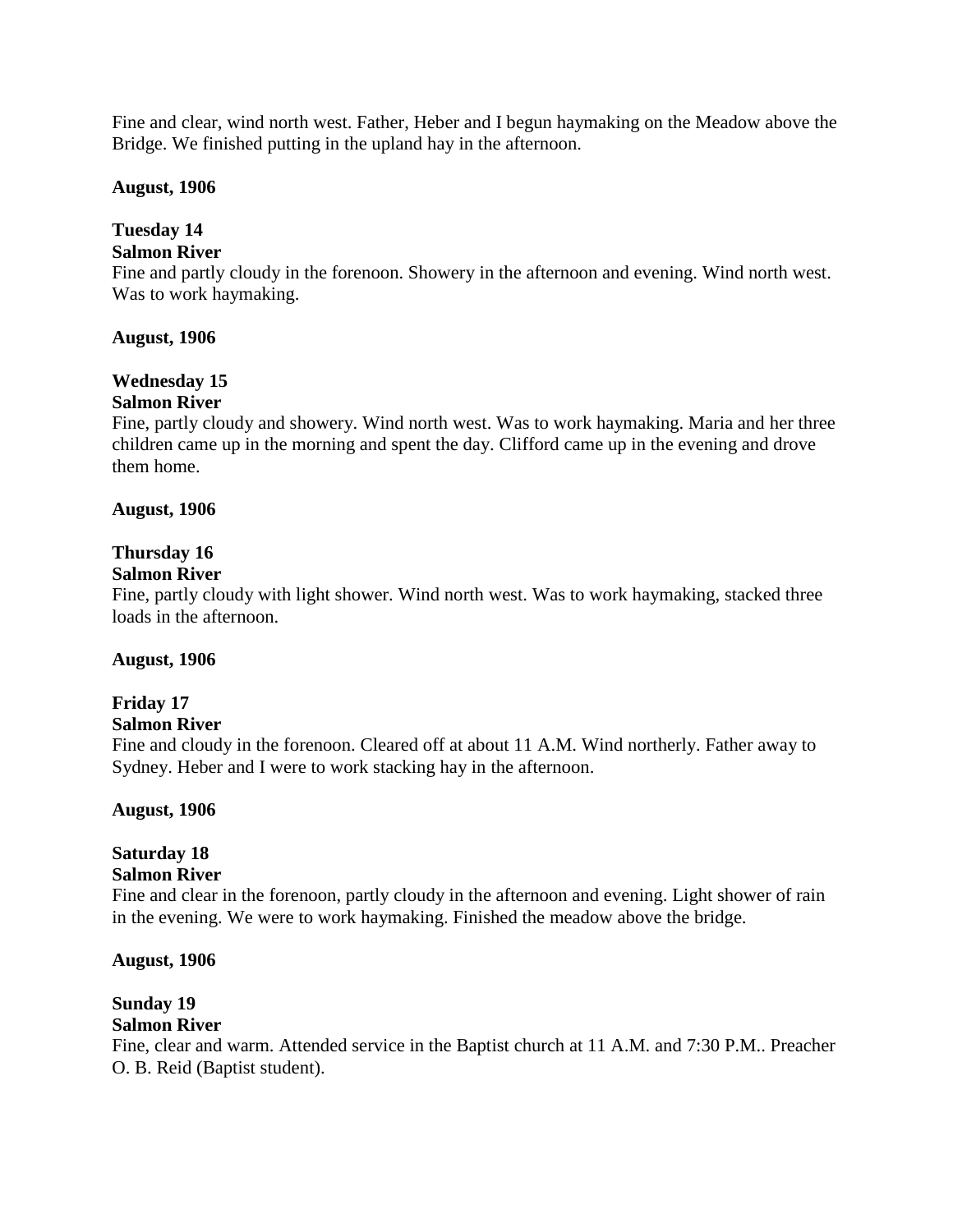Went over to Uncle John's at about 4:30 P.M. and had tea there. Went with them to church in the evening.

#### **August, 1906**

# **Monday 20**

# **Salmon River**

Fine and very hot. Thermometer registering 86 in the shade. Was to work haymaking. Began mowing on the lower meadow.

**August, 1906**

**Tuesday 21 Salmon River** Fine and very hot. Thermometer registering near 90 degrees. Was to work haymaking.

### **August, 1906**

**Wednesday 22 Salmon River** Fine and cloudy. Was to work mowing.

**August, 1906**

**Thursday 23 Salmon River** Cloudy in the forenoon. Rained in the afternoon and during the night. Was to work mowing.

#### **August, 1906**

# **Friday 24**

## **Salmon River**

Fine, partly cloudy and showery. Wind northerly. Was to work haymaking. Father away to Sydney.

#### **August, 1906**

#### **Saturday 25 Salmon River**

Fine, clear and moderately warm. Wind north west. Was to work haymaking on the lower meadow.

#### **August, 1906**

**Sunday 26 Salmon River**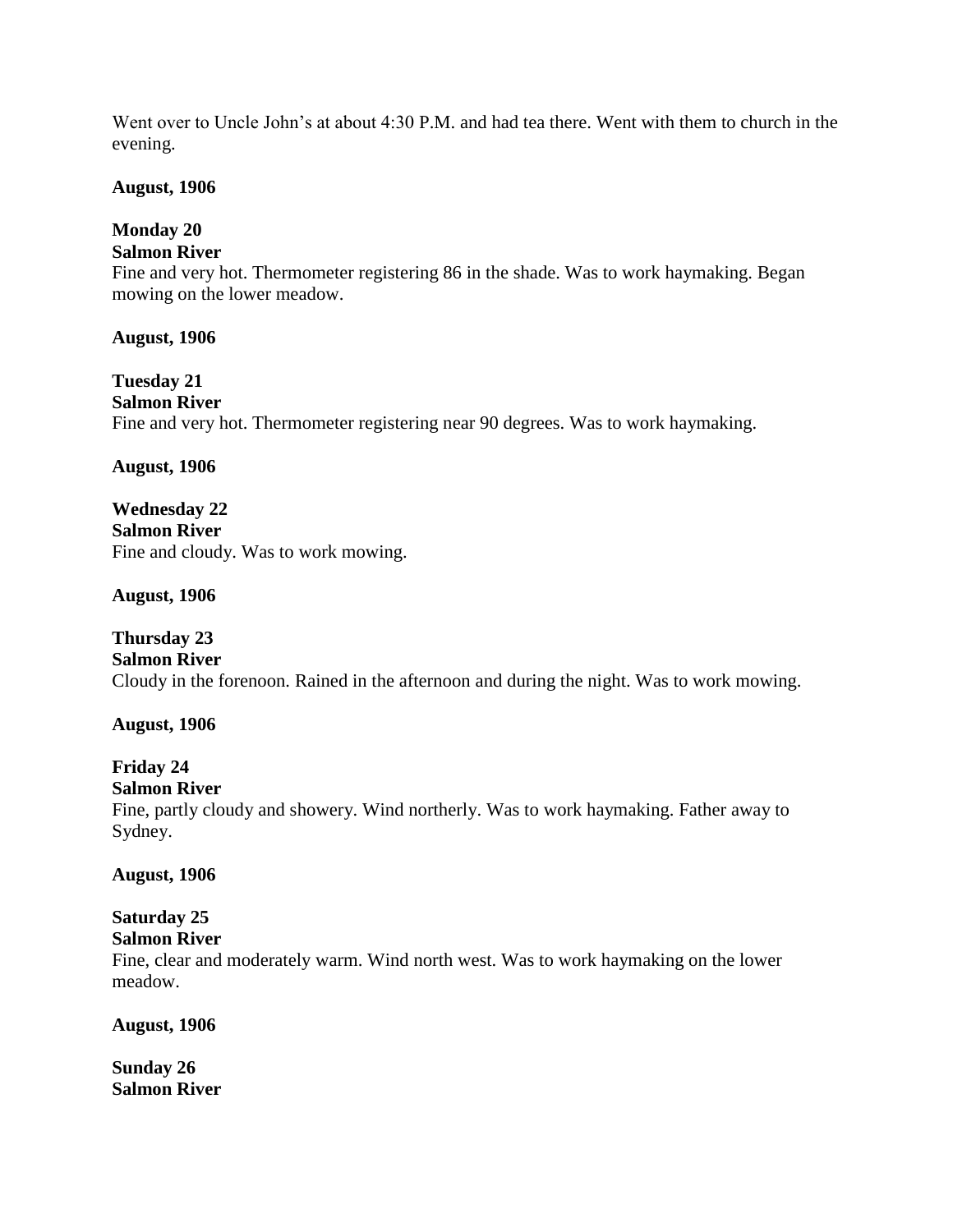Fine, clear and moderately warm. Wind north west. Heber and I went out to Uncle Alfred's and spent the afternoon, returning at about 8 P.M..

#### **August, 1906**

# **Monday 27**

### **Salmon River**

Cloudy and dull all day. Wind southwest. Was to work with Fletcher and Heber stacking hay in the lower meadow and the Fishing place. Finished haying in the lower meadow.

#### **August, 1906**

# **Tuesday**

#### **Salmon River**

Cloudy in the forenoon. Cleared off fine at about noon. Wind north west. Commenced haymaking on Uncle John's meadow.

#### **August, 1906**

### **Wednesday 29**

### **Salmon River**

Fine, partly hazy, Wind south east. Was to work haymaking on Uncle John's meadow with Father and Heber. Was stacking hay in the afternoon.

#### **August, 1906**

# **Thursday 30**

#### **Salmon River**

Cloudy and dull. Wind southwest. Was to work mowing in the forenoon. Raking hay in the afternoon. Heber drove to the head of Mira in the afternoon to see about getting a man to work haymaking.

### **August, 1906**

#### **Friday 31 Salmon River**

Cloudy, dull and misty. Rained a shower in the evening.

In the afternoon Heber and I drove up to a barren back of the mountain to pick blueberries. We succeeded in getting two bucketfuls. Returning at about 6:30 P.M.. Father away to Sydney, arrived home at about 9 P.M..

#### **September, 1906**

**Saturday 1 Salmon River**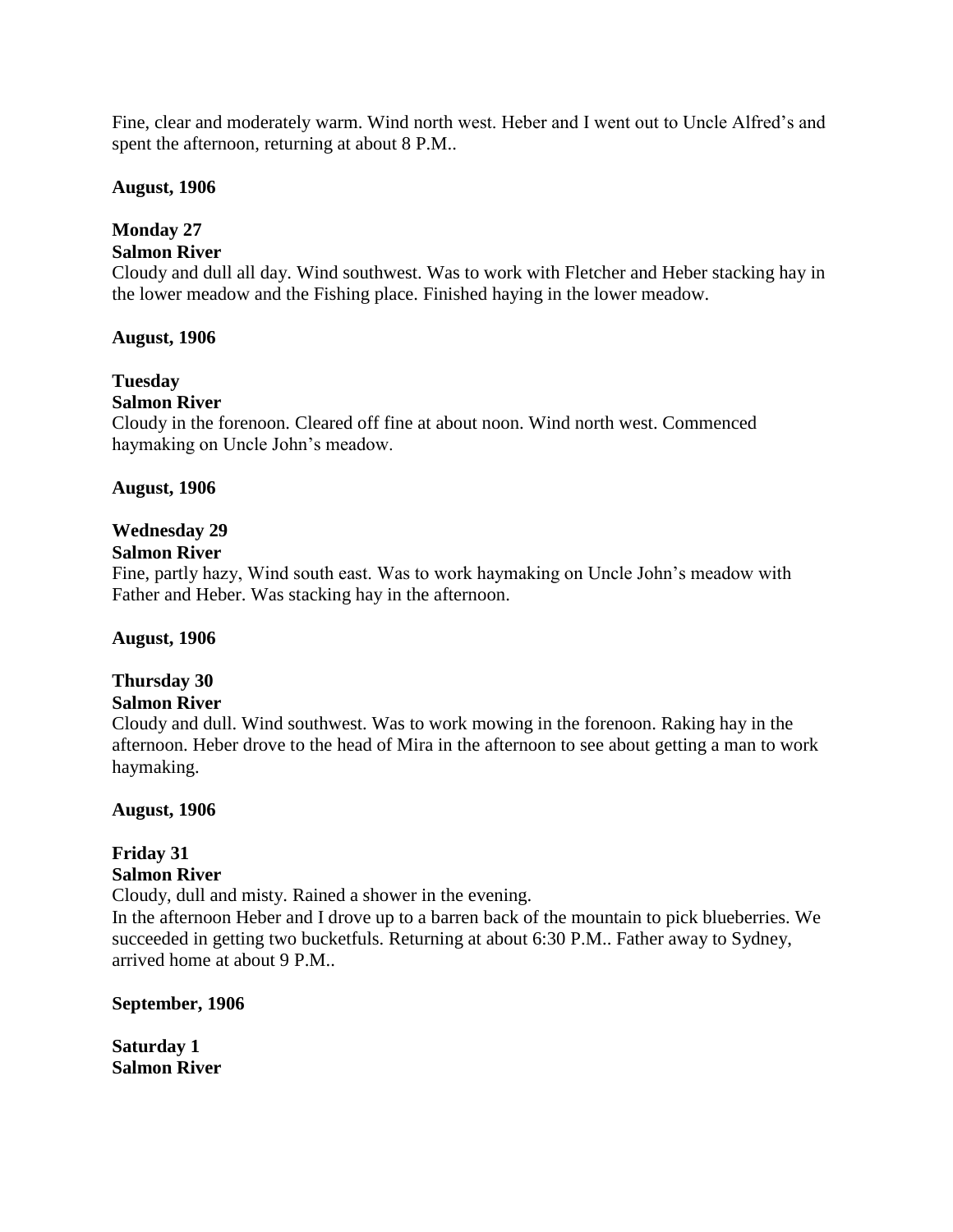Fine and partly cloudy. Very windy. Showery in the afternoon and evening. Wind north west. Was to work haymaking on Uncle John's meadow. Was stacking in the afternoon.

#### **September, 1906**

# **Sunday 2**

#### **Salmon River**

Fine, partly cloudy. Wind north west. Heber and I went down to Caleb's and spent the afternoon. Returning at about 7 P.M..

#### **September, 1906**

# **Monday 3**

#### **Salmon River**

Cloudy and dull. Began to rain at about 4 P.M.. Rained quite a lot during the evening and night. Father, Heber and I started mowing on Herbert's meadow across the river.

#### **September, 1906**

# **Tuesday 4**

#### **Salmon River**

Fine and partly cloudy. Wind north west. Father, Heber and I to work mowing over the river. Finished the stacks on the "Dry Point" in the afternoon.

#### **September, 1906**

### **Wednesday 5**

### **Salmon River, Marion Bridge, Mira and Louisburg**

Fine, partly cloudy and showery. Heber drove me as far as Marion Bridge by team, I then went by S.S. "Alameda" to Mira Gut. Then by train to Louisburg arriving at about 6 P.M..

#### **September, 1906**

### **Thursday 6**

#### **Louisburg**

Fine and cloudy. Rained moderately during the night. Blowing a strong breeze from the south west.

#### **September, 1906**

# **Friday 7**

# **Louisburg**

Fine and clear. Cloudy in the evening. Wind westerly. Was to work boxing an organ in the forenoon.

#### **September, 1906**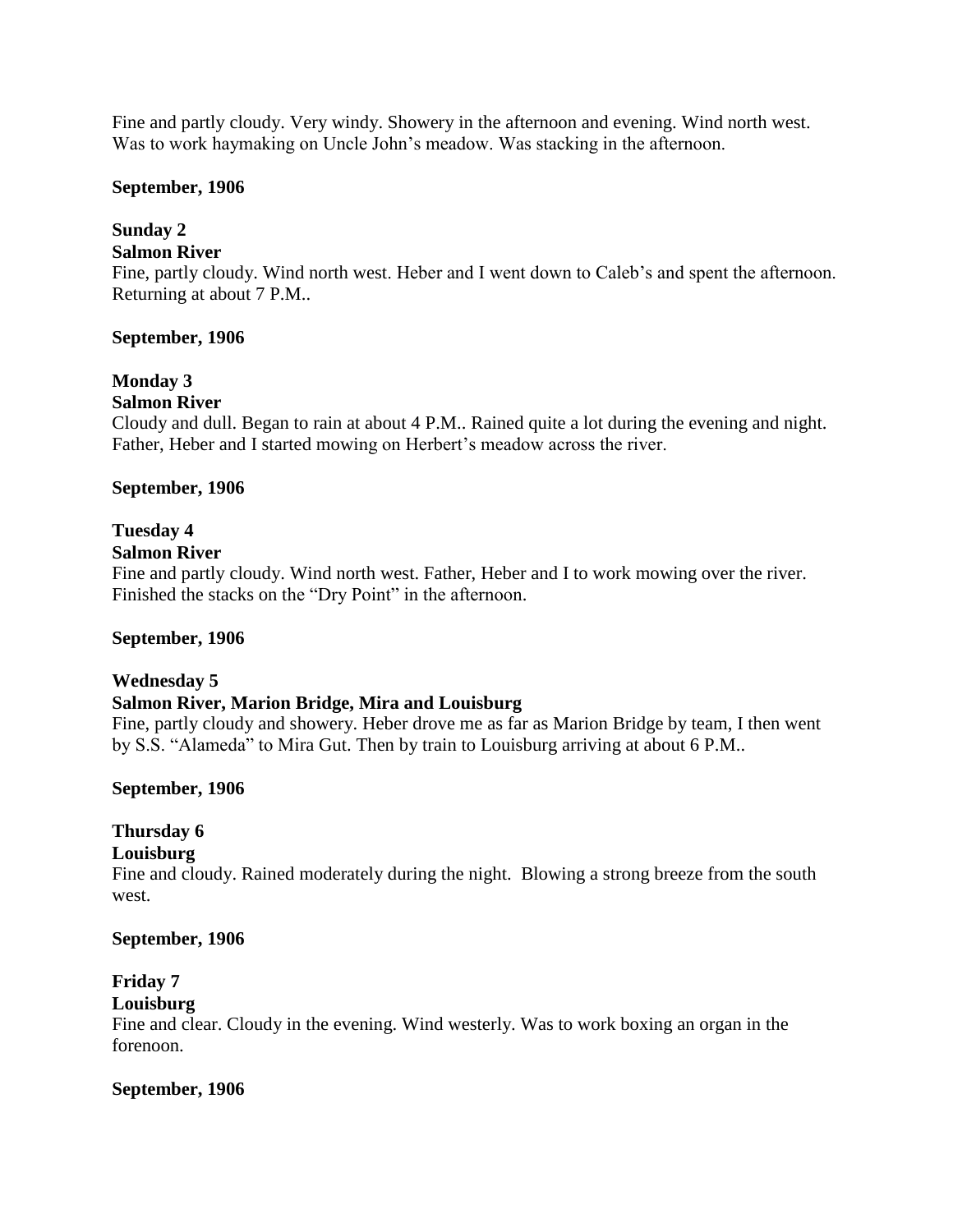### **Saturday 8**

### **Louisburg**

Fine and clear in the forenoon. Cloudy and showery in the afternoon. Wind north west. Spent the evening at Mr. George McGillivray.

#### **September, 1906**

### **Sunday 9**

#### **Louisburg**

Fine.

Attended the following church services: Methodist morning and evening and Sunday school in the afternoon. Preacher Rev. Mr. Kinney.

### **September, 1906**

### **Monday 10**

### **Louisburg and Glace Bay and Sydney**

Fine and clear. Louisburg to Glace Bay on 7 A.M. train on my way to Aldershot Military Camp. Glace Bay to Sydney on 10 A.M. car, where I at once reported for duty. Had dinner with Lieut. McKinnon at the Arlington Hotel. Was appointed Corporal of No. 5 Co. by Capt. McNeil in the afternoon. Attended drill at the Armories in the afternoon, was assisting in shipping the company baggage in the evening. Went on board the train with the rest of the company at about 9:30 P.M.. Remained on the train at Sydney all night.

### **September, 1906**

# **Tuesday 11**

### **Sydney, I.C.R. to Aldershot**

Fine and clear. Left Sydney at about 5:30 A.M. with No 5 corp. 94<sup>th</sup> Highlanders on our way to Aldershot. Picked up the rest of the Battalion along the line. After quite a pleasant though somewhat tedious trip arrived at Aldershot at about 10 P.M.. We at once landed our baggage and hauled it to our tents and made ourselves as comfortable as possible for the night. Retired for the night at about 12 o' clock.

### **September, 1906**

# **Wednesday 12**

### **Aldershot**

Fine, clear and warm. Turned out at 6 A.M. After breakfast fell in for squad drill at 8:30. Drilled till 12 noon with the exception of a half hour recess at 10 A.M. Dinner at noon. Fell in for drill with rifles at 2 P.M. Returned to camp at 4 P.M. Have 8 men in my tent besides myself. Fred and James Musgrave, Henry McMullin, Kenneth McNeil, Hugh McDonald, William McKay, Dan A. Kennedy and [blank] McDonald.

Went to Kentville in the evening. While at Kentville called to see Mr. Hardy, Photographer and had quite a pleasant talk with him, returned to camp at about 9:30 P.M.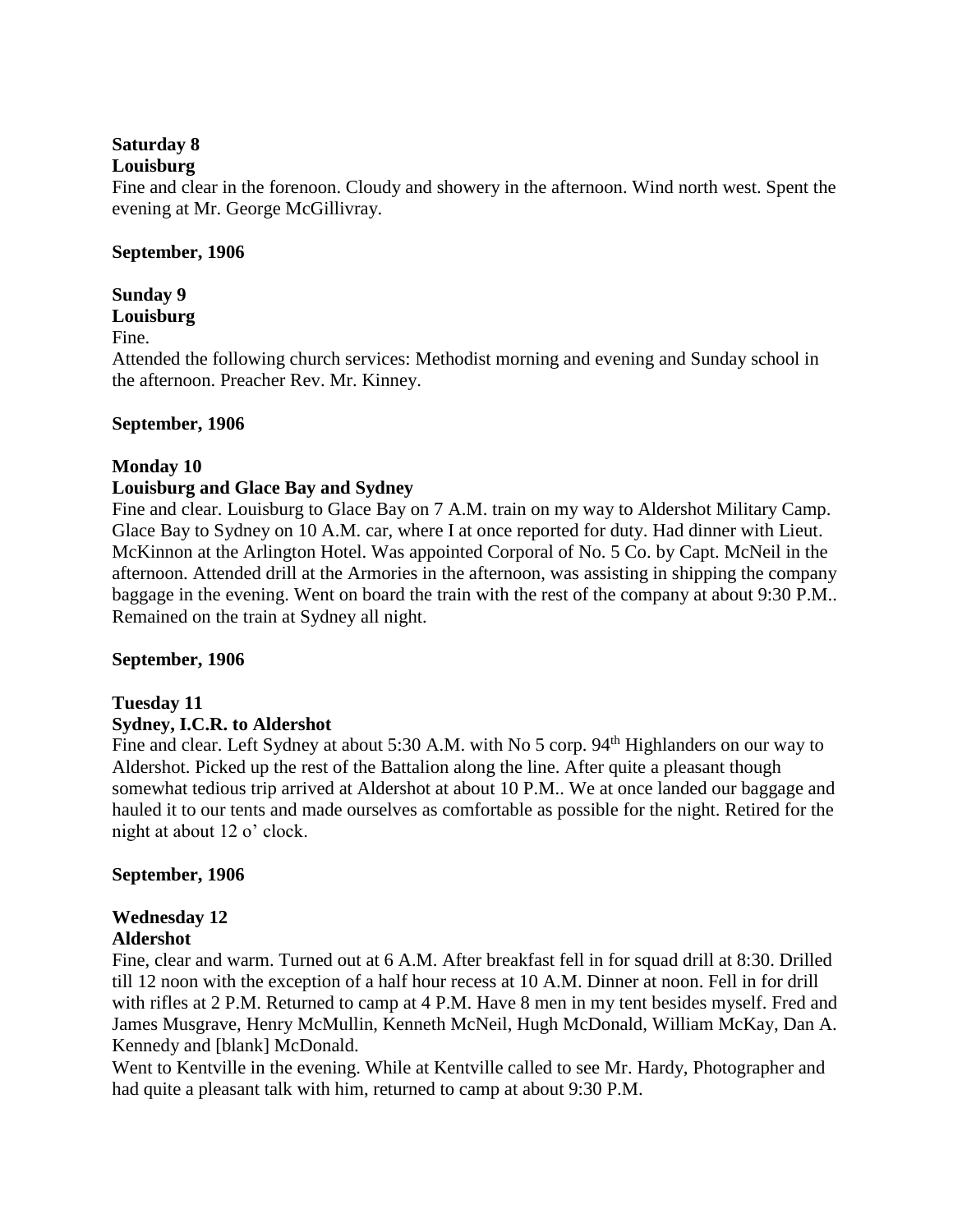#### **September, 1906**

#### **Thursday 13 Aldershot**

Fine, clear and hot. Attended drills at the usual hour in the forenoon. Went to rifle range in the afternoon to do our 100 yards shooting. My score was 25 out of a possible 28. Our three company officers each making possibly. Went to Kentville in the evening.

#### **September, 1906**

# **Friday 14**

# **Aldershot**

Cloudy with thunder showers in the forenoon. Fell in for drill at the usual hour. 8:30. Returned to camp at about 9:30 owing to the rain. Fell in for drill again at about 11 A.M., the storm having passed over. Fine and clear in the afternoon. Attended drill at usual hour 2 P.M.. Went to Kentville in the evening.

#### **September, 1906**

# **Saturday 15**

#### **Aldershot**

Fine, clear and warm. Fell in at the usual hours. Attended target practice at the 200 yards range in the afternoon. Scored 18 out of a possible of 28. Went to Kentville in the evening.

### **September, 1906**

#### **Sunday 16 Aldershot**

Fine and clear. Attended Military parade service in the field at 10 A.M. About 2000 soldiers present. Service conducted by Chaplains Lane and McQuin. Sermon preached by Chaplain McQuin. Thousands of people came in from the surrounding country to be present at the service. After dinner I drove to Cold Brook with Miss E.V. Huntington and Mrs. Marchant, who had come to the parade service. After spending a very pleasant afternoon and evening at Mr. Huntingtons, he drove me back to within one mile of camp. Arrived at camp at about 10 P.M..

#### **September, 1906**

#### **Monday 17 Aldershot**

Fine, clear and warm. Attended drill at the usual hours. Skirmish drill in the afternoon. Went to Kentville in the evening.

### **September, 1906**

**Tuesday 18**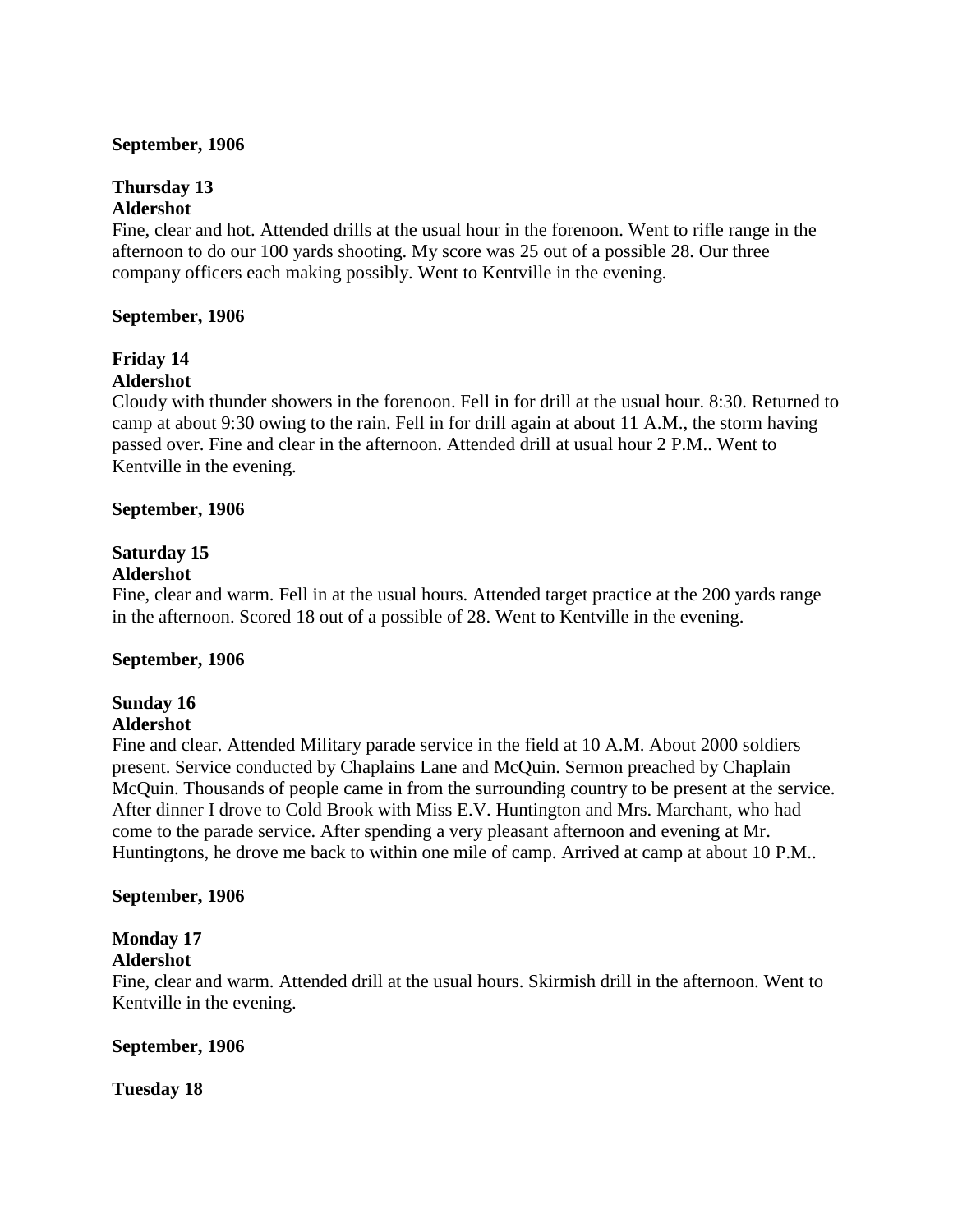#### **Aldershot**

Fine, clear and warm. Attended drill at the usual hours. Target practice at the 400 yards range in the morning. Scored 19 out of a possible of 28. Went to Kentville in the evening.

#### **September, 1906**

# **Wednesday 19**

### **Aldershot**

Fine, clear and warm. Attended drill at the usual hours. Judging distance competition in the afternoon. Went to Kentville in the evening.

#### **September, 1906**

#### **Thursday 20 Aldershot**

Fine, clear and warm. Fell in at the usual hours. All the troops inspected by General Luke. March past of all branches of the service in camp at 4 P.M. Thousands of spectators from all parts of the county were present to see the March past. No. 5 comp. and two or three others of the  $94<sup>th</sup>$  went to the 500 yards range at about 3 P.M., so were not present at the march past.

I scored 21 out of a possible of 28 at 500 yards. Met Perry and Ernie Huntington at the camp in the evening and went for a drive as far as Kentville with them.

### **September, 1906**

# **Friday 21**

### **Aldershot**

Fine, clear and warm. Turned out at 4:30 A.M. in order to prepare for a sham fight. Fell in at 7 A.M. Each man served with 10 rounds of blank ammunition. All branches of the service then marched to Kentville. After remaining there about an hour- were marched back in the direction of the camp and were divided in the parties. The 94<sup>th</sup> Battalion being sent out about 4 miles on the Cold Brook road after quite a tiresome march we returned to camp at 2 P.M. having not come in touch with the enemy. Broke camp in the evening. Left Aldershot at 8:30 P.M., I came as far as Kentville with the regiment and stopped there all night at Lyons Hotel.

### **September, 1906**

### **Saturday 22**

# **Kentville, DA.R. to Weymouth Bridge**

Fine and clear. Left Kentville at about 11 A.M. on the "Bluenose" for Weymouth. Arrived at Weymouth at about 3 P.M.. Put up at Goodman's Hotel. Had tea and spent the evening at Mrs. Dahlgrens.

### **September, 1906**

**Sunday 23 Weymouth Bridge**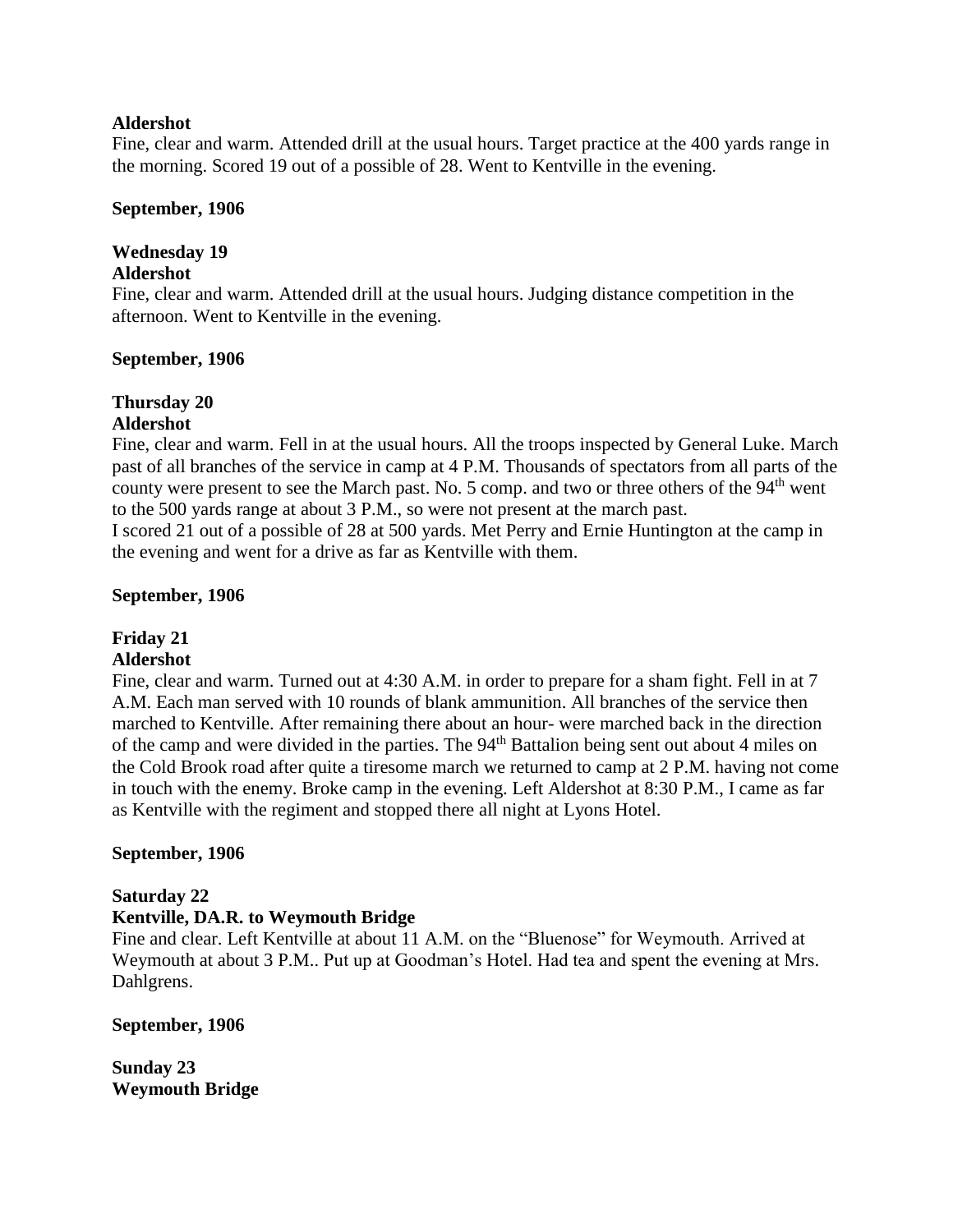Cloudy and misty with showers, fine in the afternoon. Spent the day at Weymouth Bridge. In company with Miss Dahlgren went for a walk and made several calls in the afternoon. Also attended the English church in the evening.

#### **September, 1906**

### **Monday 24**

#### **Weymouth Bridge. I. C. R. to Truro.**

Fine, clear and cool. Left Weymouth at about 11:15 A.M. Train crowded with passengers on their way to Exhibition at Halifax. Arrived at Windsor at about 4 P.M.. Left Windsor at about 6:30 P.M. on Midland train for Truro, arrived at Truro at about 9 P.M.. Put up at Jubilee House.

#### **September, 1906**

### **Tuesday 25**

### **Truro, I.C.R. to Sydney**

Fine and clear and cool. Left Truro at about 9:30 A.M., arrived at Sydney at about 8:30 P.M.. Put up at "Leonina House".

#### **September, 1906**

#### **Wednesday 26**

### **Sydney, Glace Bay and Louisburg**

Fine and clear. Sydney to Glace Bay on 10 A.M. car. Had dinner at O.M. Peters. Called at Mr. Marshall Holmes in the afternoon. Glace Bay to Louisburg on 4 P.M. train. Attended prayer meeting in the Methodist Church in the evening.

#### **September, 1906**

# **Thursday 27**

#### **Louisburg**

Fine and clear in the early part of the day. Partly cloudy in the afternoon. Strong south west wind. Rained during the night.

#### **September, 1906**

### **Friday 28**

### **Louisburg**

Fine and clear and cool. I mowed the after grass in front of the house in the forenoon. Spent the evening at Mr. George McGillivray's.

#### **September, 1906**

#### **Saturday 29 Louisburg** Fine and clear. Attended choir practice at Mrs. Mitchell's in the evening.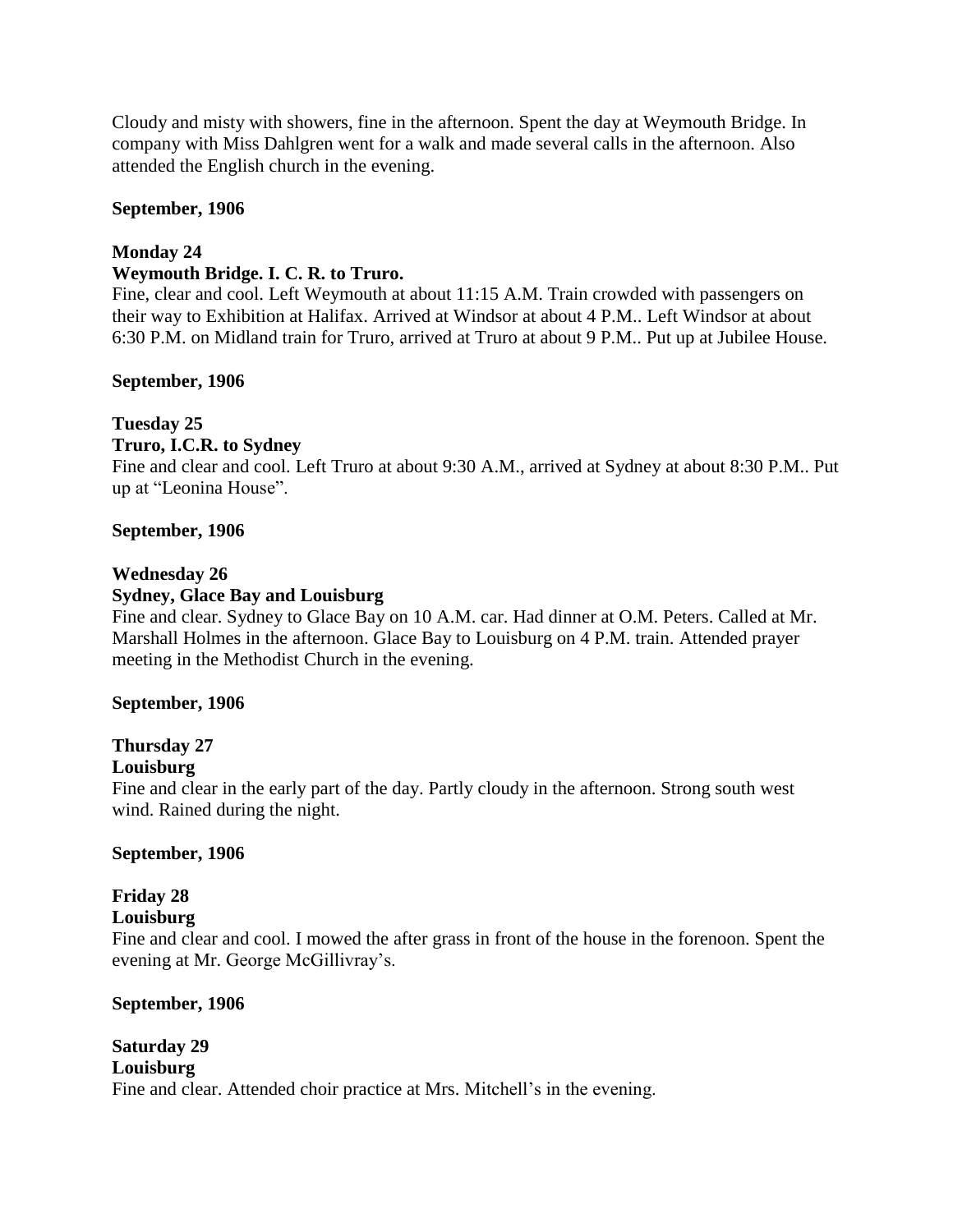#### **September, 1906**

# **Sunday 30**

# **Louisburg**

Cloudy. Rained moderately a good part of the day. Attended the following church services: Methodist morning and evening at Sunday school in the afternoon. Preacher Rev. A. Kenny. Attend Salvation Army meeting at close of evening service.

#### **October, 1906**

# **Monday 1**

**Louisburg**

Fine, partly cloudy. Wind north west. Attended Epworth Meeting in the evening.

#### **October, 1906**

### **Tuesday 2**

#### **Louisburg**

Fine and partly cloudy in the forenoon. Clear in the afternoon. Was to work at Arthur Townsend's in the forenoon whitening a ceiling. Was at home in the afternoon digging potatoes.

#### **October, 1906**

### **Wednesday 3**

#### **Louisburg**

Fine, clear and cool. Wind north. Finished digging the potatoes in the forenoon. 21 bushels in all. Attended prayer meeting in the Methodist Church in the evening.

#### **October, 1906**

#### **Thursday 4**

#### **Louisburg and Gabarus.**

Fine, wind westerly. Louisburg to Gabarus on Steamer, "Canada". Left Louisburg at about 2:30 P.M. arriving at Gabarus at about 3:30. Put up at Mr. Grants.

#### **October, 1906**

#### **Friday 5 Gabarus and Fourchu**

Fine and clear. Gabarus to Fourchu in the afternoon. Got a chance up in a team about half way and walked the remainder of the way. Called at Mr. Hardy's at Fourchu and repaired a sewing machine. Put up at Mr. Henry Severances.

#### **October, 1906**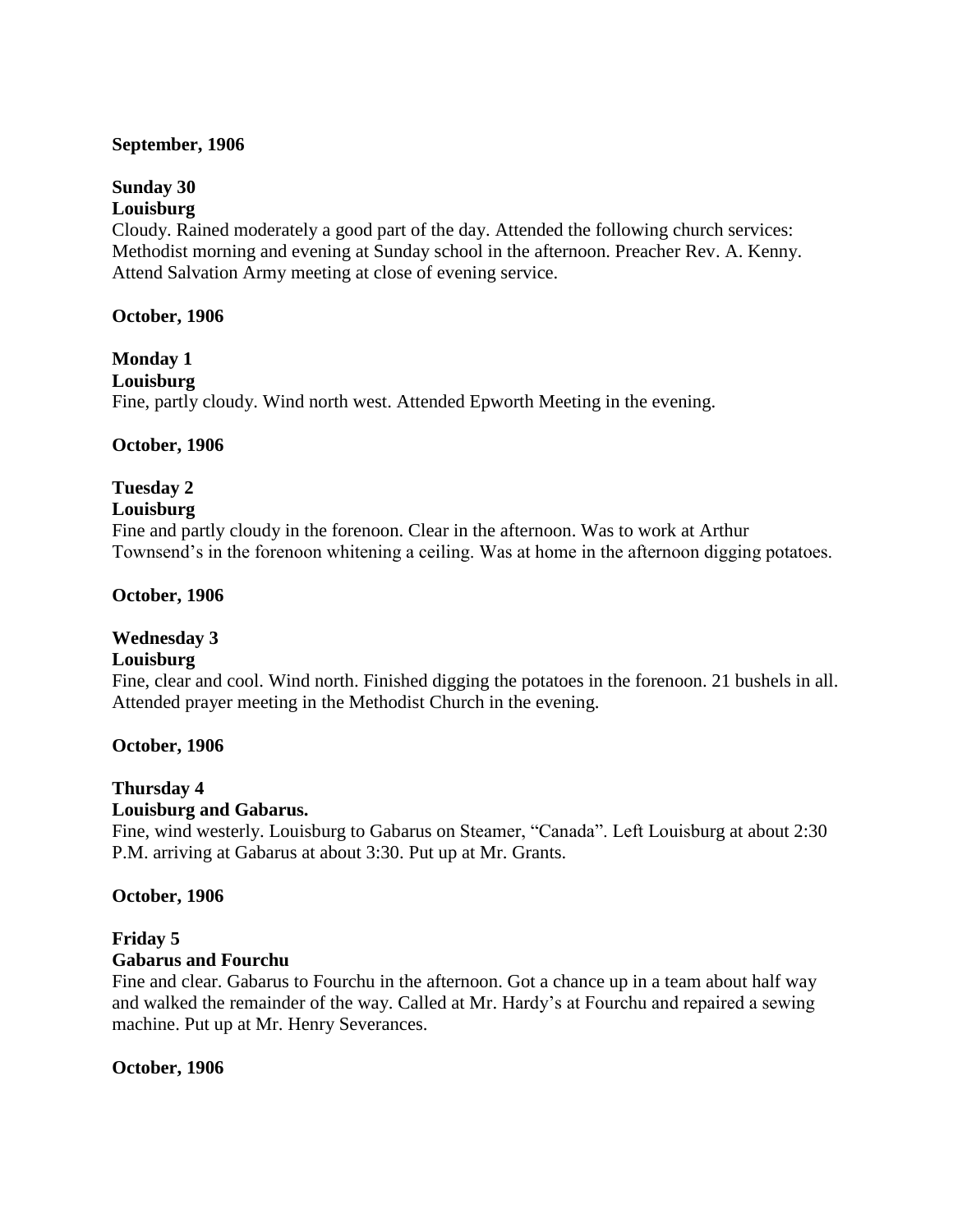# **Saturday 6**

#### **Fourchu**

Cloudy, misty and drizzly. Spent the day around Fourchu. Attended lecture in the Methodist Church in the evening given by Rev. Mr. Bower on the "North West".

#### **October, 1906**

### **Sunday 7**

### **Fourchu**

Rained in the morning. Blew a gale from the southwest all day. Attended the following church services: Methodist at 1:30 P.M.. Preacher: Rev. Mr. Bower. Baptist Sunday School at 3 P.M. and Baptist prayer meeting at 7 P.M..

#### **October, 1906**

#### **Monday 8 Fourchu and Gabarus**

Cloudy and cool. Wind northerly. Fourchu to Gabarus by mail team. Left Fourchu at about 8:30 A.M. arrived at Gabarus at about 11 A.M. Had dinner at John McGillivray's. Spent the evening at Capt. McGillivray's. Stopped all night at Mr. Grant's.

### **October, 1906**

### **Tuesday 9 Gabarus and Louisburg**

Fine and clear in the forenoon. Partly cloudy in the afternoon. (Wind) southerly. Gabarus to Louisburg on tug, "E.M. Bates". Left Gabarus at about 3 P.M., arrived at Louisburg at about 5 P.M.. W.E. McAlpine and Capt. W.P. Cann were also passengers on the "Bates". Spent the evening at Rev. A. Kinney's where the Methodist had gathered to have some singing. Had a very pleasant evening.

**October, 1906**

**Wednesday 10 Louisburg** Cloudy, moderately strong southerly wind.

**October, 1906**

**Thursday 11 Louisburg** Cloudy and rainy.

**October, 1906**

**Friday 12**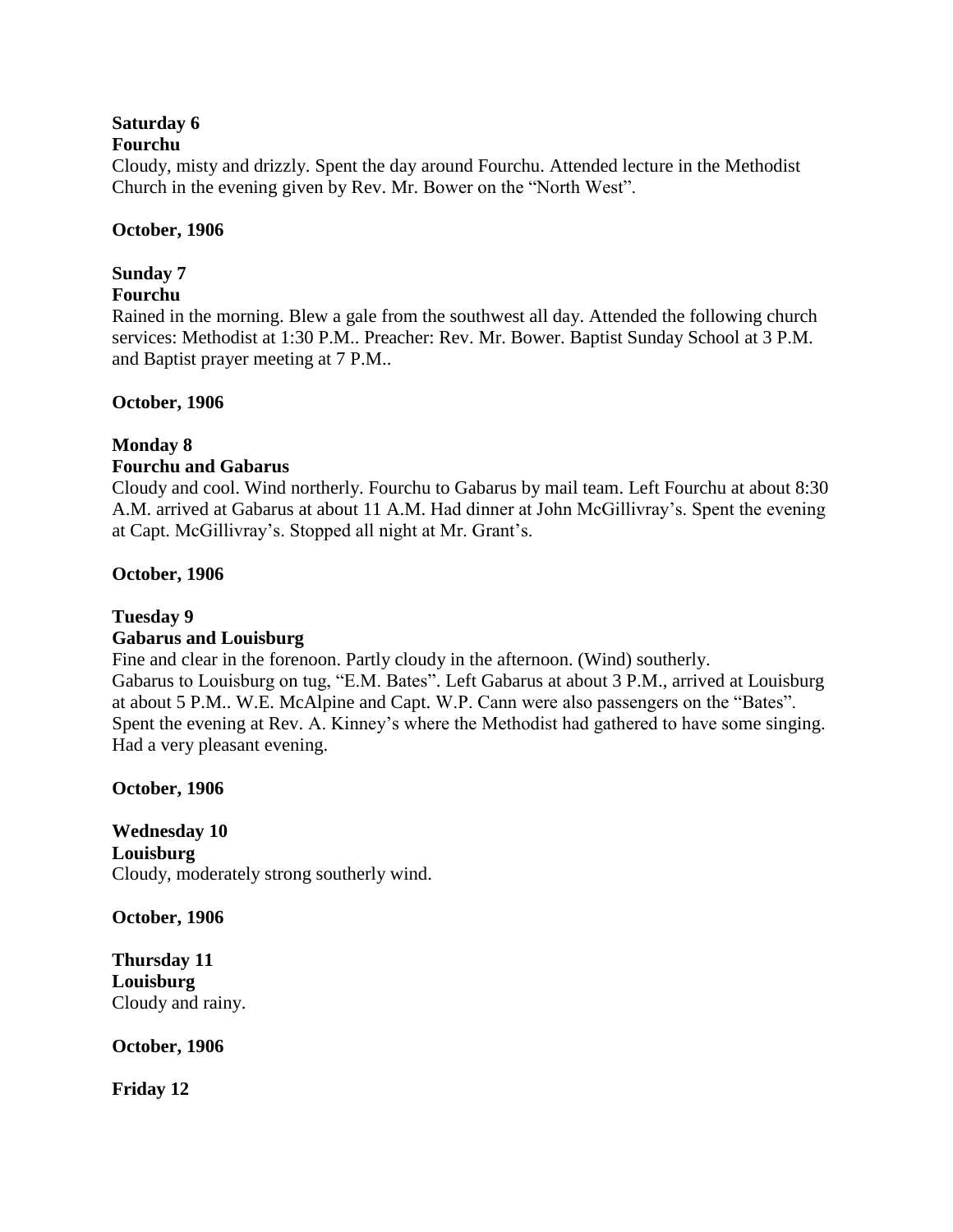**Louisburg** Cloudy and showery.

#### **October, 1906**

# **Saturday 13**

#### **Louisburg**

Fine and moderately warm. Wind northerly. Was to work clearing my piece of land near Went Mann's place.

Attended surprise party at Charlie Dickson in the evening.

### **October, 1906**

#### **Sunday 14 Louisburg**

Fine and cool. Attended service in the Methodist church at 11 A.M. Preacher Rev. A Kinney. Subject Baptism. Sunday school at 2:30 P.M.. Baptist service at 4 P.M.. Preacher Rev. L. Beattie. Methodist at 7 P.M.. Preacher Rev A Kenney. Subject "A patched up religion".

### **October, 1906**

### **Monday 15**

#### **Louisburg**

Fine, clear and warm. Wind south west. Was to work on my land stumping. Attended Epworth League in the evening. After League, I assisted in decorating the church for the marriage of James McRury and Sarah Reid which is to take place tomorrow at 11 A.M.

### **October, 1906**

# **Tuesday 16**

### **Louisburg**

Fine and cool, partly cloudy. Wind north east. Went to work on my place clearing it of stumps. James McRury and Sarah Reid were married in the Methodist Church at 11 A.M.

### **October, 1906**

### **Wednesday 17**

### **Louisburg**

Fine, clear and moderately warm. I took charge of M. J. Kents shop and premises today to look after his business while he is away on a trip to Amherst, Halifax and St. John. Mr. Kent sailed this morning for Halifax on the S.S. Canada.

### **October, 1906**

**Thursday 18 Louisburg**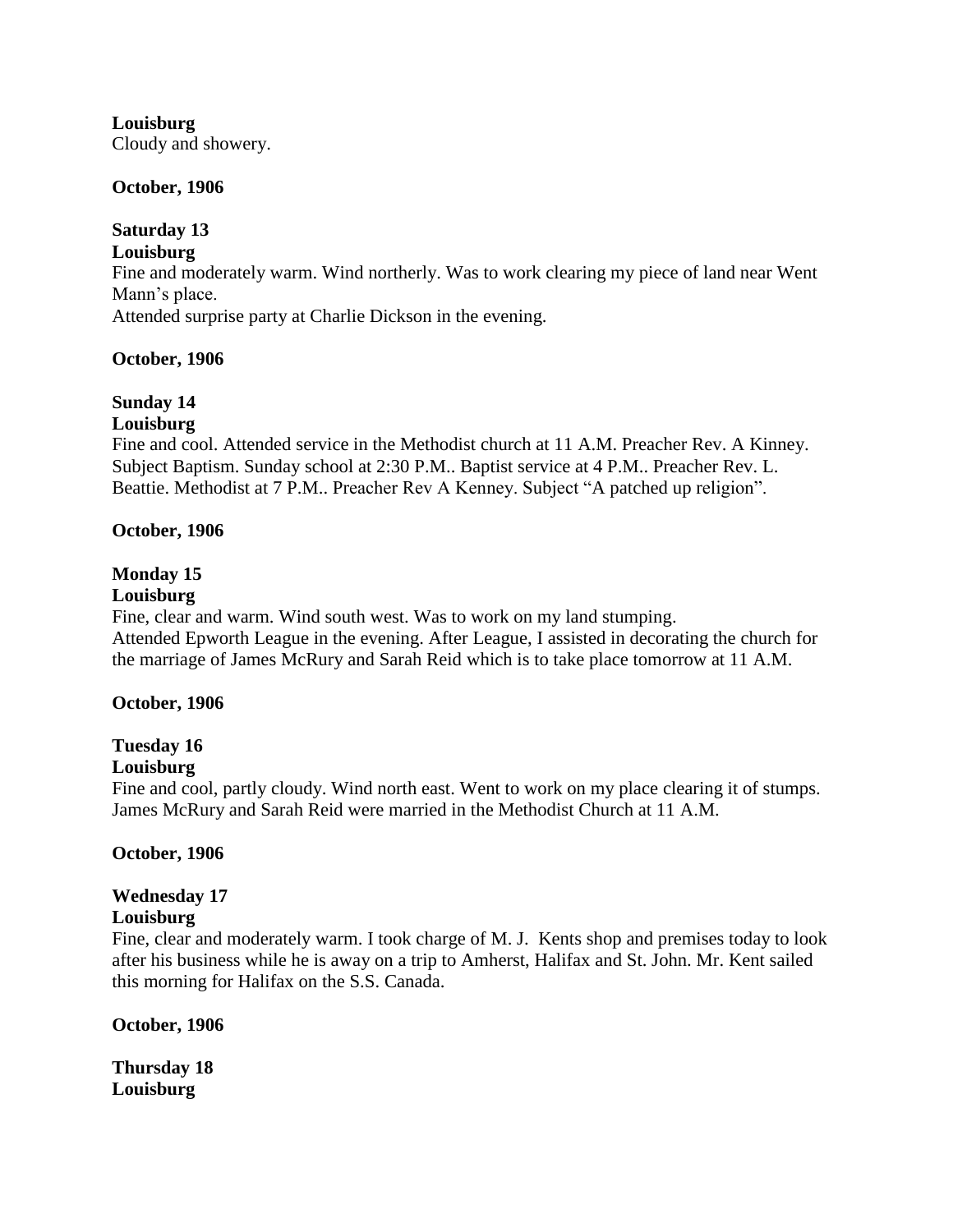#### **Thanksgiving Day**

Fine, clear, calm and warm. An ideal autumn day. Was to work at Mr. Kent's. Had quite a busy day.

#### **October, 1906**

#### **Friday 19**

**Louisburg** Fine, clear, calm and warm like a summer day. Was to work at Mr. Kent's.

### **October, 1906**

**Saturday 20**

# **Louisburg**

Fine, clear and warm, partly cloudy in the afternoon. Was to work at Mr. Kent's.

#### **October, 1906**

# **Sunday 21**

#### **Louisburg**

Fine, clear and moderately warm. Attended service in the Methodist Church morning and evening. Preacher Rev. A. Kenney. Also attended Methodist Sunday school at 2:30 P.M..

#### **October, 1906**

### **Monday 22**

#### **Louisburg**

Fine, clear in the morning, partly the remainder of the day. Light southerly wind. Was to work at Mr. Kent's.

### **October, 1906**

**Tuesday 23 Louisburg** Cloudy and misty. Rained moderately nearly all day.

#### **October, 1906**

**Wednesday 24 Louisburg** Fine, clear and cool. Wind northerly.

**October, 1906**

**Thursday 25 Louisburg**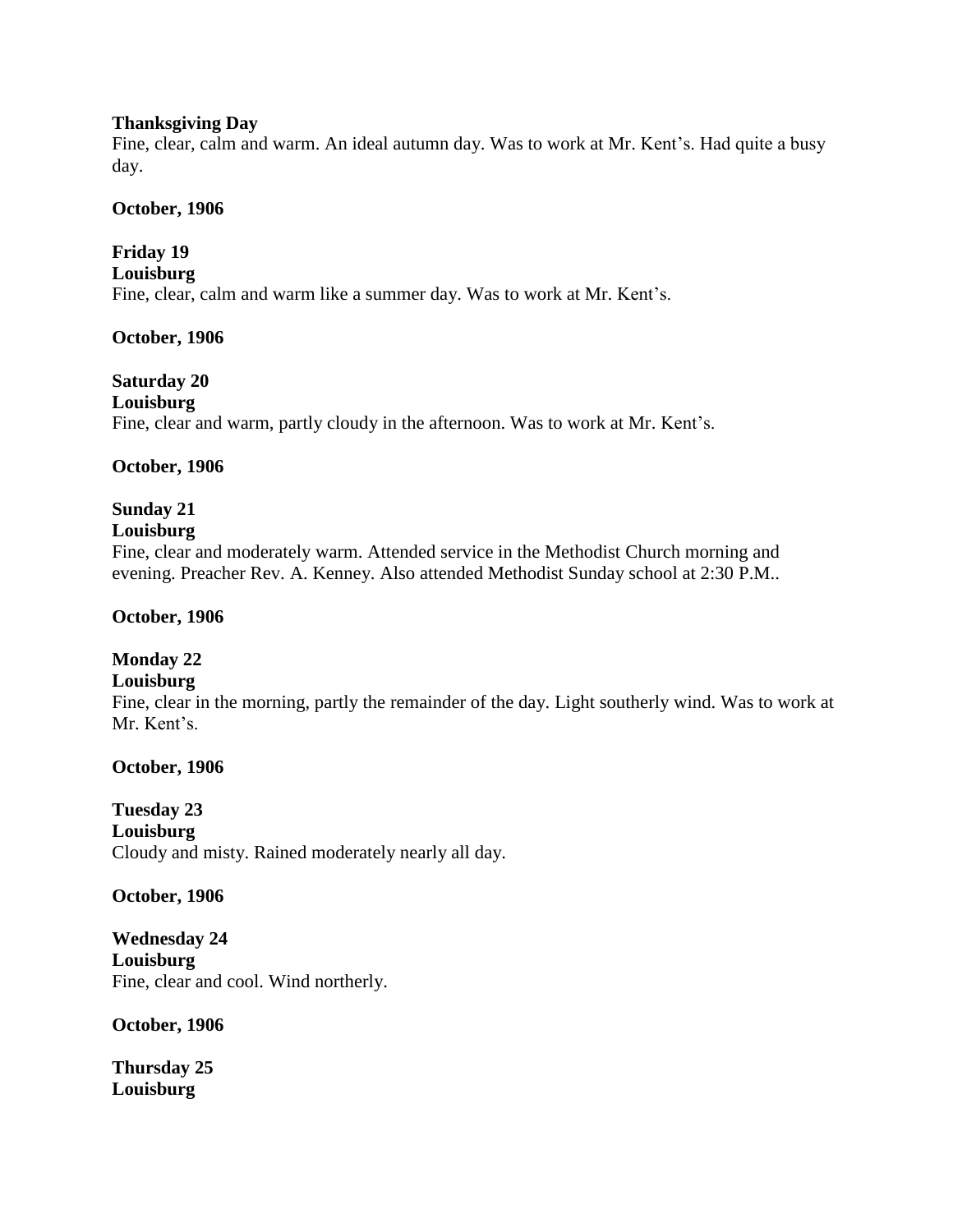Fine and cloudy. Rained in the evening. Wind south.

#### **October, 1906**

### **Friday 26**

**Louisburg** Fine, partly cloudy and mild.

#### **October, 1906**

# **Saturday 27**

### **Louisburg**

Fine, partly cloudy. Drove to the station in the morning for some freight for Mr. Kent. Attended auction sale of scow at Lewis wharf at 11 A.M. and auction sale of Mr. Kennelly's furniture at E. M. Dickson's store at 7 P.M..

#### **October, 1906**

# **Sunday 28**

# **Louisburg**

Cloudy, misty, foggy and warm. Wind southerly.

Attended the Methodist Church morning and evening and Sunday school in the afternoon. Preacher Rev. A. Kenney. Subject in the morning, "The thought of the heart", in the evening "Faith"

#### **October, 1906**

#### **Monday 29 Louisburg** Cloudy and rainy. Cleared off in the evening.

#### **October, 1906**

### **Tuesday 30**

**Louisburg**

Fine and clear. Wind westerly. Was down to the station with Mr. Kent's horse for some freight.

#### **October, 1906**

# **Wednesday 31**

#### **Louisburg**

Cloudy and rainy. Began to rain at about 10 A.M. and continued throughout the day. Wind easterly. Had an invitation to a Halloween party at Mr. Alineards but did not go on account of the rain.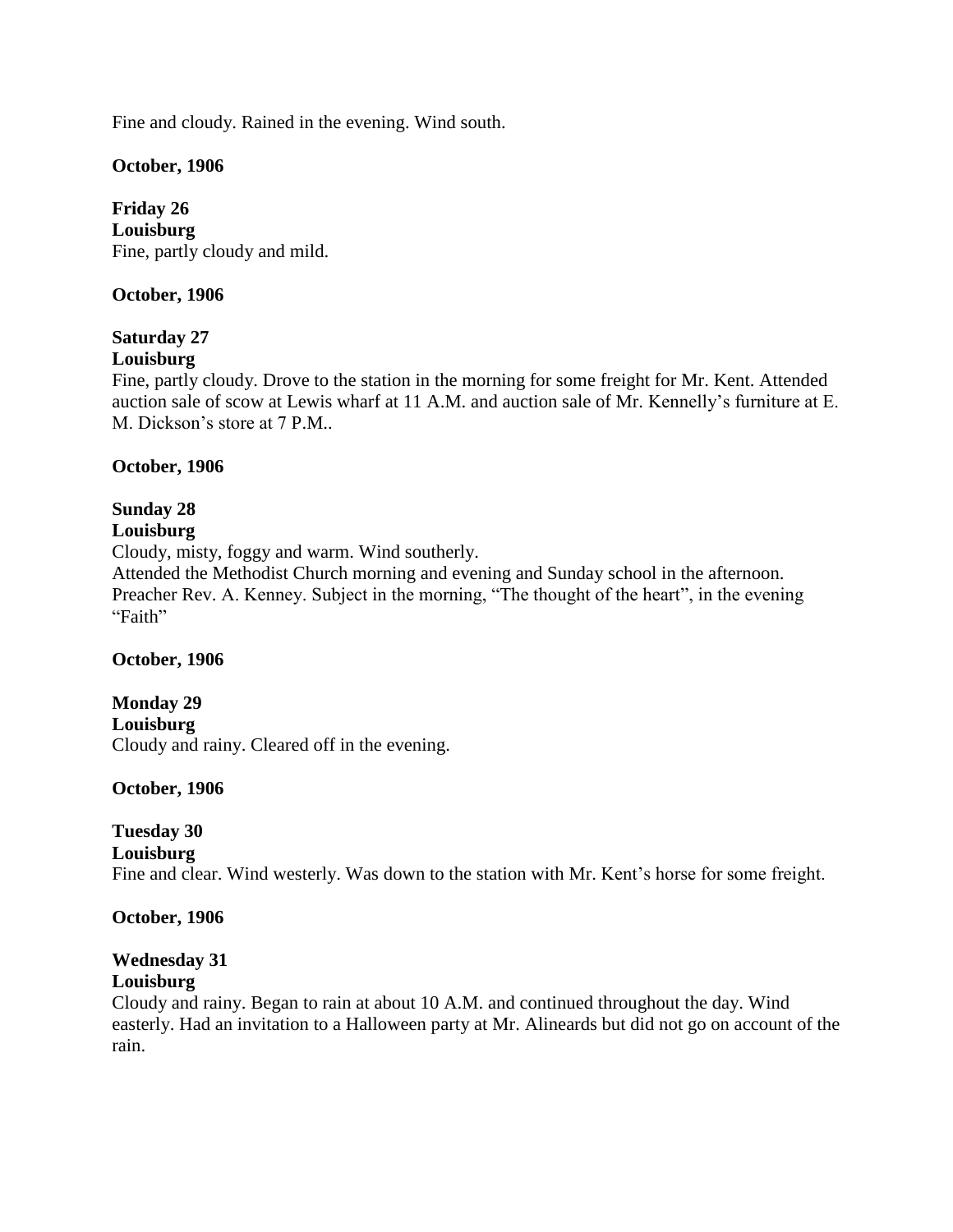Mr. Kent arrived home on the morning train from his trip to St. John. My services being no longer required, I left Mr. Kent's today after having charge of his business during his absence since the 17inst.

#### **November, 1906**

**Thursday 1 Louisburg** Rained nearly all day. Was to work taking stock in M. J. Kent's store.

#### **November, 1906**

**Friday 2 Louisburg** Rainy and drizzly all day. Wind north east.

**November, 1906**

**Saturday 3 Louisburg** Rain and drizzly all day. Wind north east. Was to work finishing snapshots.

#### **November, 1906**

### **Sunday 4**

#### **Louisburg**

Rain and drizzly all day. Blowing a gale from the north-east and north. Did not attend church either morning or evening on account of the storm.

Schooner "Matilda" was driven from her moorings by the gale and was smashed to pieces on the rocks near Battery Island.

#### **November, 1906**

# **Monday 5**

### **Louisburg**

Cloudy, rainy and drizzle. Wind north east. Attended the wedding of Melville McGillvray and Margaret Stacey at John O .McGillivray's in the evening. Big crowd present and a very pleasant evening spent.

#### **November, 1906**

# **Tuesday 6**

#### **Louisburg**

Cloudy, showery and drizzly. Wind north east. Attended funeral of Mrs. Wm Peach in the afternoon. Attended the organization of a lodge of the I.O.G.L in the evening. Lodge organized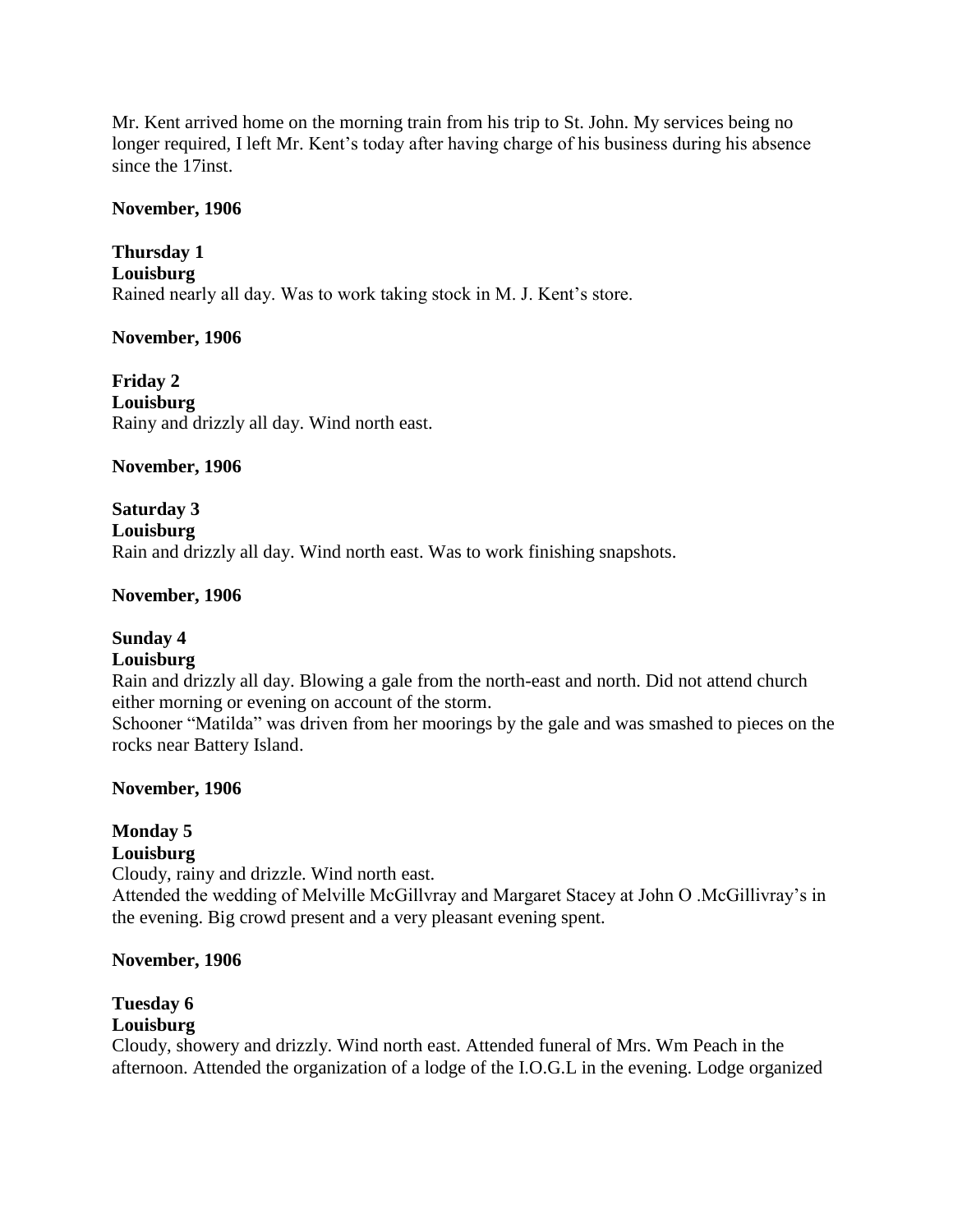by Johnathan McKeigan and Nepean, Clarke with 27 charter members. Officers as follows: Lodge Deputy: Dr. Morrison C. L. D.W. McDonald, V.L. A.W. Stacey, Sect: F.A. Douglas. Assistant Sect. Gertie McGillivray, Chaplain: John Weatherbee. Marshall: Neil Murphy, Deputy Marshall: Mrs. D.W. McDonald. L.S. Annie M. Townsend; Tres: Angus Matheson. P. C. L. R. McLean.

#### **November, 1906**

### **Wednesday 7**

#### **Louisburg**

Cloudy, misty and warm. Was to work harvesting the vegetables in the forenoon. Have decided to purchase the grocery and confectionary stock of M.J. Kent, who is moving away to Amherst. Will take possession about the first of next week.

#### **November, 1906**

# **Thursday 8**

#### **Louisburg**

Fine and clear in the forenoon. Cloudy and showery in the afternoon and evening. Was to work paper hanging at Harry Cann's. Attended Salvation Army meeting in the evening.

#### **November, 1906**

### **Friday 9**

#### **Louisburg**

Cloudy, showery and drizzly. Wind north east. Was to work at Harry Cann's paper hanging.

#### **November, 1906**

# **Saturday 10**

### **Louisburg**

Cloudy and chilly. Wind north east. Was to work papering at Harry Cann's, finished in the afternoon. Spent the evening at George McGillivray's.

#### **November, 1906**

### **Sunday 11**

### **Louisburg**

Cloudy.

Attended the following church services: Methodist morning and evening. Preacher: Rev. A. Kinney, Baptist at 4 P.M.. Preacher Rev. L. Beatty. Salvation Army meeting at the close of the evening service.

#### **November, 1906**

#### **Monday 12**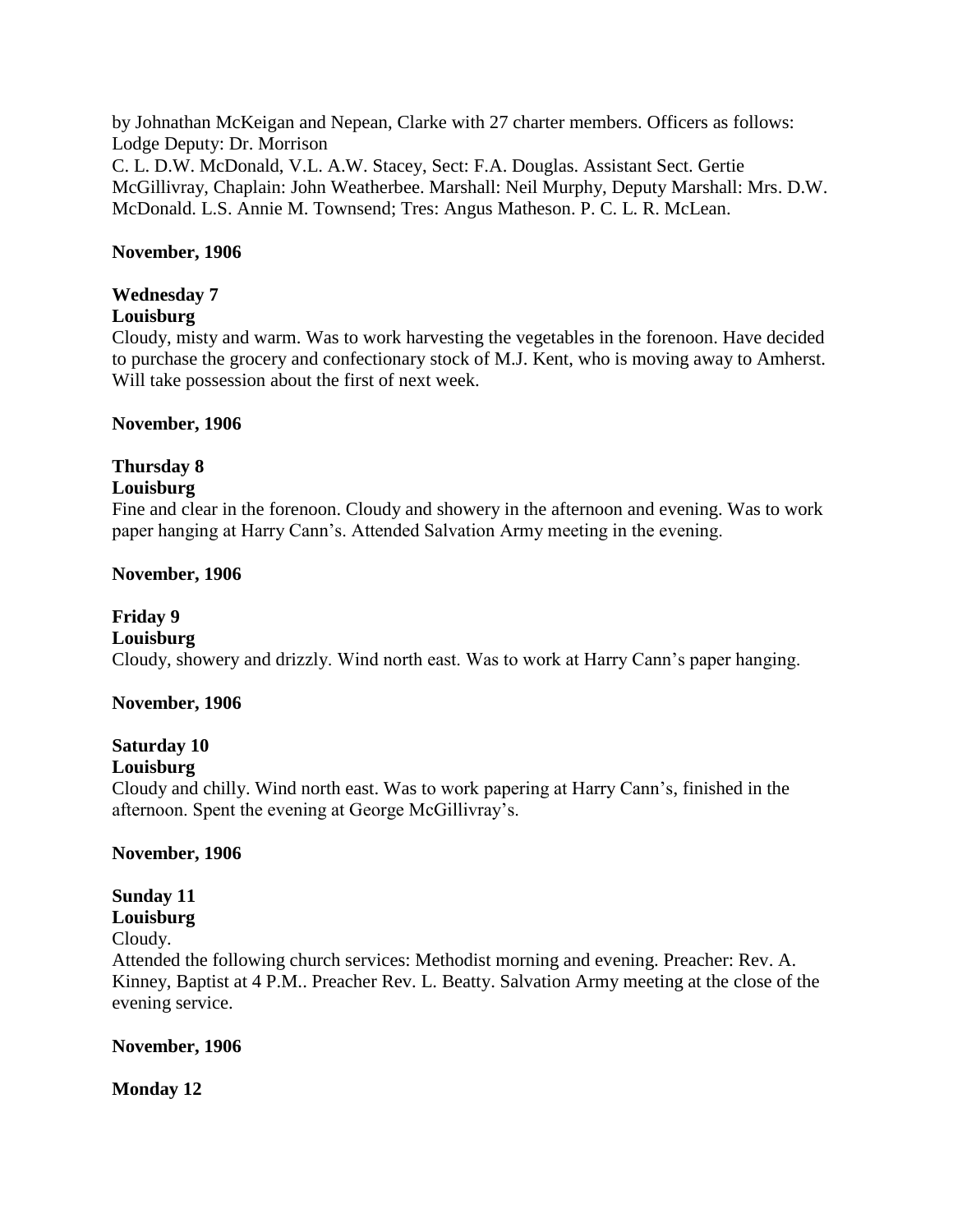#### **Louisburg**

Rained nearly all day. I took charge of and purchased the grocery and confectionary stock of M. J. Kent and started business for myself today.

#### **November, 1906**

# **Tuesday 13**

# **Louisburg**

Fine and mild. Rained in the evening. Mother, Heber and Aunt Mary Ann arrived here at about noon for a few days visit having left Salmon River yesterday and came as far as Horn's Road and stopped there for the night.

**November, 1906**

**Wednesday 14 Louisburg** Cloudy and mild.

**November, 1906**

**Thursday 15 Louisburg** Fine and mild.

**November, 1906**

**Friday 16 Louisburg** Rained heavily all day. Wind easterly.

### **November, 1906**

**Saturday 17 Louisburg** Cloudy and showery. Mother, Heber and Aunt Mary Ann went home today.

#### **November 18, 1906**

#### **Sunday 18 Louisburg**

# Fine.

Attended the following church services: Methodist morning and evening. Preacher: Rev. A Kinney. Salvation Army meeting at close of evening service.

#### **November, 1906**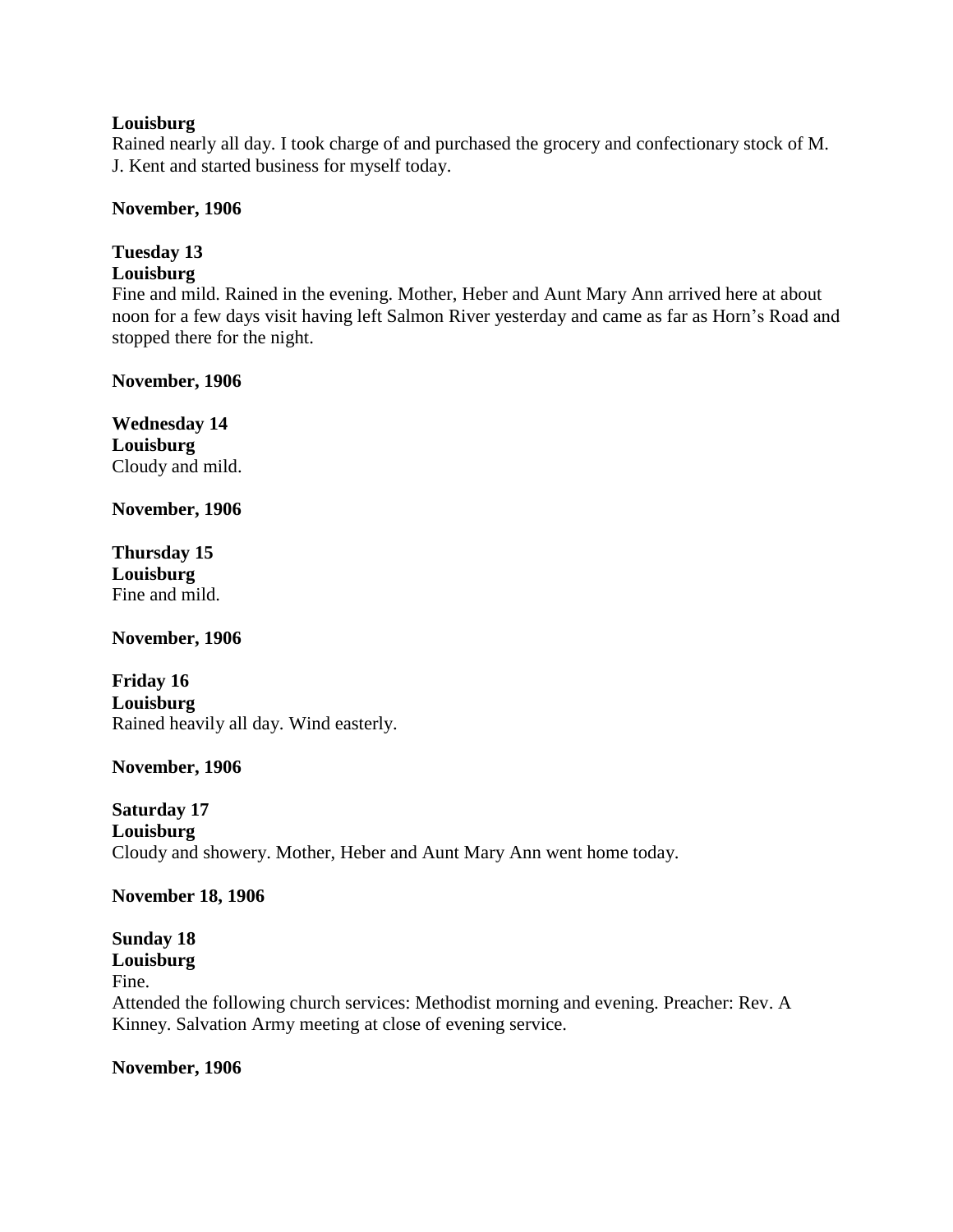## **Monday 19**

#### **Louisburg**

Fine and clear. Attended party at John McLeod's in the evening after I closed the shop.

#### **November, 1906**

#### **Tuesday 20 Louisburg** *No entry.*

**November, 1906**

**Wednesday 21 Louisburg** Fine and cool.

**November, 1906**

**Thursday 22 Louisburg** Fine and cloudy. Rained in the evening and during the night.

**November, 1906**

# **Friday 23**

### **Louisburg, Glace Bay and Sydney**

Rainy and cloudy. Louisburg to Glace Bay on 7 A.M. train in company with M.J. Kent who is moving from Louisburg and is on his way to Amherst. Glace Bay to Sydney on 9 A.M. car. Had dinner at the Arlington Hotel with Mr. J. L. McKinnon. Made arrangements with McDonald Bros. bakery at Glace Bay to supply my shop with bread. Returned to Louisburg on the evening train.

**November, 1906**

**Saturday 24 Louisburg** Fine.

**November, 1906**

**Sunday 25 Louisburg**

Fine.

Attended the following church services: Methodist morning and evening. Preacher: Rev. A. Kinney. Sunday school at 2:30 P.M. and Salvation Army at 8 P.M..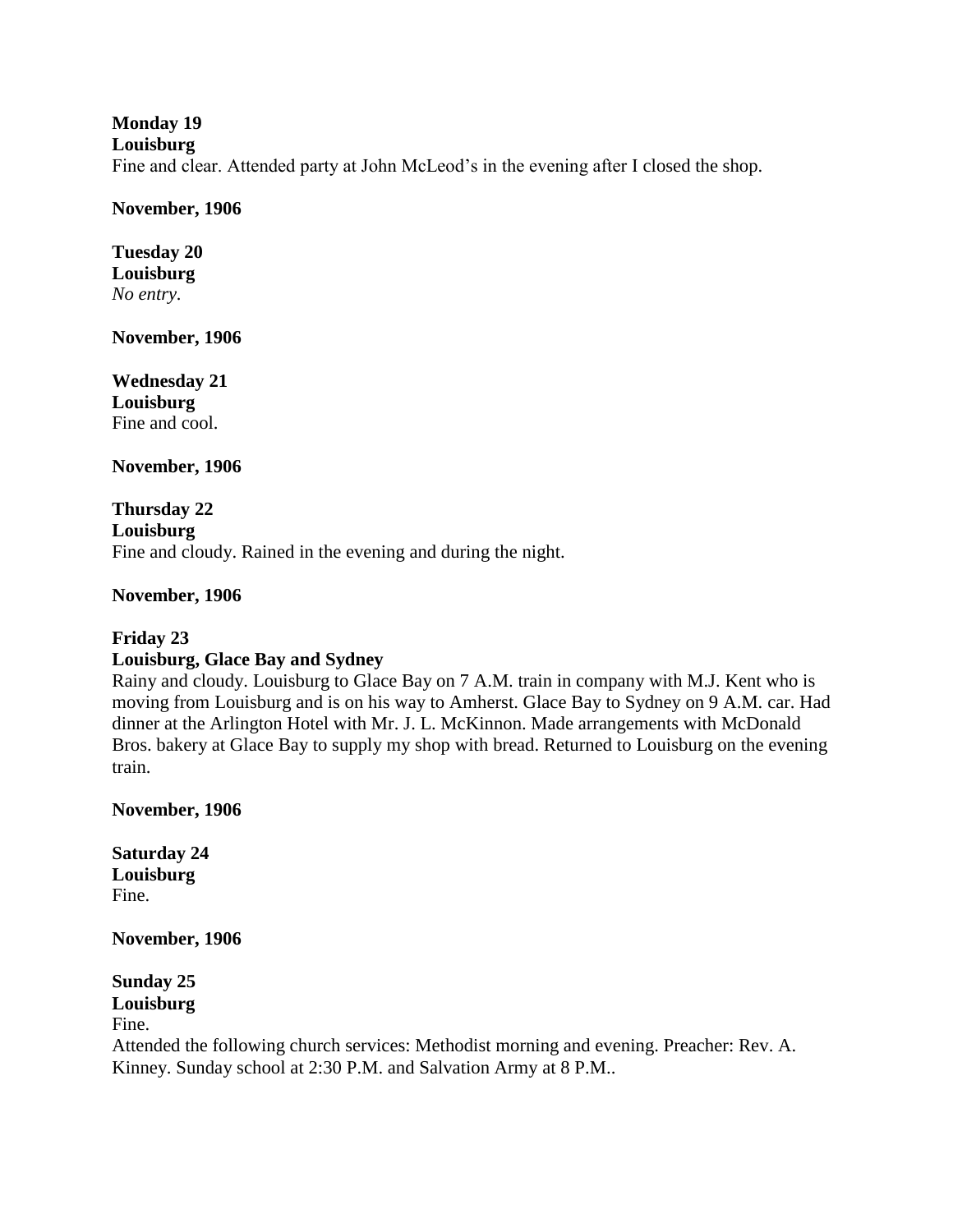#### **November, 1906**

**Monday 26 Louisburg** Fine and cool.

#### **November, 1906**

**Tuesday 27 Louisburg** Fine and cloudy, cold during the night.

**November, 1906**

**Wednesday 28 Louisburg** Fine and cloudy and chilly, ground frozen.

**November, 1906**

**Thursday 29 Louisburg** *No entry.*

**November, 1906**

**Friday 30 Louisburg** *No entry.*

**December, 1906**

**Saturday 1 Louisburg** *No entry.*

**December, 1906**

#### **Sunday 2 Louisburg**

Rainy in the morning, cleared of fine at about 11 A.M. Cloudy in the afternoon, fierce snow storm in the evening. Snow fall about 3 inches. Attended the following church services: Methodist at 11 A.M. and Sunday school at 2:30 P.M. Presbyterian service at 7 P.M.

#### **December, 1906**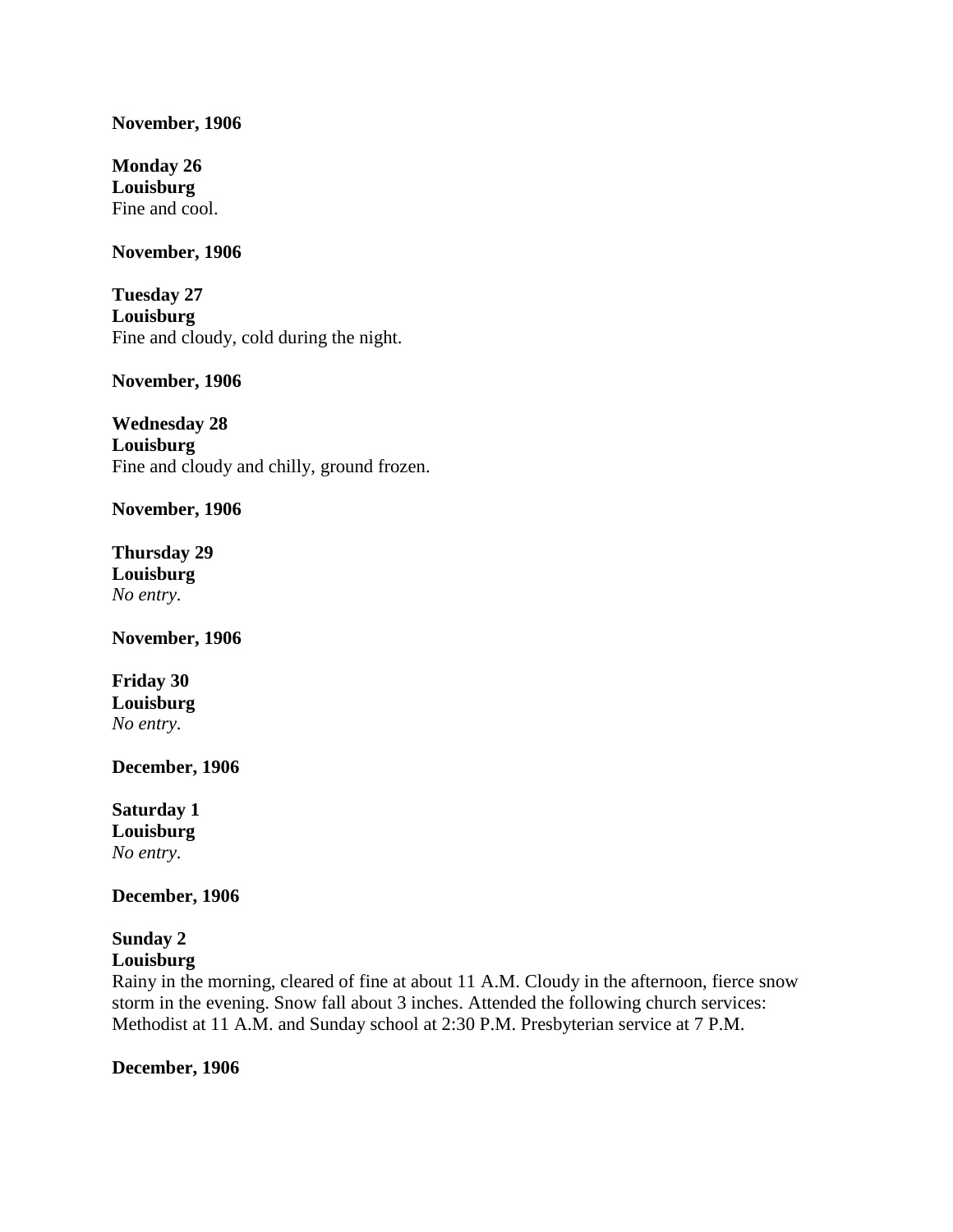**Monday 3 Louisburg** *No entry.*

#### **December, 1906**

**Tuesday 4 Louisburg** *No entry.*

**December, 1906**

**Wednesday 5 Louisburg** *No entry.*

**December, 1906**

**Thursday 6 Louisburg** *No entry.*

**December, 1906**

#### **Friday 7**

#### **Louisburg**

Rainy and misty. Capt. R.H. Cann was found dead in his room in Halifax this morning. His body will arrive home tomorrow.

#### **December, 1906**

**Saturday 8 Louisburg** Fine and very cold. Zero weather.

#### **December, 1906**

# **Sunday 9**

## **Louisburg**

Fine, clear and very cold. Zero weather. Wind north west. Attend the following church services: Methodist morning and evening. Salvation after at 8:30 P.M.. Attend funeral of the late Capt. R. H. Cann in the afternoon.

#### **December, 1906**

**Monday 10**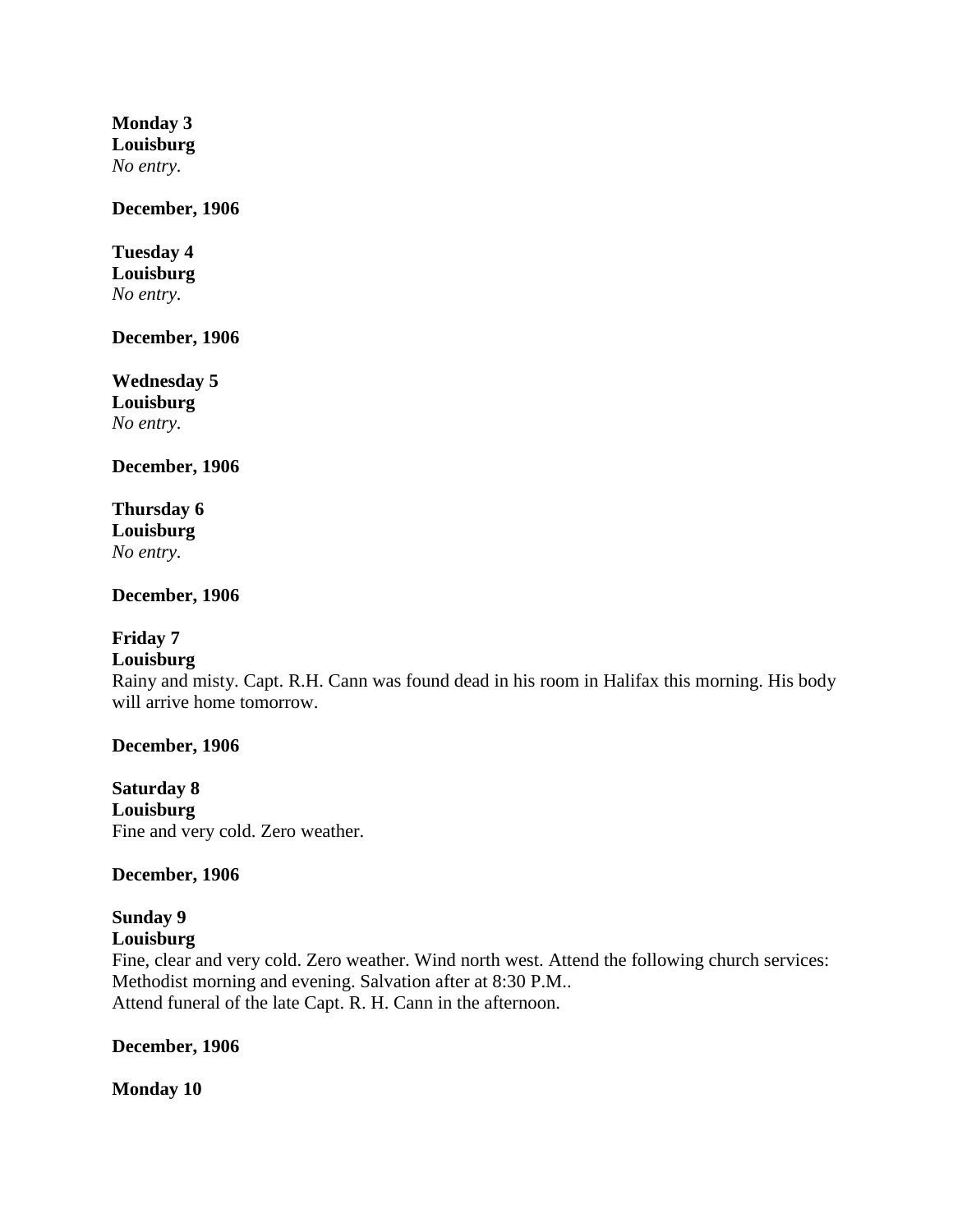**Louisburg** Fine and moderately cold.

**December, 1906**

**Tuesday 11 Louisburg** Snowed, nearly all day. Wind easterly. Snowfall about 5 inches.

**December, 1906**

**Wednesday 12 Louisburg** Fine and moderately cold. Wind north east.

**December, 1906**

**Thursday 13 Louisburg** *No entry.*

**December, 1906**

**Friday 14 Louisburg** *No entry.*

**December, 1906**

**Saturday 15 Louisburg** *No entry.*

**December, 1906**

# **Sunday 16**

### **Louisburg**

Fine and mild. Attended Methodist Church in the evening. Preacher Rev. A. Kinney. Also attended Salvation Army meeting in the evening.

**December, 1906**

**Monday 17 Louisburg** *No entry.*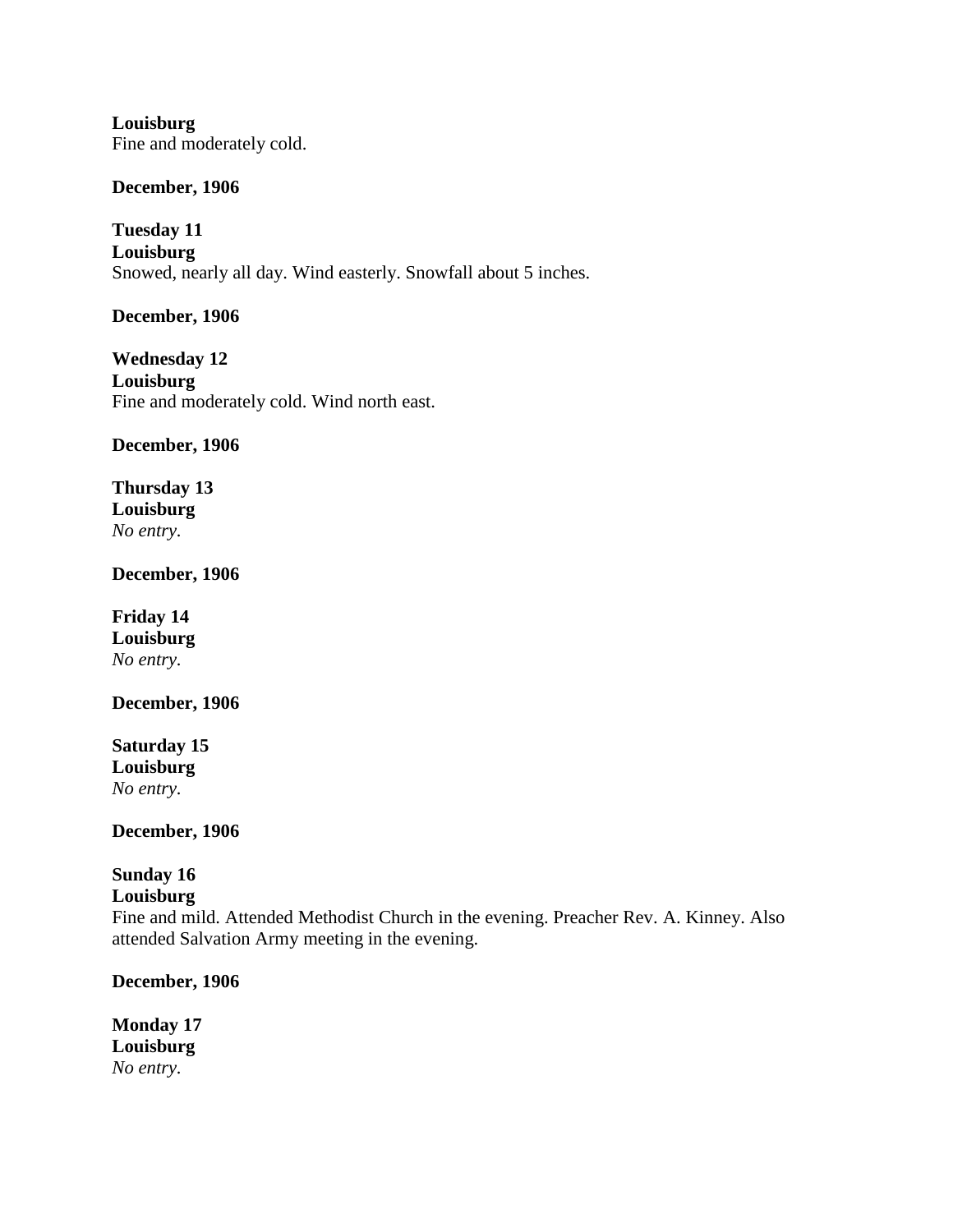#### **December, 1906**

**Tuesday 18 Louisburg** *No entry.*

#### **December, 1906**

**Wednesday 19 Louisburg** Fine and moderately cold.

#### **December, 1906**

**Thursday 20 Louisburg** Fine, clear and mild. Good sleighing.

#### **December, 1906**

**Friday 21 Louisburg** Cloudy. Rained during the afternoon and evening. Wind southerly.

**December, 1906**

**Saturday 22 Louisburg** *No entry.*

#### **December, 1906**

# **Sunday 23**

#### **Louisburg**

Cloudy and rainy. Attended service in the Methodist Church, morning and evening. Preacher Rev. A. Kinney. Also attended Methodist Sunday school in the afternoon.

#### **December, 1906**

**Monday 24 Louisburg** Cloudy, misty and rain. John Harris died this morning at 6 o'clock.

#### **December, 1906**

**Tuesday 25**